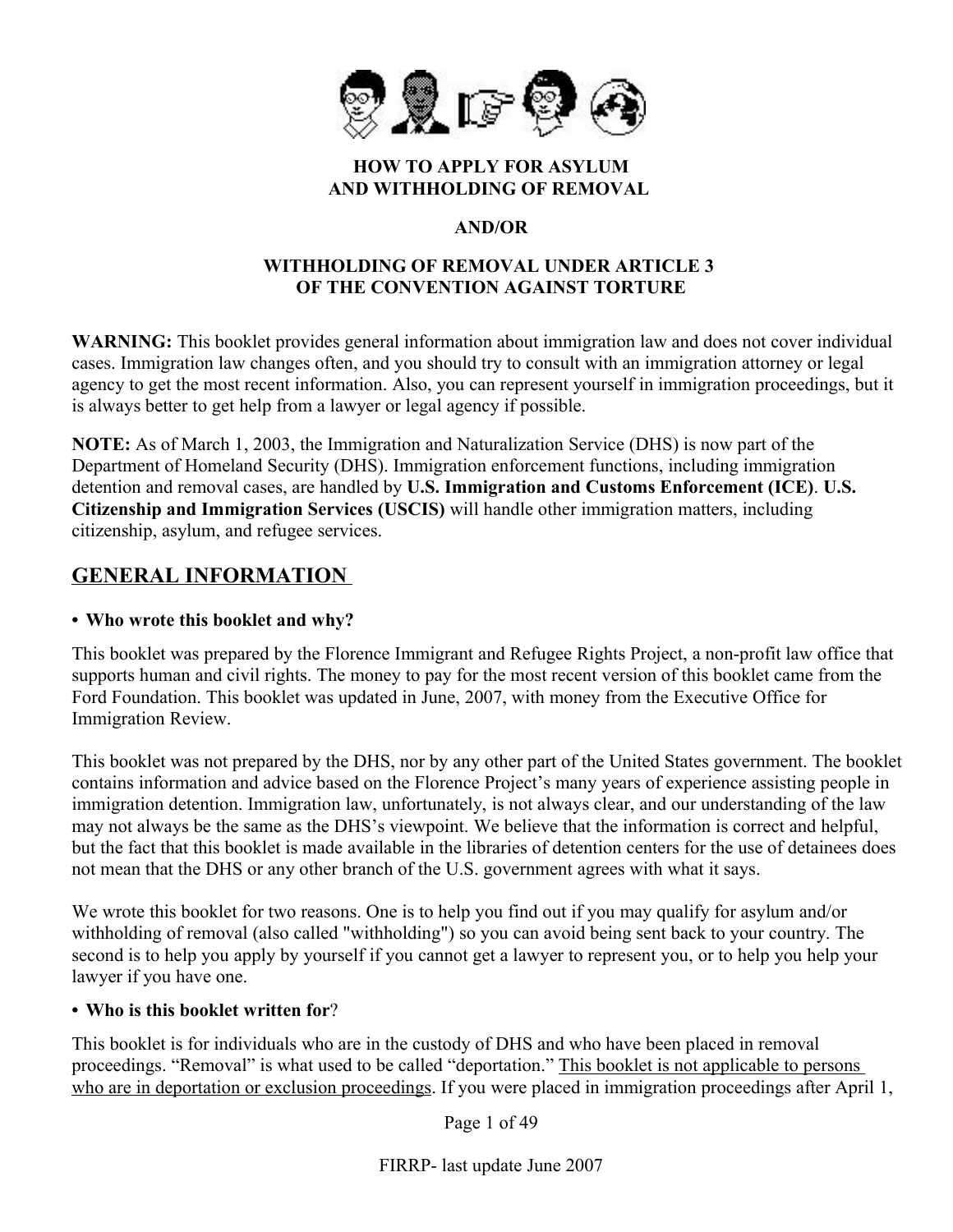1997, you are probably in "removal" proceedings. You can tell what type of proceedings you are in by the document you should have received from DHS that has the charges against you (or reasons you are removable from the U.S.).

- If the document is labeled **"Notice to Appear" (Form I-862),** you are in **removal** proceedings.
- If the document is labeled **"Order to Show Cause" (Form I-221),** you are in **deportation** proceedings.
- If the document is numbered at the bottom, "Form I-110" and "Form I-122," you are in exclusion proceedings.

If you are in "deportation" or "exclusion" proceedings, this booklet does not apply to you and you should consult with an attorney if possible.

This booklet is written for people in removal proceedings **who may qualify for asylum, withholding of removal under section 241(b)(3) of the Immigration and Nationality Act (INA), or withholding or deferral of removal under Article 3 of the Convention against Torture (CAT) as a way of avoiding removal from the United States**.

# **NACARA & HRIFA**

Before we discuss in detail the qualifications for these possible defenses to removal, we want to let you know about two laws Congress passed toward the end of 1997 and 1998 that may also provide possible defenses to removal for individuals who meet eligibility criteria. These two laws are: (1) the Nicaraguan Adjustment and Central American Relief Act of 1997, which is often referred to as "NACARA," and (2) the Haitian Refugee Immigration Fairness Act of 1998, which is often referred to as "HRIFA." **Please review the attached Appendix A for information about these two defenses.** 

• **If you are from Guatemala, El Salvador, certain countries in Eastern Europe, Nicaragua, Cuba, or Haiti, there may be a way for you to avoid removal from the U.S.**

Under these laws, NACARA and HRIFA, certain people from the above countries could get lawful permanent resident status and stay in the United States. The requirements are different depending on what country you are from. If you fall into any of the categories mentioned in Appendix A, you should ask the Immigration Judge or DHS to determine whether you can stay in the United States legally under NACARA or HRIFA. If you are the spouse or child of someone who qualifies for relief under these laws, you might also qualify to stay in the United States and you should ask the judge or DHS.

# • **INFORMATION ABOUT ASYLUM AND WITHHOLDING OF REMOVAL**

This booklet now describes what asylum and withholding of removal mean, who is eligible, and how to prepare your case.

# **• What is asylum?**

Under the laws of the United States, people who flee their countries because they fear **persecution** can apply for "asylum" as provided by section 208 of the INA. **Asylum** gives you protection as a refugee in the United States. **Persecution** can be harm or threats of harm to you or your family or to people similar to you. A person can also get asylum if he or she has suffered persecution in his or her country in the past and meets the

Page 2 of 49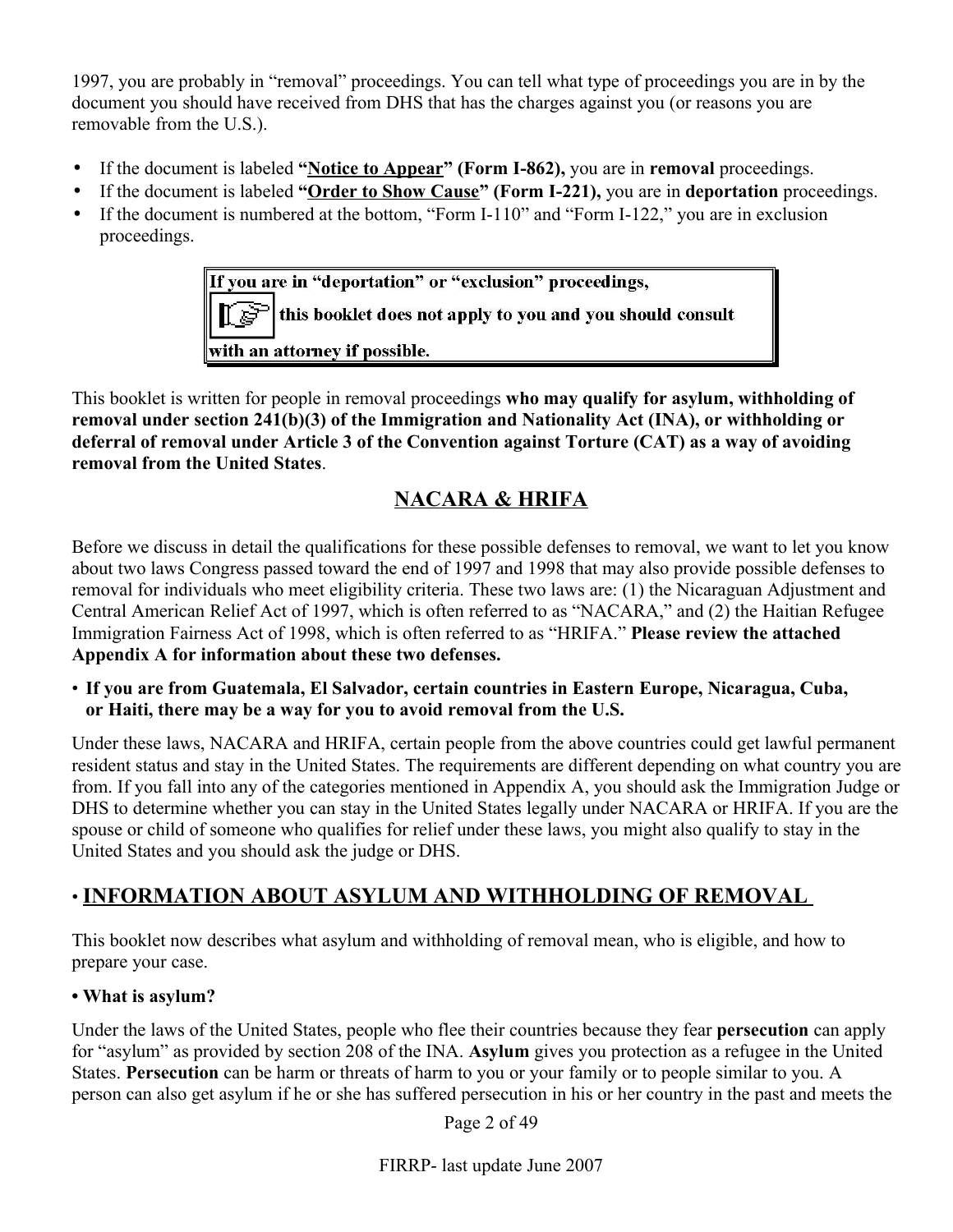definition of a "refugee" as defined in section  $101(a)(42)$  of the INA. You can only be granted asylum if at least one of the reasons someone harmed or may harm you is because of your race, religion, nationality, political opinion (or a political opinion someone thinks you have), or the fact that you are part of some particular social group.

If you are granted asylum, you will be allowed to stay in the United States legally and to get a work permit. Your husband or wife and your unmarried children under age 21 who are in the U.S. can also get legal status as asylees if you include them on your asylum application. If they are outside the U.S., you can file papers to allow them to come to the U.S. after you are granted asylum. If you are granted asylum, you may later apply to be a lawful permanent resident and, eventually, a U.S. citizen.

# **• What is withholding of removal under INA section 241(b)(3)?**

**Withholding** of removal is a type of legal protection some people may be able to get instead of asylum and is defined at section 241(b)(3)(A) and (B) of the INA. For reasons we explain in more detail later – for example, either applying for asylum more than one year after entering the United States and you do not qualify for an exception or because of certain criminal convictions – some people are not "eligible" or "qualified" for asylum. Also, even if a particular criminal conviction or bad act does not prevent you from applying for asylum, the Immigration Judge may decide to deny your asylum application because of it. In such situations, "withholding" may be the only way to avoid removal.

Withholding is like asylum in that it keeps you from being sent back to your country, and it means you may live and work legally in the U.S. You apply for withholding the same way you apply for asylum, using the same application form. But there are important differences. First, it is harder to be granted withholding. You have to show more than that there is a good chance you will be persecuted on account of your race, religion, political opinion (or a political opinion someone thinks you have), or the fact that you are part of some particular social group if you go back to your country. You have to show that your life or freedom will be in danger, and you have to show that this is likely to happen (not just that it is possible). Second, if you are granted this form of protection, it only means you cannot be sent back to the country where you face danger. If another country is willing to take you, the United States can send you there. Third, if conditions change in your country so that DHS believes it is safe for you to go back, DHS could start a new case in immigration court to try to convince a judge that you should be sent back. Finally, withholding does not get you permanent residence, does not allow you to immigrate your family, and does not lead to becoming a U.S. citizen.

# **• What is withholding or deferral of removal under the Convention Against Torture?**

Withholding of removal under the Convention Against Torture (CAT) is a type of legal protection some people may be able to get if they show that it is more likely than not that they would be tortured by the government or people working for or with the consent of the government if they were returned to a particular country. "Torture" is defined in Article 1 of the Convention against Torture and at 8 Code of Federal Regulations (CFR) sections 208.18(a) and 1208.18(a). Withholding of removal under the CAT is very much like withholding of removal under section 241(b)(3) of the INA in that, if you are granted this form of protection, it only means you cannot be sent back to the country where you face torture. However, there is no requirement that the feared torture be related to a protected reason as required for asylum or withholding under INA section 241(b)(3). If another country is willing to take you, the United States can send you there. Also, if conditions change in your country so that DHS believes it is safe for you to go back, DHS could start a new case in immigration court to try to convince a judge that you should be sent back. Finally, withholding under the CAT does not get you permanent residence, does not allow you to immigrate your family, and does not lead to becoming a U.S.

Page 3 of 49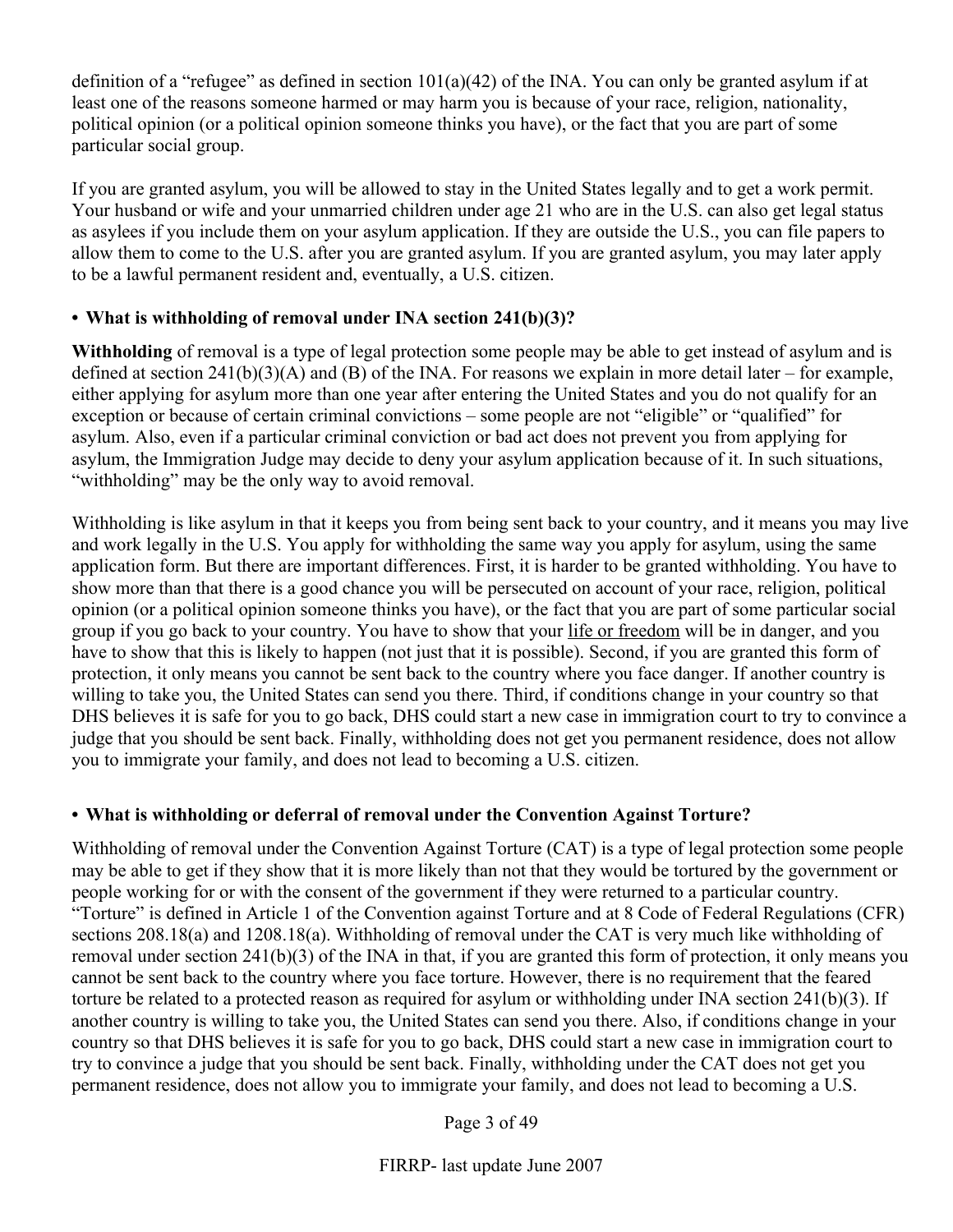citizen.

If the Immigration Judge finds that you are more likely than not to be tortured in a country if you are removed, but also finds that you are not eligible for withholding of removal under the CAT because of certain criminal convictions or other grounds for ineligibility, the judge may consider whether you are eligible for Deferral of Removal. Deferral of Removal under the Convention Against Torture is defined at 8 CFR sections 208.17(a) and 1208.17(a). Deferral of Removal does not give you any legal status in the United States and does not necessarily mean that you will be released from detention. Deferral of Removal may be terminated if after a review it is determined that it is no longer more likely than not that you would be tortured in the country to which your removal is deferred or if you request that your deferral be terminated.

To apply for withholding of removal under the CAT you use the same application form that is used to apply for asylum or withholding of removal under INA section 241(b)(3).

To learn more about withholding of removal under the CAT read the information in these materials under the section entitled "Who Can Apply for Torture Convention Protection?"

# • **How do I apply for asylum or withholding of removal?**

You have to fill out an application, Form I-589, Application for Asylum and for Withholding of Removal, in which you explain what happened to you in your country and why you are afraid to return. You also have to explain all of this in great detail at a hearing in which you speak to the judge and answer questions. The judge will decide if he or she thinks you are telling the truth. He or she will also decide if you were persecuted in your country or will be in danger of persecution if you are sent back. This same application is also used to apply for withholding of removal under INA section 241(b)(3) and under theCAT.

# **• Can I fight my asylum or withholding of removal case outside of detention?**

If you are in "removal proceedings" and are being detained by DHS, you may have the right to ask the Immigration Judge to lower your bond. A bond is money you pay to get out of custody and you get back after your case is finished, as long as you go to all your court hearings and interviews and leave the country if that is what the judge orders. If you have a very strong case and strong family or community ties in the United States, the judge may decide to let you out of custody without making you pay any money, based only on your promise to attend all your hearings. This is called being released "on your own recognizance." However, if you have a certain type of criminal conviction, you may not be eligible for a bond or for release from detention. **To find out whether you are eligible for a bond and how to apply and prepare for a bond hearing, you should read another booklet called "All About Bonds."** 

If you were arrested by the former INS or DHS while trying to enter the U.S. at an airport or at a border crossing station, you may not qualify under the law to ask the Immigration Judge to set a bond for you or to release you on your "own recognizance," but you may qualify to ask. **For more information about this, read the booklet called "How to Apply to DHS for Release from Custody."**

If you do get out of detention, you are still required to go back to court (or to the Immigration Court closest to where you live) to continue with your case. If you get out of detention but do not show up in court when you are supposed to, the judge will order you removed. Later on, we explain what to do if you get out of detention.

# **• What do I do if I cannot get out of detention and I can't stand being detained anymore? Can I ask**

Page 4 of 49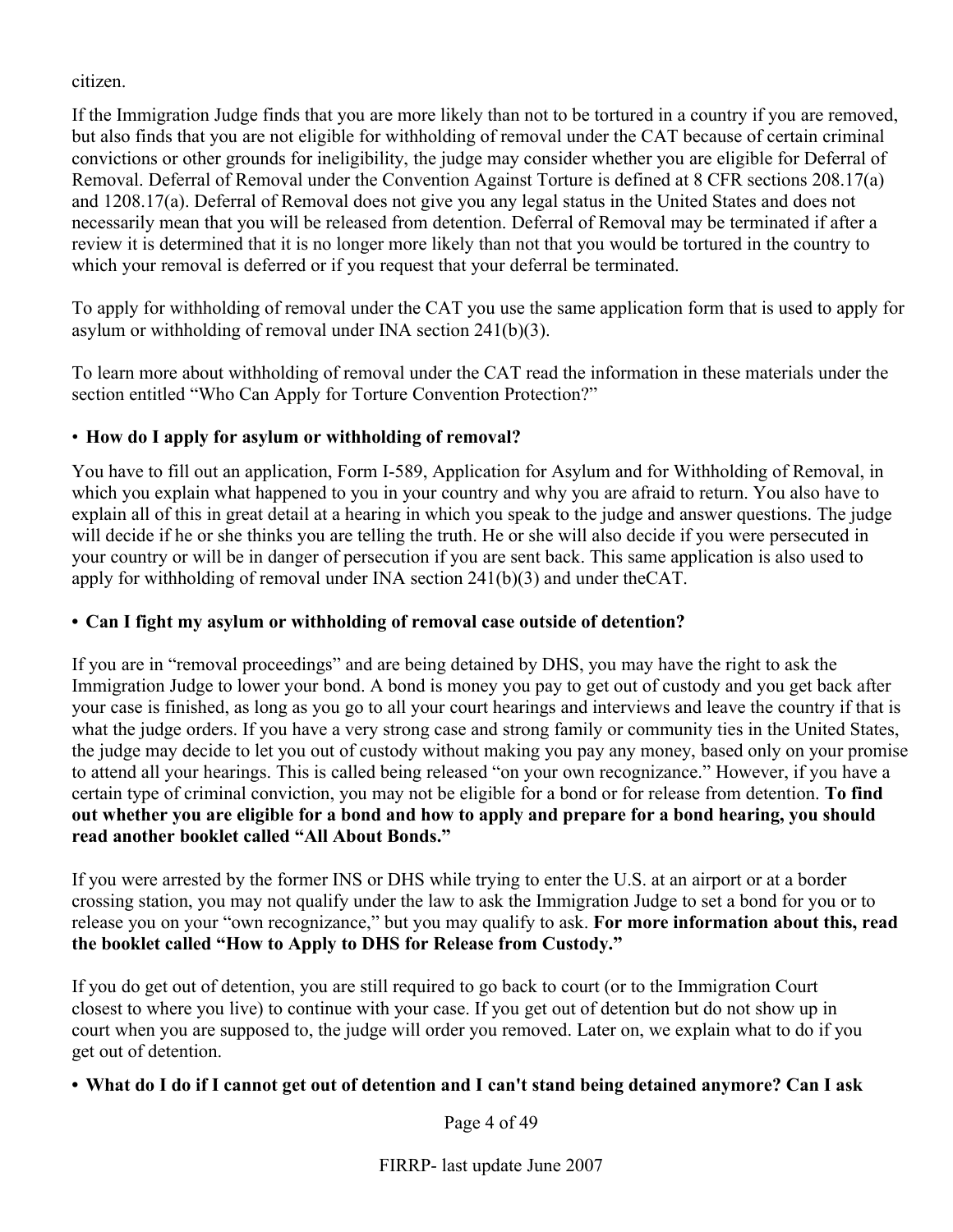### **for removal or voluntary departure and then come back to the United States?**

It is very difficult to be locked up for a long time, and it is normal to feel frustrated, sad, and depressed. A lot of people feel bad because they cannot work and provide for their families, or they feel like they are wasting their time. If you cannot pay your bond, you may be thinking about giving up your rights and accepting an order of removal from the United States, so that you will not have to spend any more time in detention.

If you are not afraid to return to your country, or if, after reading this booklet, you decide that you do not qualify for asylum or withholding, and if you do not qualify for some other type of defense, accepting removal or applying for "voluntary departure" might be the right thing to do.



 **But if you are afraid to go back, giving up now may be a big mistake.** First, you should think about your life and the danger you will face if you return.

Second, if you are thinking about coming back to the United States in the future, accepting removal or voluntary departure may be a mistake. If you return to the United States illegally after an order of removal or voluntary departure, you will not have a work permit and you will always run the risk of being caught by DHS. If you are caught, you can be charged with the crime of returning illegally after an order of removal. This is a felony for which you can be put in prison. If you have a criminal history, in some cases, the law says you can go to prison for up to 20 years for coming back to the U.S. illegally!

Also, if you are caught returning to the United States and you then apply for asylum, the judge may decide that, because you did not apply for asylum or withholding the last time you were in the United States, you are not really afraid to return to your country.

Finally, accepting removal or even getting something called "voluntary departure" may make it difficult or even impossible for you to return to the United States legally, even if you have family here legally or some other way to immigrate. If you return illegally to the United States after an order of removal, DHS can put you into a proceeding called "Reinstatement of Removal" where your previous removal order will be "reinstated." This means that DHS will remove you again, and you may not have the right to see an Immigration Judge before you are removed unless you express a fear of return to your country and pass a reasonable fear interview.

As you can see, there are many reasons why you should fight your case now if you have a case to fight. But if you are thinking about not applying to stay in the United States and you want to know more about how being removed from the United States can affect you in the future, you should read the booklet called, **"How to Apply for Voluntary Departure."**

#### **• If I apply for asylum or withholding of removal, will I be putting my family members in my country in danger?**

Some people are afraid that the information on their asylum application can get back to their country and be used against family members who are still there. Unless you are well known in your country and you seek publicity about your case, this is not likely. A copy of your asylum and withholding of removal application does go to the U.S. Department of State, but the Department is not supposed to contact your government about you. There are regulations that cover the confidentiality of asylum claims. You can also tell the Immigration Judge about your concerns and ask that the immigration hearing be closed to the public and that the information you

Page 5 of 49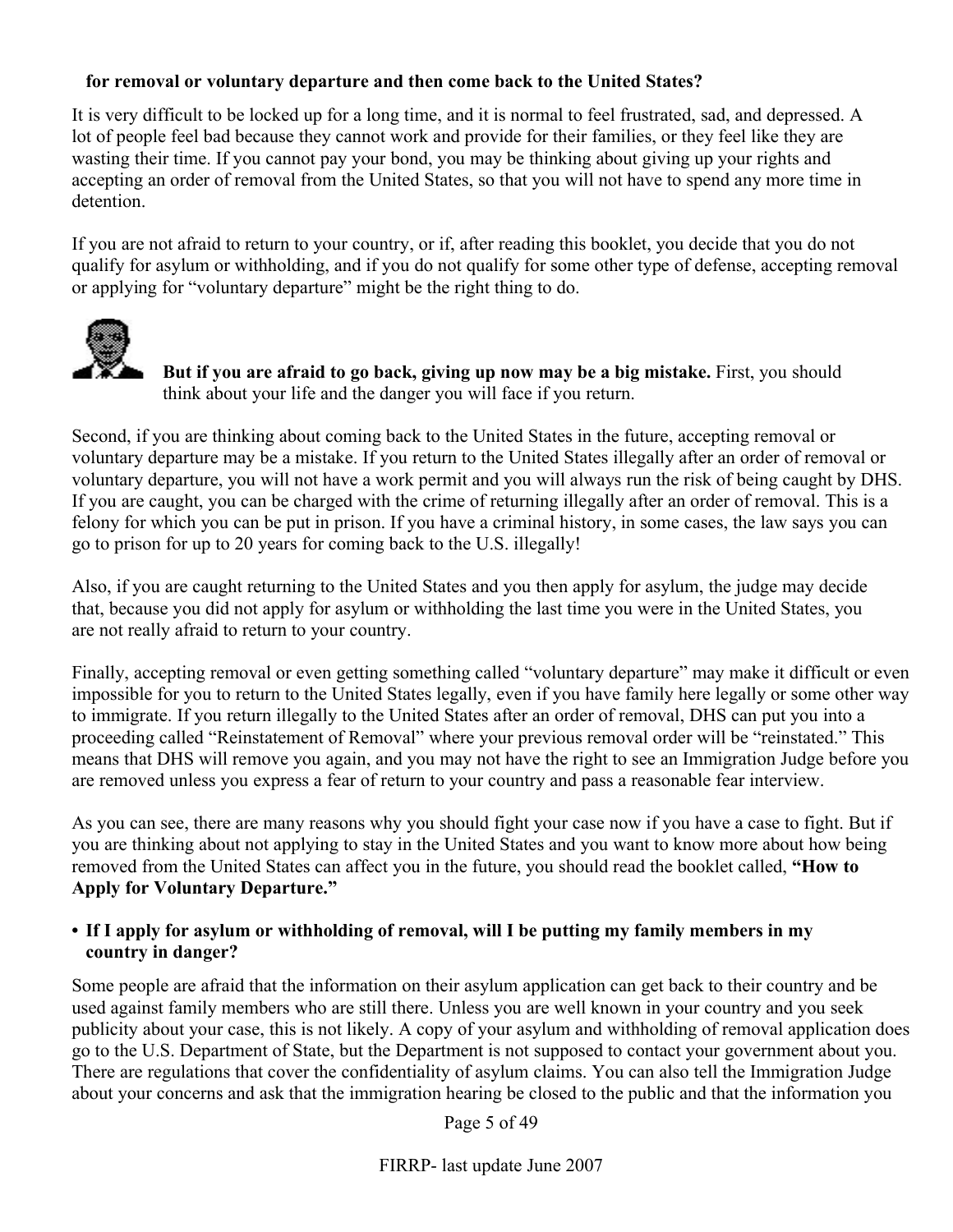provide be kept confidential.



# **• What do I do if I speak and understand English, but not perfectly?**

You have the right to understand all the questions you are asked during your hearing, and it is extremely important that you understand everything and not just part. It is also extremely important that you be able to speak to the judge and that the judge understand you well. For this reason, if you don't speak and understand English perfectly, you should tell the judge. The Court will get an interpreter who speaks your language.

**If you don't speak and understand English perfectly,** 

 **tell the judge.**

#### **• How do I use this booklet?**

Read the whole booklet in order to find out if you may qualify for asylum or withholding and what you need to do to complete the forms and prepare for your hearing. It is very important to understand that it is up to YOU to prepare your case and get evidence (proof), if there is any, to give to the judge. If you don't prepare for your hearing, you are more likely to lose than if you do prepare.



# **• What are the requirements for receiving asylum or withholding of removal under INA section 241(b)(3)?**

In order to receive asylum or withholding of removal under  $INA$  section  $241(b)(3)$ , you have to show three things:

1that you have good reasons to be afraid 2of being persecuted or losing your life or freedom 3because of your race, religion, nationality, political opinion, or membership in a particular social group.

We will now explain each of these requirements.

# **• What do I have to show about why I am afraid?**

To receive asylum, you generally have to show that you are afraid of returning to your country and that you have good reasons for feeling this way. To receive withholding of removal under INA section 241(b)(3), you have to show not only that there is reason to think you may be persecuted if you go back, but that it is more likely than not that you will be persecuted. If you only show that maybe you will be persecuted, the judge cannot give you withholding.

If you were persecuted before, it is easier to show that you are likely to be persecuted again if you go back, but you must show the persecution was for one of the reasons we just mentioned. It is very important that you explain this in your application and that you tell the judge all about it, in a lot of detail, at your hearing.

#### **• What is "persecution?"**

Page 6 of 49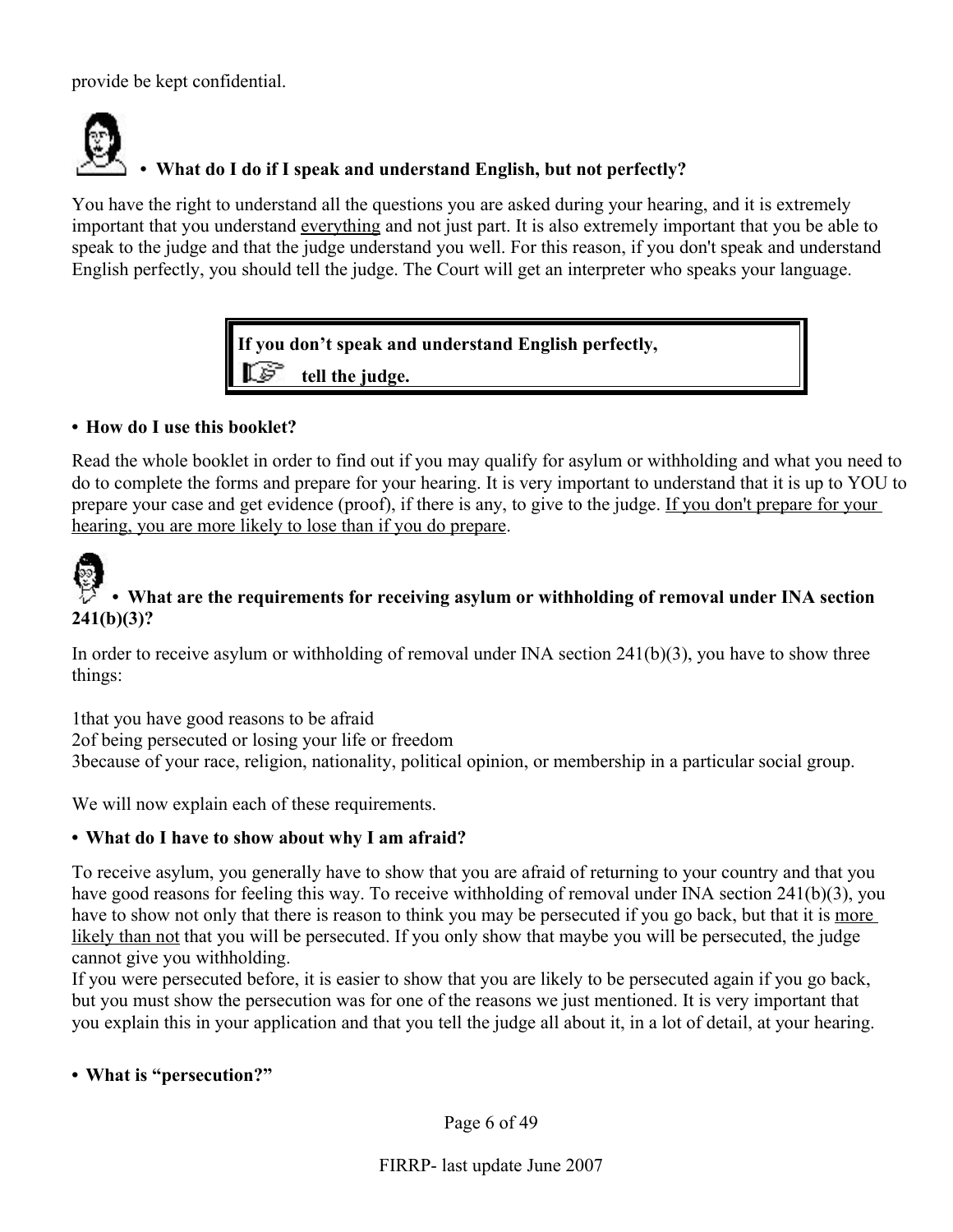To receive asylum, you have to show that you have suffered persecution in your country or that you are in danger of persecution if you return because you possess one or more of the five protected reasons, and that these protected reasons were or will be at least one central reason for the persecution. This means that you have been or are in danger of being threatened, hurt, beaten, kidnapped, detained, jailed, tortured, sexually abused, or killed, or that your freedom has been or will be taken away or limited a great deal. Other kinds of harm may also be "persecution," including things that may seem less serious if they happen just once but can add up to persecution if repeated over time. Also, if you are unable to get a job, go to school, and face harassment by many people in your country, these things might all together add up to persecution.

**• What does it mean to be persecuted because of my political opinion, membership in a particular social group, race, religion, or nationality?**



Not everyone who faces danger in his or her country qualifies for asylum or withholding. You can only win your case if the person or people you are afraid of have persecuted you or want to persecute you for one of the following reasons:

**--Your political opinion**. Many people suffer persecution because of their political opinions. It doesn't matter whether you support or oppose the government. Among those who have won asylum because they were persecuted for their political opinions are: students who took part in demonstrations or strikes against the government, union activists, members of political groups, and members of the government.

Sometimes, even if you have no political opinion, someone may mistreat you because he or she thinks that you have a certain political opinion. He or she may think this because of the town where you live, your family members, things you do, groups you participate in, people you spend time with, or other reasons. In this case, you may also qualify for asylum or withholding.

The law also says that if you were or are afraid to be forced to have an abortion or to be sterilized, or if you were or are afraid to be persecuted because you refused or will refuse to participate in a program of forced population control, you were persecuted or face persecution because of your political opinion.

**-- Your social group** . Many people suffer persecution because they are part of a certain "social group." A social group means people who share certain things about themselves that they cannot or should not have to change. For example, they can be members of the same family, clan or tribe, or ethnic group, or have a particular sexual orientation.

For example, suppose the government of a country wants to destroy an entire culture, and kills the members of a certain tribe. The members of the tribe are being persecuted because they belong to a "social group." Or suppose the guerrillas in a country kidnap members of a family called Martinez. If the guerillas are mistreating the members of the Martinez family because of their membership in the family, the Martinez family might be considered a social group.

Your persecution could also be because of your social group if you have been or may be harmed, threatened, or harassed because you are homosexual. For instance, if your country's government persecutes

Page 7 of 49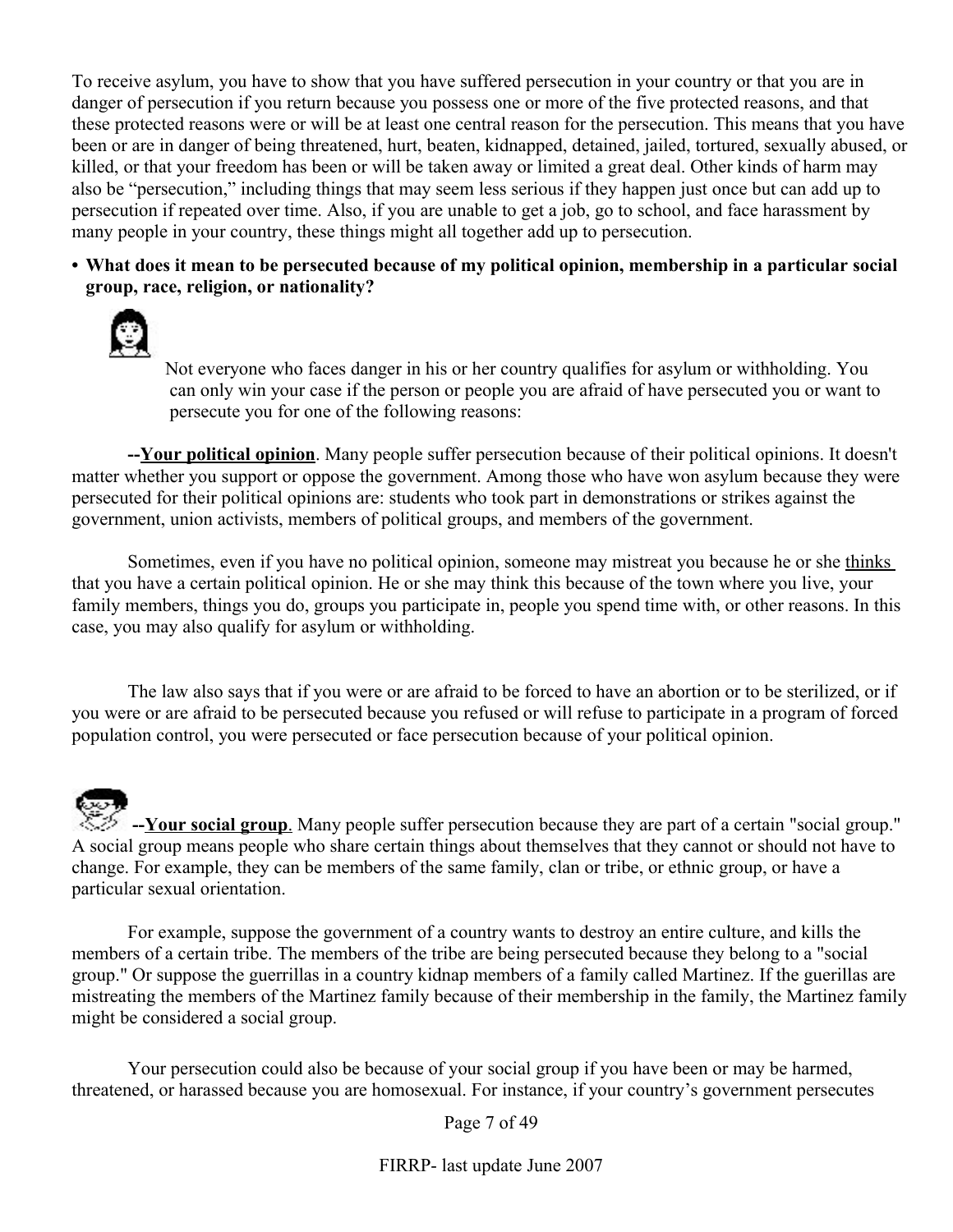people because they are homosexual, and you are a homosexual and have been persecuted or fear persecution, you may qualify for asylum or withholding.

Women in some countries may be part of a social group if they are mistreated because they are women and especially if they oppose the mistreatment. For example, in some countries, there is a practice of cutting women in the genitals once they reach a certain age. If you are afraid to return to your country because you fear this or some other serious mistreatment because you are a woman and you do not agree with that mistreatment, you may qualify for asylum or withholding.

**14 A** --Your race. Many people are mistreated because of their race. If you have been persecuted or are in danger because of your skin color, origin, or background, you may qualify for asylum or withholding.

**--Your religion**. Many people are mistreated because of their religion. If you are not allowed to practice your religion, or if you are mistreated because of your religious beliefs, you may qualify for asylum or withholding.

**--Your nationality**. Nationality can mean the country you originally came from or your country of citizenship. One example would be if you are a citizen of El Salvador but you live in Honduras, and you are persecuted because you are Salvadoran.

To qualify for asylum, you must establish that your race, religion, nationality, particular social group or political opinion was or will be at least one central reason for the persecution you fear or experienced.

#### **• Does the person or people I am afraid of have to be in the government?**

No. The person or people you fear can be the army, police, soldiers, elected officials, or death squads, but they can also be a group that the government cannot or is not willing to control, such as guerrillas or some other opposition group, the civil patrol, or any other group that the government cannot or is not willing to control.

#### **• What if I am threatened or mistreated for personal reasons?**

If someone persecutes you only for personal reasons, you do not qualify for asylum or withholding. For example, if you have debts, and the people who loaned you the money are after you for that reason, that is not a basis for claiming asylum or withholding. Even if the person who loaned you the money is a soldier, the problem may be strictly personal, between the two of you.

However, if someone is after you for various reasons, not all of which are personal, you may qualify. For example, if the soldier who loaned you the money threatens to tell the military that you are a subversive, it may be that you will be persecuted for political reasons (because the government will think that you are an enemy of the state) and then you might indeed qualify for asylum or withholding.

#### **• What if I was persecuted in the past for one of these reasons, but will not be persecuted for one of these reasons if I go back to my country?**

There are two possible ways you might win asylum.

1. The Immigration Judge or DHS finds that you have suffered such horrible persecution that you should

Page 8 of 49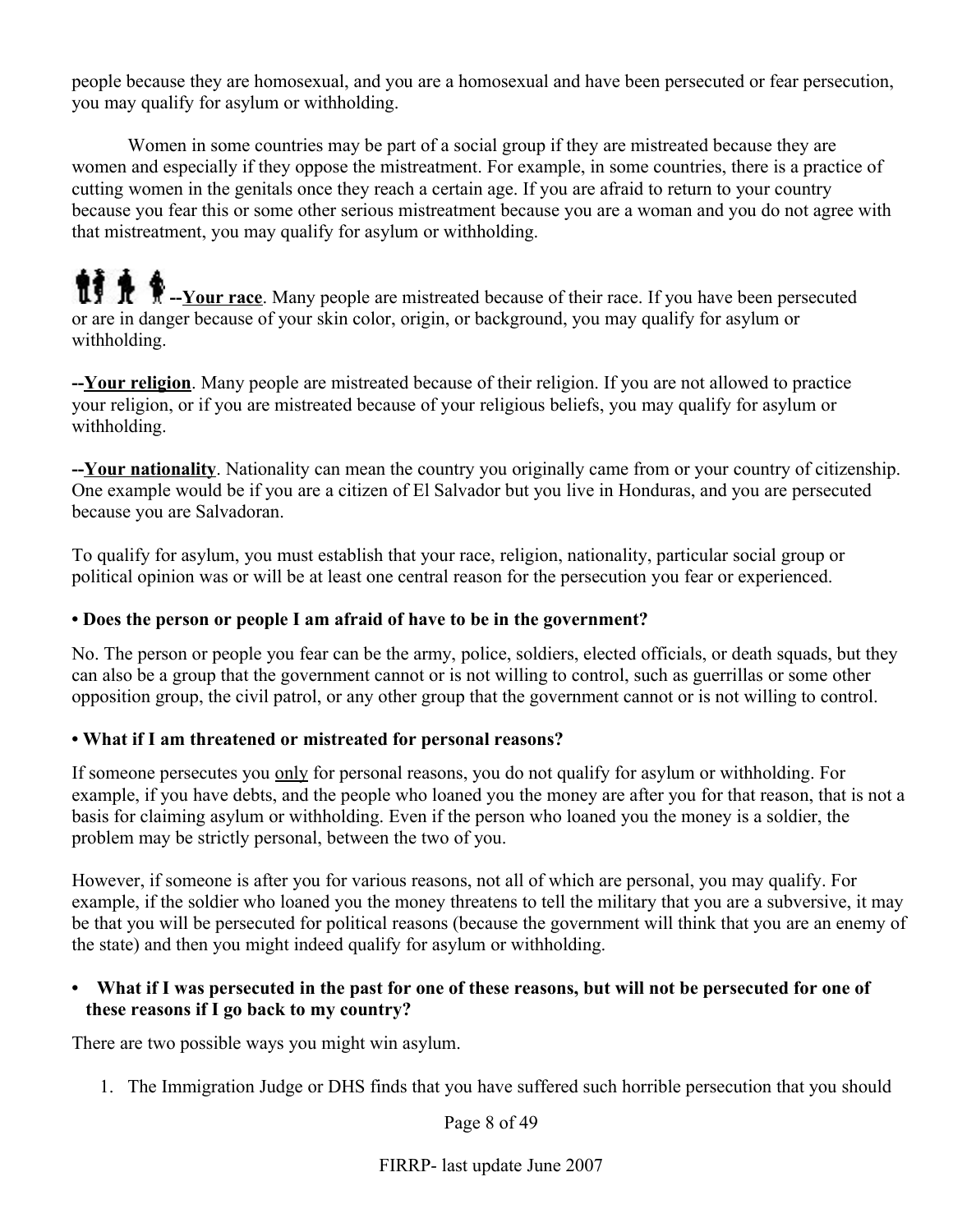not have to return to your country. It is very important to tell the DHS or the Immigration Judge all of the details of what you suffered in the past!

2. You were persecuted in the past for one of the five reasons listed above and will be seriously harmed for some other reason if you were returned. Here is an example: you were persecuted in the past because of your religion. Things have improved in your country and now people of your religion are no longer persecuted. But, you are afraid to return to your country because you will be seriously harmed for some other reason. You might be able to win asylum.

Please note that you cannot obtain withholding of removal under INA section 241(b)(3) in either of these two ways. You could only possibly win asylum.

# **• What if I left because I do not want to participate in the war?**

First, it depends on why you do not want to participate. If you just don't want to do your military service or if you refused to join the army or the guerrillas because you want to stay with your family, and not because you are morally, religiously, or politically opposed to one side or the other, it is more difficult to win asylum. In other words, it is difficult to show that you will be persecuted because of your political opinion if you don't have a political opinion.

It also depends on why you would be persecuted. If your refusing to do your military service leads the government or guerrillas to believe that you support the other side, or if they mistreat you because they consider you their enemy, it can be said that the government or guerrillas will persecute you because of your political opinion (or because they think you have a certain political opinion). But if, for example, members of government will detain or jail you as a punishment for not participating in your military service, and not because they think you support the guerrillas, you do not have the basis for a political asylum claim, because it has nothing to do with your own political opinion.

One very common problem for people applying for asylum after refusing to participate in the war is that the judge may say that the harm they suffered is because the government wants to enforce the law, and not because it was persecuting people for their political opinions. You might be able to qualify for asylum, though, if you can show that you or other people in the same situation have been tortured, killed, or mistreated in a way not provided for by law, because that may show that you were or will be persecuted for political reasons and not just to enforce the law of your country.

# **• Will I qualify for asylum or withholding if I came to improve my life and I am not in danger in my country?**

If you came to the United States only because of lack of work or poverty, you will not qualify. But, if you came to the U.S. because you were poor and also because you are in danger of being mistreated in your country because of your political opinion, social group, race, nationality, or religion, you might qualify.

# **• What if I fear mistreatment but for some other reason?**

You cannot win asylum or withholding of removal under INA section 241(b)(3) unless you can show persecution because of one of the five reasons we explained. But if you are afraid of being tortured by an official in your country or if you can show your government would willingly allow you to be tortured, but you cannot prove that it is for one of the five reasons we explained, you may be able to get protection in the U.S. based on something called the **"United Nations Convention Against Torture and Other Cruel, Inhuman, or Degrading Treatment or Punishment."** Keep reading this booklet for our discussion of how to apply for protection under the Convention Against Torture.

Page 9 of 49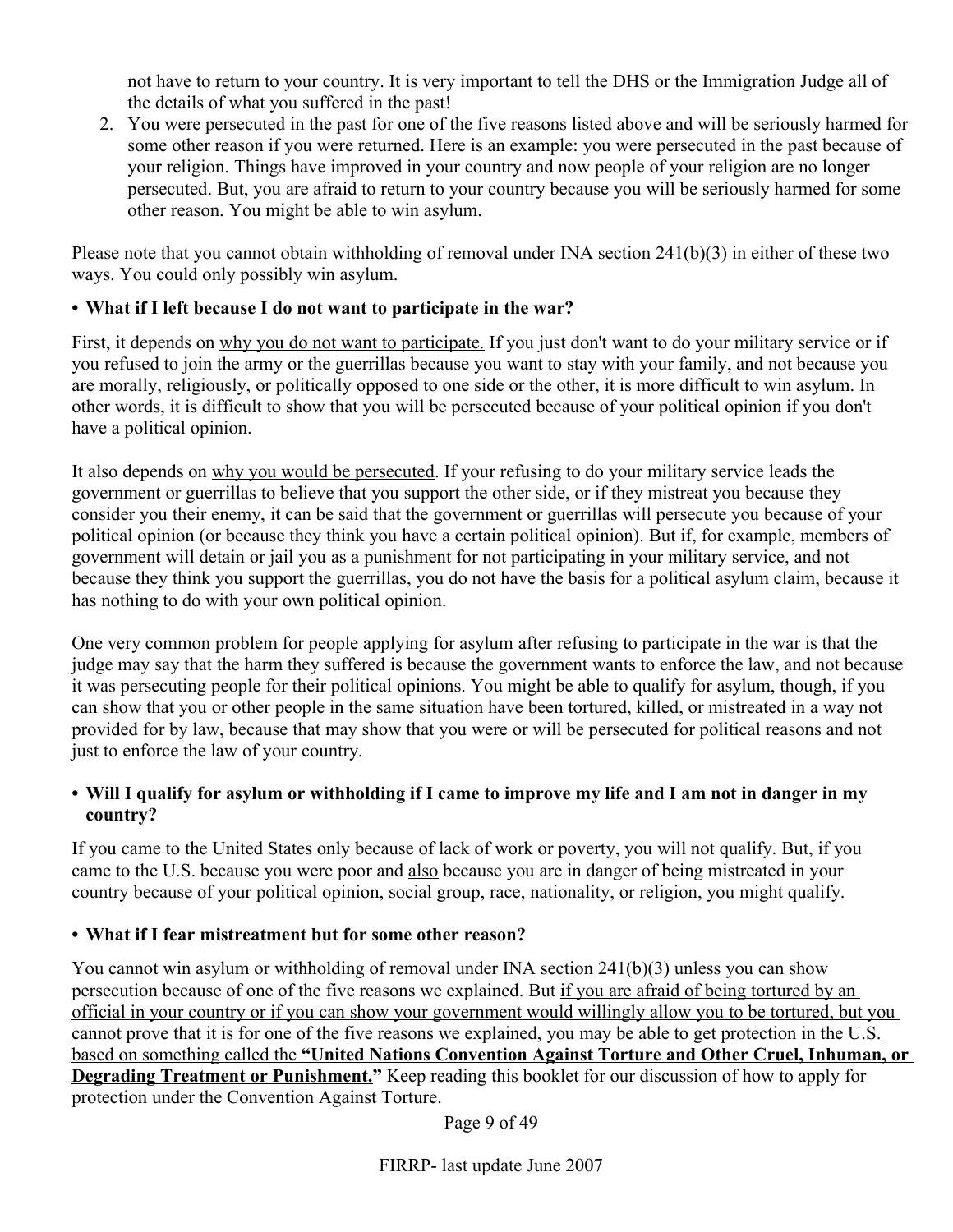# • **WHO DOES NOT QUALIFY FOR ASYLUM OR WITHHOLDING OF REMOVAL?**

#### **The law does not allow you to apply for asylum if:**

- 1) You were in the U.S. more than one year before filing the asylum application (there are exceptions to this rule!).
- 2) You applied for asylum in an immigration court in the U.S. before and lost (there are exceptions to this rule also!).

#### The law does not allow you to receive a grant of asylum if:

- 1) You established strong enough ties to another country that you are considered to have "firmly resettled" there.
- 2) You have been convicted of an "aggravated felony" (explained later).
- 3) You have been convicted of a "particularly serious crime" and are a danger to the community (explained later).
- 4) You participated in the persecution of someone else because of his or her race, religion, nationality, membership in a particular social group, or political opinion.
- 5) You committed a serious crime outside the U.S. that was not a political crime.
- 6) You are considered a terrorist or a danger to the security of the United States.

#### **The law does not allow you to receive withholding of removal if:**

You have done anything in numbers 3 through 6 immediately above.

If you have a conviction for an "aggravated felony," you may or may not be eligible for withholding. If you have one or more aggravated felonies and the sentences for those aggravated felonies add up to five years, you are not eligible for withholding. If the sentences for your aggravated felony or felonies are less than five years, you might be eligible for withholding but only if you can prove the felony or felonies were not "particularly serious." We will discuss later how to prepare this kind of case.

#### • **What is the rule about applying for asylum within one year of arrival?**

Starting April 1, 1998, you cannot apply for asylum unless you can show that you have been in the U.S. for less than one year before filing the application. It is up to you to prove to the judge how long you have been here. There are some exceptions to this rule.

#### **The one-year deadline does not apply to you if you can show that since you came to the United States, one of these two things happened:**

1) There have been **important changes** – such as changes in your home country, in your life, or in the U.S. asylum laws – which affect your asylum case. For example, if you were in the United States for 2 years and then a government came into power in your country that is persecuting people like you, you can show that you have a good excuse for not applying for asylum before (since you were not in

Page 10 of 49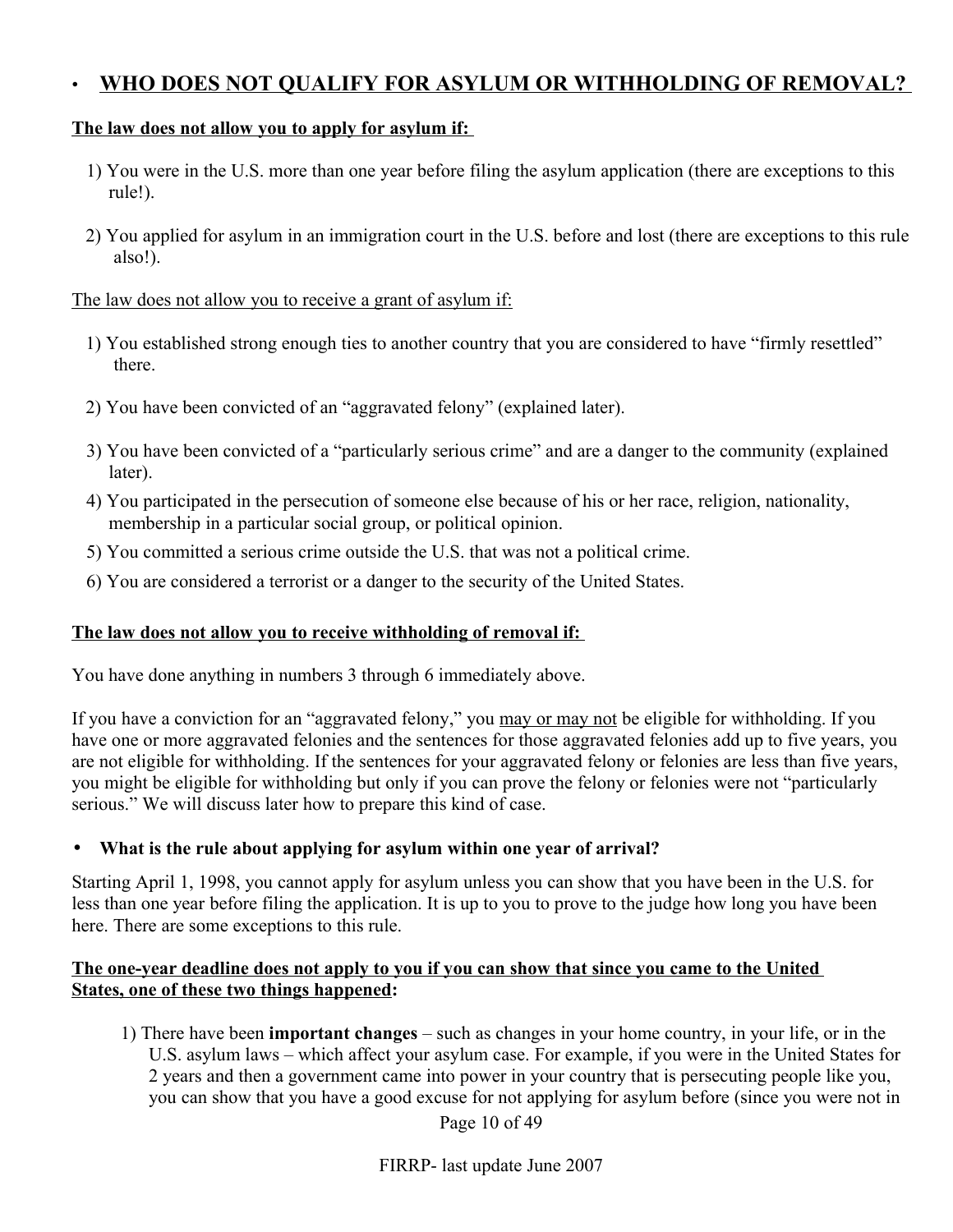danger before).

#### **OR**

2) There were "**extraordinary circumstances**" you had no control over (meaning you were in an unusual situation) that kept you from filing for asylum within a year of your entry into the U.S. Here are some examples:

- you were very sick
- you had a long period of mental or physical problems, including emotional or physical problems because of violence against you or persecution you suffered
- you were under age 18 and living without your parent or legal guardian
- you had a lawyer and your lawyer did not inform you that you had to file within a year of entry
- you did file your application within one year of arriving but it was sent back to you for some reason and you soon filed it again
- your lawyer or someone in your family died or had a serious illness
- you have "temporary protected status" under a special law; a non-immigrant visa; are a lawful permanent resident; or in a status called "parole."

No matter what it was that kept you from filing within one year of entering the U.S., you still have to show that you are filing for asylum within a "reasonable" amount of time. For example, if the change in governments in your country put you in danger 2 years ago and you knew about it, the judge is likely to find that you waited too long and cannot now apply.

# **If you are filing your asylum application more than one year after arriving in the United States, be prepared to explain to the judge why you waited!**

Include with your asylum application any proof you can get to show why you waited. For example, if you were having physical or emotional problems, get a letter from your doctor or counselor, if you went to one.

# **Remember if the judge decides that you missed the one year deadline and that you cannot apply for asylum, you can still apply for withholding of removal.**

# • **What is the rule if you were denied asylum in the U.S. before?**

If you applied for asylum in the U.S. at an Asylum Office but not with the Immigration Court, you can apply for asylum again. In that case, you may have had an interview with a person called an "Asylum Officer." But if you applied for asylum and were denied by an Immigration Judge or a higher court called the Board of Immigration Appeals, you cannot apply for asylum now.

However, this rule does not apply if you can show that important changes happened since you lost your asylum case or there are "extraordinary circumstances," such as those we just explained, that existed at the time of your case. **Also, remember that this rule does not keep you from being able to apply for withholding of removal.**

# **• What is the rule if you were "resettled" somewhere before coming to the U.S.?**

You are not eligible for asylum if, after you left your country, you were "firmly resettled" in another country. This means that the other country offered you lawful permanent residence, citizenship, or some other type of

Page 11 of 49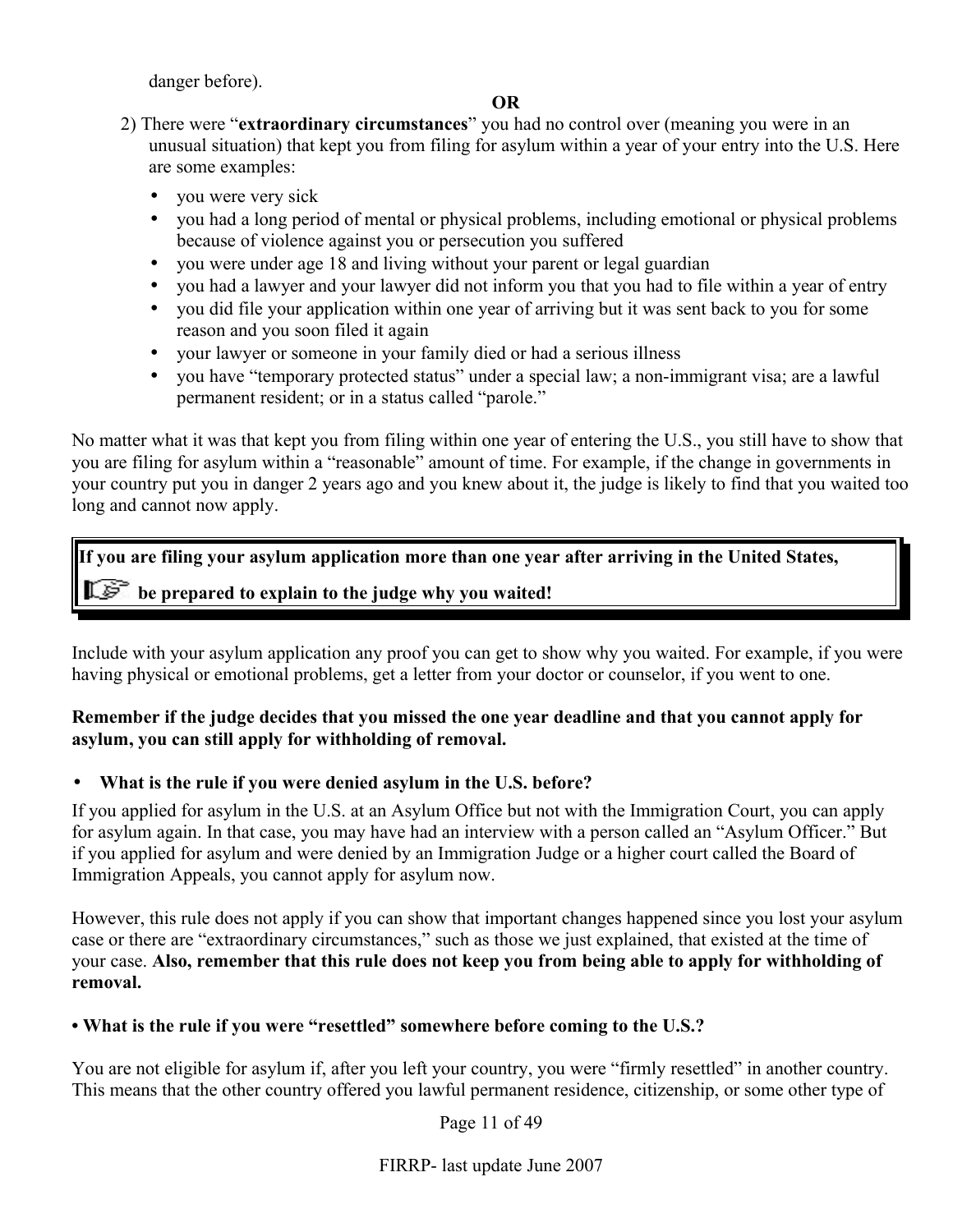permission to live there permanently. However, you are not "firmly resettled" if you can show:

1) You had to go through another country (or countries) to escape persecution before coming to the U.S. and that you stayed there only as long as you needed to arrange to keep traveling, and you did not form important ties to the country that allowed you to legally remain (such as by buying property or getting married). OR

2) You were kept from living a normal life there because there were restrictions on things like your right to work, own property, live in decent housing, travel, go to school, and to eventually become a citizen of that country.

#### **What is an aggravated felony conviction and what if I have one?**

You do not qualify for asylum if you have been convicted of an aggravated felony, but you may be able to apply for withholding if your sentence was less than five years.

Below are some of the most common aggravated felonies. For the complete list, see volume 8, section 1101(a)(43) of the United States Code, or section 101(a)(43) of the Immigration and Nationality Act.

#### CRIMES THAT ARE AGGRAVATED FELONIES:

Certain drug crimes or trafficking in firearms, explosive devices or drugs. Drug trafficking includes:

- transportation, distribution, importation;
- sale and possession for sale;
- **certain cocaine possession offenses** (depending on what circuit court of appeals jurisdiction your case is in)**;**
- **certain simple drug possession offenses**

Certain crimes for which you received a sentence of one year or more, (whether you served time or not) including any of these:

- theft (including receipt of stolen property)
- burglary
- a crime of violence (including anything with a <u>risk</u> that force will be used against a person or property, even if no force was used)
- document fraud (including possessing, using, or making false papers) unless it was a first offense and you did it only to help your husband, wife, child, or parent
- obstruction of justice, perjury, bribing a witness
- commercial bribery, counterfeiting, forgery, trafficking in vehicles with altered identification
- rape
- sexual abuse of a minor
- murder
- firearms offenses**,** including possession of prohibited firearms
- gambling offenses**,** for which a term of imprisonment of one year or longer *may* be imposed;
- felony alien smuggling (unless it was your first alien smuggling crime and you were helping only

Page 12 of 49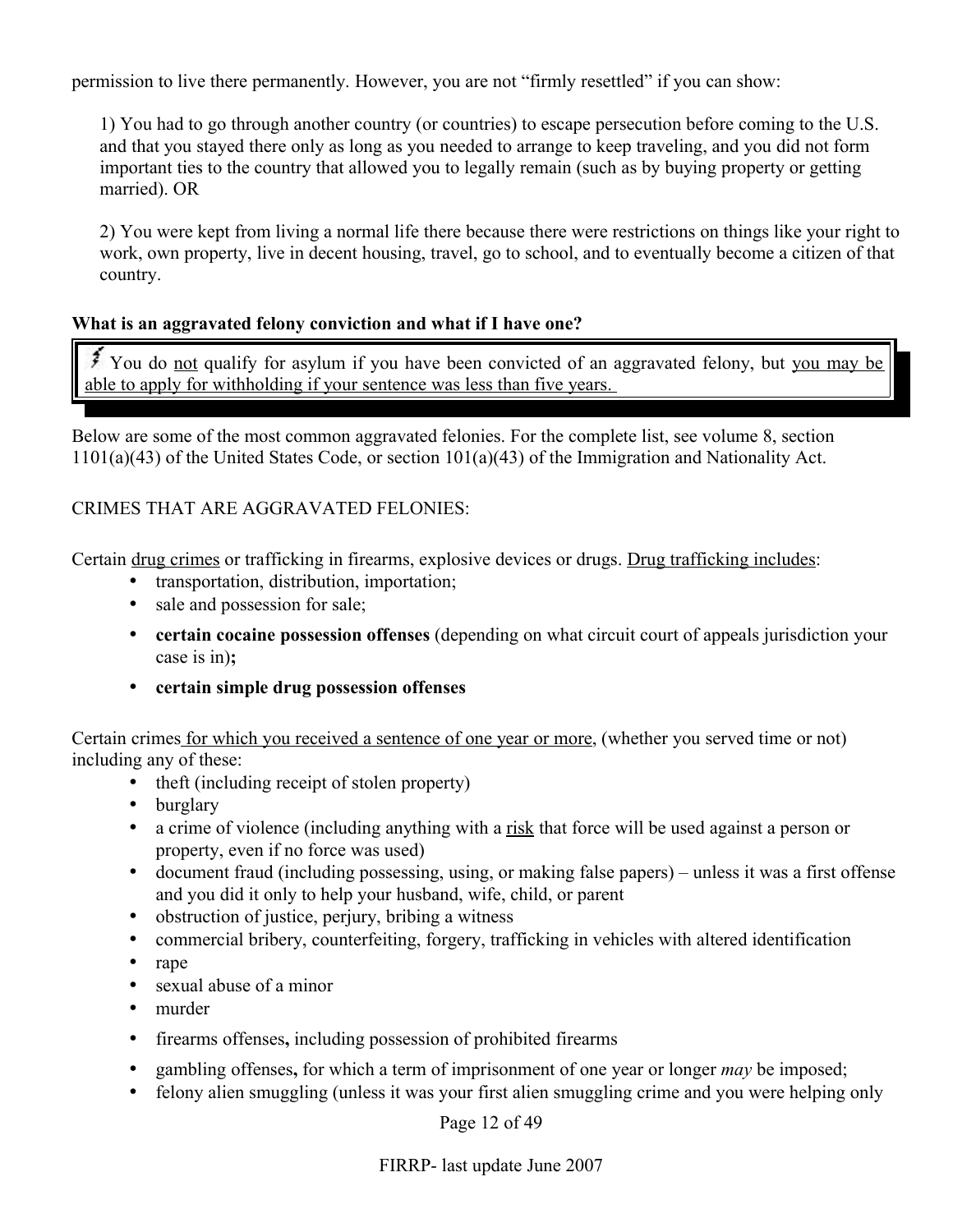your husband, wife, child, or parent)

- fraud or income tax evasion, if the victim lost over \$10,000
- failure to appear if you were convicted of  $(1)$  missing a court date on a felony charge for which you could have been sentenced to at least 2 years (even if you were not sentenced to 2 years) or (2) not showing up to serve a sentence for a crime for which you could have been sentenced to 5 years
- money laundering (of over \$10,000)

You are also an aggravated felon if your conviction was for **attempt or conspiracy** to commit one of the crimes listed above.

If you have been convicted of an aggravated felony and can get assistance from an immigration lawyer, ask your lawyer to review your conviction carefully. Sometimes an immigration lawyer has an argument that your conviction is not an aggravated felony. Also, in some cases, a criminal defense lawyer might be able to reopen your conviction to change the sentence or the nature of your conviction.

It is difficult to reopen criminal cases once you have been convicted of a crime and only certain ways of changing your conviction in criminal court will change your conviction for immigration purposes. DHS may oppose a change to your conviction or sentence if the change is made only to avoid being removed from the United States. To find out more about this, you will need to talk to an experienced immigration lawyer.

# **• What if I have an aggravated felony conviction but my sentence was less than 5 years?**

In that case, you may not be eligible for asylum, but you may be eligible for withholding of removal. The judge has to decide whether your crime is "particularly serious," and if he or she decides it is, you will not be eligible for withholding of removal. We explain soon what facts the judge uses to make this decision, but it is important to understand that, most of the time, an aggravated felony is considered a "particularly serious crime." Only if you can show that there is something special about your crime that makes it less serious will the judge consider you for withholding of removal.

# • If I have a crime that is <u>no</u>t an aggravated felony, can I receive asylum or withholding of removal?

Maybe, but not if the judge decides that your crime is a "particularly serious crime." There is no list to look at and see whether your crime is "particularly serious" or not. Each case is different, and the judge will consider 4 things in order to decide whether your crime was particularly serious. These 4 things are:

- 1) the nature of the crime (what type of crime it was and what happened);
- 2) the sentence you received (whether it was a heavy or light sentence);
- 3) whether it was a crime against a person or a crime against property; and
- 4) whether the circumstances of the crime make you a danger to society.

If you used a weapon, if you received a long sentence, or if you hurt someone or put someone in danger when you committed the crime, it is more likely that the judge will decide you committed a particularly serious crime and you will not be eligible for either asylum or withholding of removal.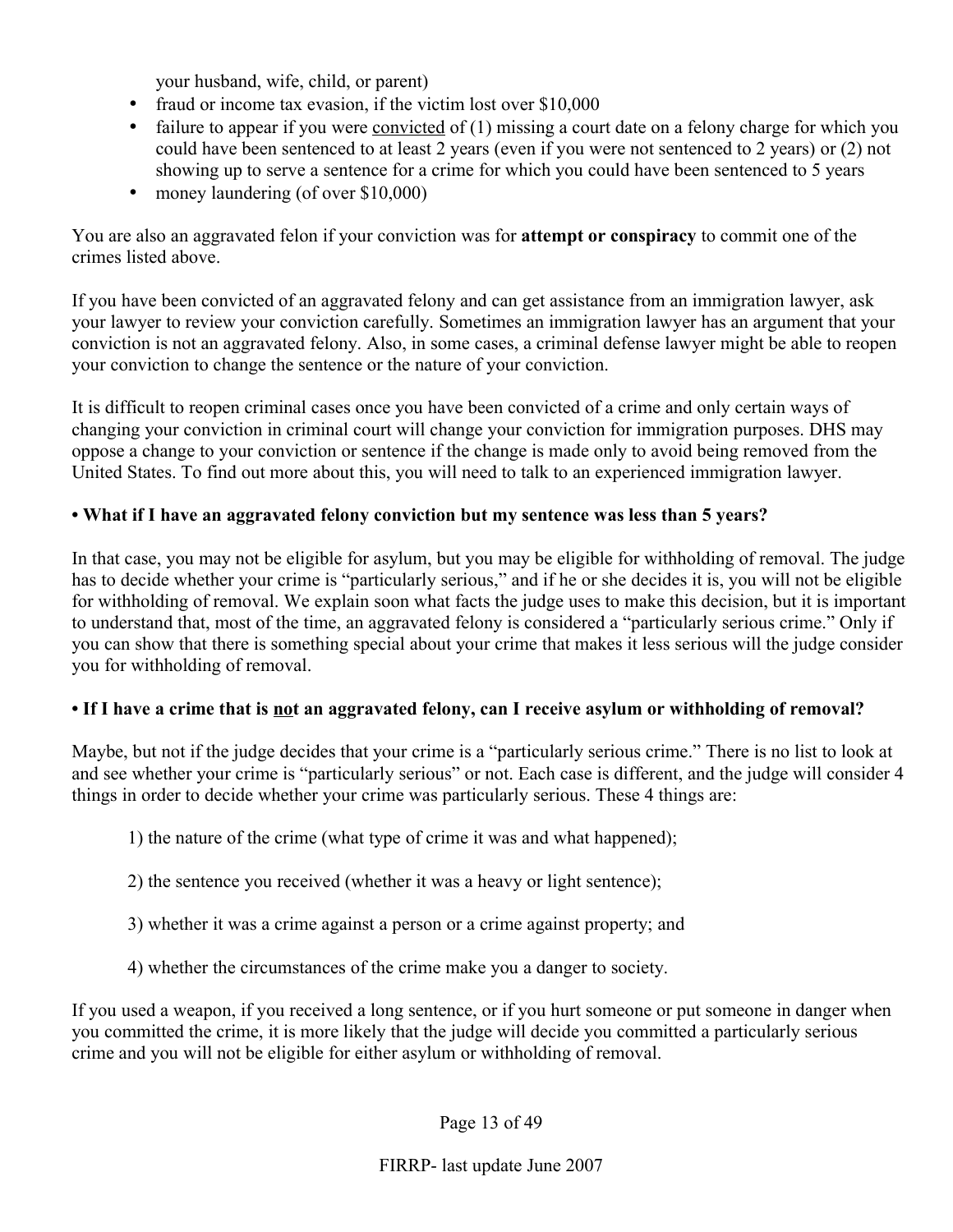**If there is evidence that will help the judge understand why you committed the crime or why the crime was less serious than it may appear, you should give it to the judge and DHS**. For example, if you were suffering from emotional problems when you committed the crime and you have seen a doctor or counselor for this problem, you should get a letter from that person to give to the judge explaining your condition. If there are papers about the crime that will tend to show that you are not dangerous, such as a letter from your criminal lawyer or from someone who was there when you committed your crime, give them to the judge and DHS. But get and file these papers as soon as you can, because the judge might make this decision early on in your case before hearing about the reasons you are afraid to return to your country.

If you lose your case because the judge decided your crime was a particularly serious one, and if you disagree with this decision and want to appeal, you can say in your appeal that the judge made a mistake in deciding that your crime was particularly serious, and you can explain why. We discuss appeals toward the end of this booklet.

#### **• What if I am denied asylum or withholding of removal because of my crime or crimes, but I have good reason to fear torture by my government?**

As we said before, if you are afraid that your government or a government official will torture you, you may be able to avoid being removed by applying for withholding of removal protection under Article 3 of the United Nations Convention Against Torture (CAT). This may be true even if you have a serious criminal conviction. We discuss this form of protection in more detail below.

#### **• What is the rule for someone who has persecuted someone else?**

If you participated in the persecution of someone because of that person's political opinion, particular social group, race, nationality, or religion you do not qualify for asylum or withholding of removal. This is true even if you were acting under orders of your superior. However, fighting in battles against other soldiers or guerrillas is not persecution.

#### **• Can the judge deny me asylum or withholding of removal for other crimes or acts?**

If you have criminal convictions, as we mentioned before, you are not eligible to receive asylum or withholding of removal if the judge decides that your crimes are: "particularly serious;" that you participated in the persecution of others because of one of the five protected grounds; that you committed a serious crime outside of the U.S. that was not a political crime; or that you are considered a terrorist or a danger to the security of the United States. Additionally, if you participated in genocide, torture, or extra-judicial killings, you are also not eligible for withholding. Because asylum is a discretionary form of relief, if the judge decides your crimes are not "particularly serious," he or she can still take your crimes into account when deciding whether you deserve asylum. The judge can also consider other negative things about you, like if you used false papers to get into the country or to work. But the judge also has to take into account other things, such as the danger you would face in your country if removed, your health, your age, and your family ties in the United States.

As for withholding of removal under INA section 241(b)(3), if you:

- did not commit a "particularly serious crime";
- did not participate in the persecution of others because of one of the five protected grounds;
- did not commit a serious crime outside of the U.S. that was not a political crime;

Page 14 of 49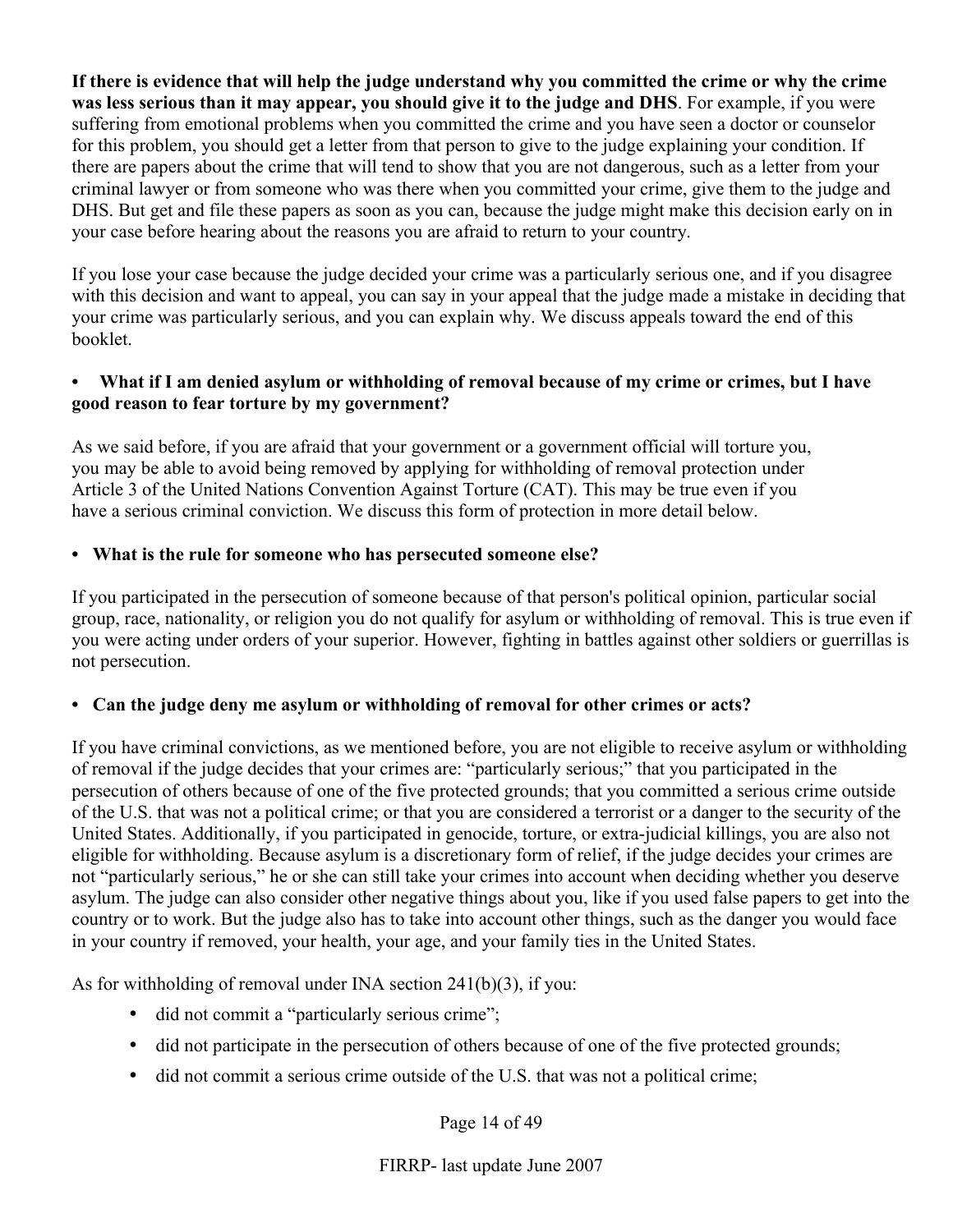- are not considered a terrorist or a danger to the security of the United States; and
- did not participate in genocide, torture or extra judicial killings,

provided that you show that it is more likely than not that your life or liberty would be threatened because of your race, religion, nationality, political opinion, or particular social group, the judge must grant your application even if you have negative factors. But, remember, withholding is harder to win then asylum because you must show that it is more likely than not that your life or freedom would be threatened if returned to your country.

# • **WHO CAN APPLY FOR CONVENTION AGAINST TORTURE PROTECTION (CAT)?**



#### To gain protection under the CAT you must show:

It is more likely than not that you will be tortured by a government official or someone acting with the consent of the government if you are returned to your home country. Again, you do not have to prove that you will be tortured for a particular reason. You just must show that you will be tortured.

There are no exceptions to the above rule. Unlike asylum and withholding of removal under INA section  $241(b)(3)$ , it does not matter if you have criminal convictions, if you have persecuted someone in the past, if you possess any protected characteristics, or if you are considered a danger to U.S. security. If you meet the above requirement, you are eligible to apply for CAT protection. This is not true for asylum or withholding of removal under INA section 241(b)(3) as we discuss later in this booklet. If you fear torture but are not eligible for asylum or withholding, apply for CAT protection. If you are eligible for all three forms of relief/protection, our advice is that you apply for all three.

# **• What is torture?**

It is when someone, on purpose, acts to cause you severe pain or suffering. The pain or suffering could be physical or mental. You must be in the person's physical control at the time you suffer the torture. In other words, you must be unable to get away from the torturer. Torture can include different types of harm such as rape, electric shock, the administration of mind-altering substances, physical beatings, and threats of such harm to you or another person.

#### **• What does it mean that someone act with the consent of the government?**

It means that a government official allows someone else to torture you. The government official does not necessarily have to be present when the torture occurs. It means that the government knows about the torture and does nothing to stop it, even though the government has a duty to stop the torture.

#### • **What are the benefits of CAT protection?**

If you win protection from removal under theCAT, you will not be removed to the country where you fear torture. You will either be granted what is called "withholding of removal" or "deferral of removal."

Page 15 of 49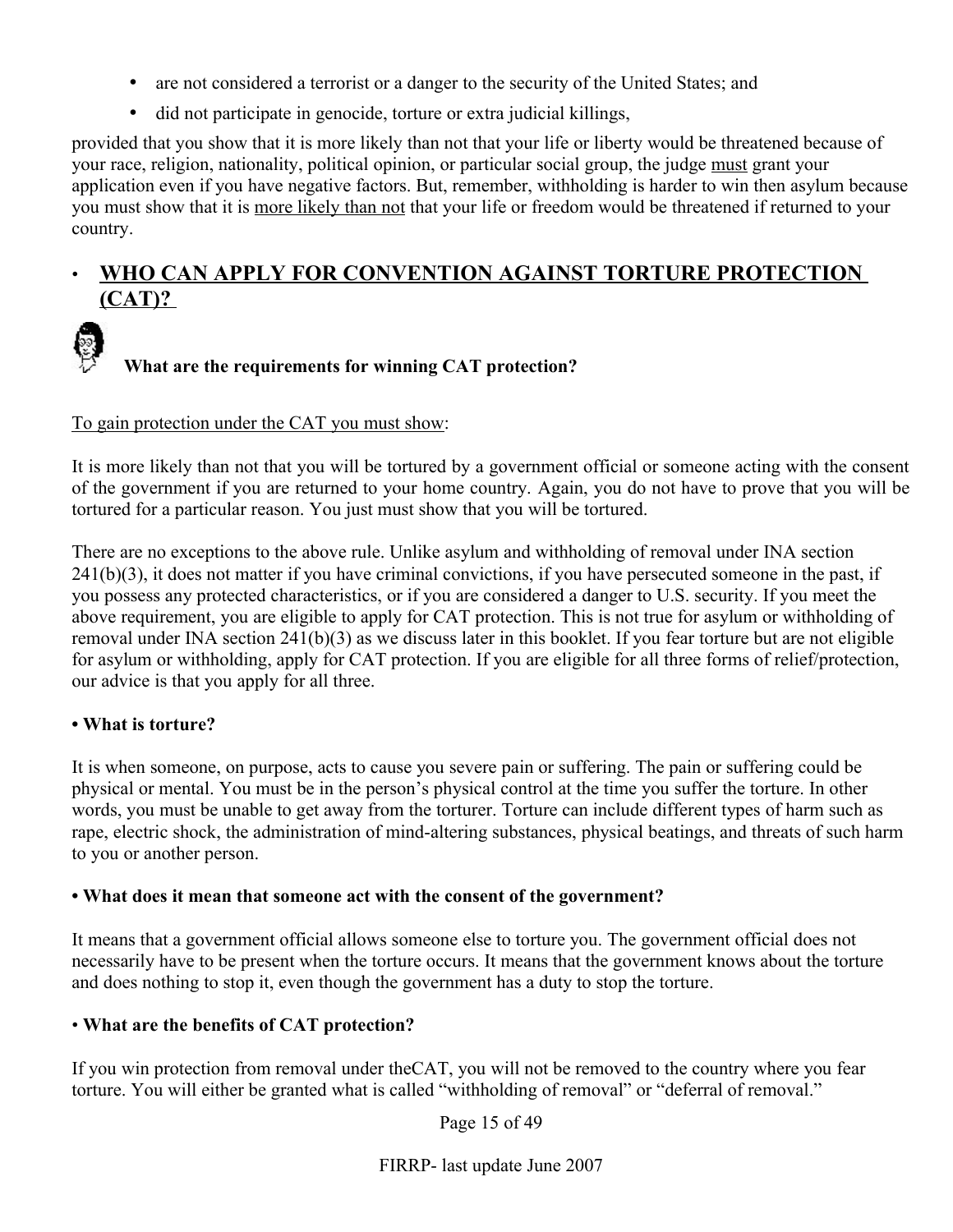"Withholding of removal" in CAT cases is very similar to withholding of removal under INA section  $241(b)(3)$  discussed above. It has the same benefits. For example, you will be eligible for release from DHS custody and for work authorization. You will not be able to become a lawful permanent resident nor will you be able to bring your spouse or children to the United States. This form of protection has the same bars. In other words, you can win withholding of removal under the CAT only if:

- 1) You have not been convicted of a "**particularly serious crime**" (explained later);
- 2) You have not participated in the **persecution of others** because of any protected characteristics;
- 3) You have not committed a **serious crime outside the U.S.** that was not a political crime; and
- 4) You are not considered a **terrorist** or a **danger to the security of the United States**.

If you did commit any of the above offenses or you are considered a terrorist or danger to the security of the United States, you cannot be granted withholding of removal under the CAT. However, you can get "Deferral of Removal" under the CAT.

If you win "Deferral of Removal," it is not as good as withholding of removal. You will get an order of removal, it will just be deferred. The difference is that it is easier to return someone with deferral of removal if circumstances change. Also, DHS may try to keep you in its custody even if you win deferral of removal under the CAT. DHS will only let you out of DHS detention if you can prove that you are not a danger to the community. To find out more about requesting release from DHS detention, **please read "How to Ask for Release from DHS Custody."**

If you are granted deferral of removal under the CAT, the DHS could terminate your protection at a later date if it comes up with any evidence that you would not be tortured. The DHS can only do this before an Immigration Judge. You also have the right to terminate your own deferral of removal status.

For these reasons, asylum and withholding are better protection than deferral of removal. But, again, if you are eligible for all of these forms of relief/protection, we suggest applying for all of them. Note: You cannot apply for deferral of removal; the Immigration Judge determines your eligibility for this form of protection if you do not qualify for withholding of removal under the CAT.

Please note that even if you can prove you will be tortured, DHS has the right to send you back to your country if the government there promises it will not torture you. According to DHS, these types of cases will be rare.

# • **How do I apply for protection under theCAT?**

If this is your first time to apply for CAT protection, you apply just like you apply for asylum and withholding of removal. You submit an application to the Immigration Judge.

# **• What application do I use to apply for CAT protection?**

You use the Form I-589, Application for Asylum and for Withholding of Removal, the same application used to apply for asylum or withholding of removal. See our discussion later regarding how to fill out the form. Pay particular attention to Question 4 in Part B of the application. The question asks about whether you fear torture. Answer with as much detail as possible. Include in the application detailed descriptions of any torture you suffered in the past.

Page 16 of 49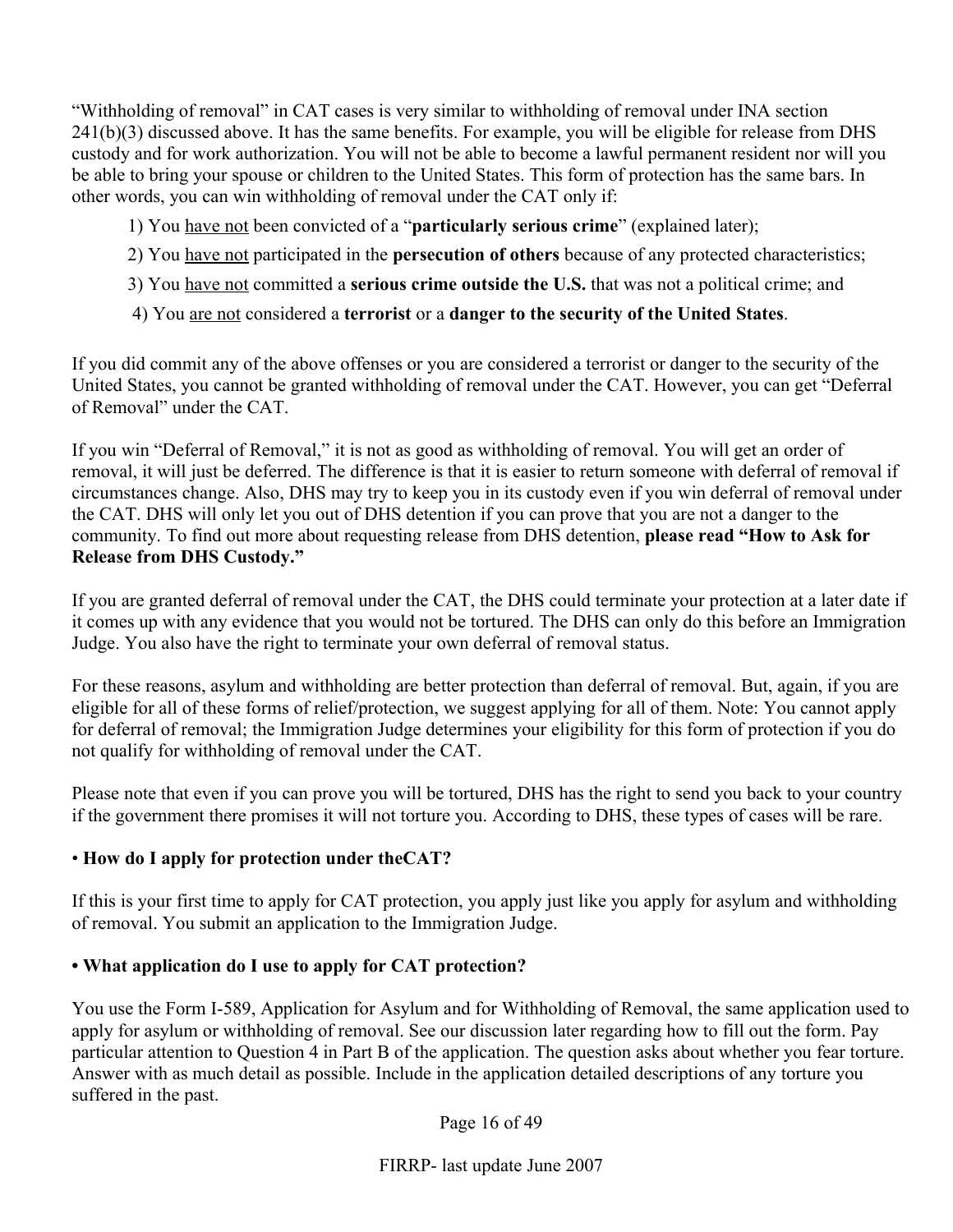# • **How can I prove I will be tortured?**

Later in this booklet we discuss how to prove an asylum or withholding of removal claim. Read this discussion for ideas on how to prove you will be tortured. The proof is very similar. For example, it is helpful if you can get letters from others who are aware of the political situation in your country and/or your problems there; newspaper articles about what is going on politically in your country, or human rights documents that show people in your situation in your country are tortured.

For more information about how to prove a CAT claim, write to:

World Organization for Human Rights USA, 1725 K Street NW, Suite 610 Washington, DC 20006 [\(info@humanrightsusa.org\)](mailto:info@humanrightsusa.org) tel: 202-296-5702; fax: 202-296-5704

The World Organization for Human Rights is an organization committed to helping victims of torture. If you write to the organization, be as specific as possible about the facts of your case and why you fear torture in your home country.

# • **HOW DO I APPLY FOR ASYLUM, WITHHOLDING OF REMOVAL, OR CAT PROTECTION?**

Basically, your case has two parts.

• **The first part of the case:**

At the beginning of your case, in one of your first hearings also known as a Master Calendar Hearing, the judge will ask you if each of the charges against you is true. Ask the judge to tell you all of the charges. Listen carefully to the questions and <u>do not agree to facts that are not exactly true</u>. For example, if the judge asks you if you entered the country without inspection (illegally) on January 1, 1997, but you actually entered in 1998, do not say that the charge is true. If you do not know the exact date you entered, tell this to the judge. This is important because later, when you apply for asylum or withholding of removal, the dates that you give have to be consistent with everything you said earlier, or the judge may think that you are lying or making things up. If you answer the judge's questions and admit to certain facts, make sure that each fact is exactly correct.

**If you answer the judge's questions and admit to certain facts,** 

• **make sure that each fact is exactly correct.**

# • **The second part of the case:**

Normally, it is not hard for the government to show that the charges against you are true. After that, the judge should ask you some questions to see if you qualify for a way to stay in the United States. The judge should also ask you if you are afraid to go back to your country. If you want to apply for asylum, withholding of removal, or CAT protection, explain this to the judge. The judge may ask you some questions about why you fear returning to your country. If the judge decides you may qualify for any of those forms of protection, he or she will give you a date to turn in an application. In some cases, the judge may set another court date to decide whether you qualify to apply for asylum or withholding of removal. You will also be given instructions by the judge and the DHS trial attorney will give you written instructions that you will need to follow to file your application with the Court. The DHS written instructions are entitled *Instructions For Submitting Certain Applications In Immigration Court and For Providing Biometric and Biographical Information to U.S.*

Page 17 of 49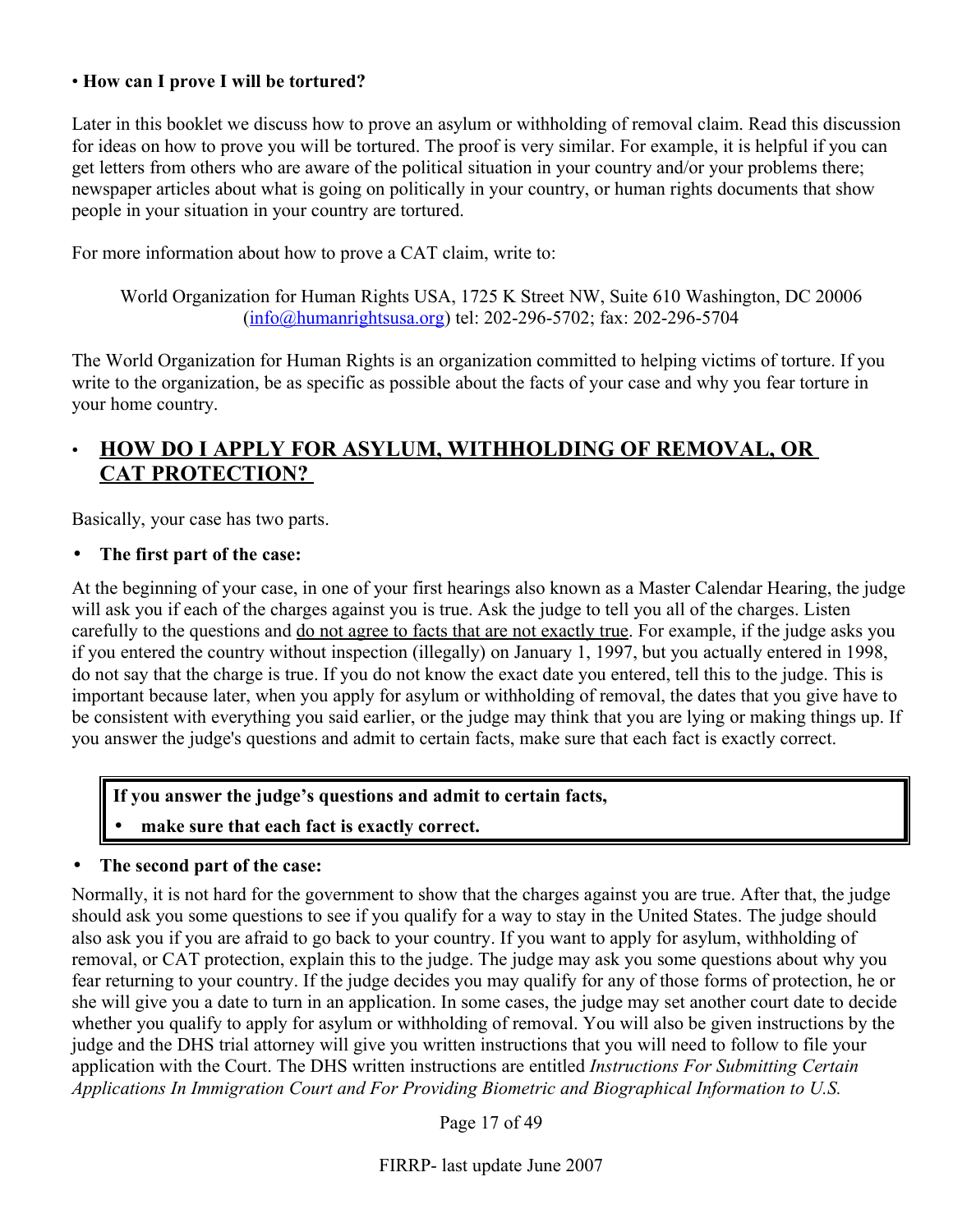#### *Citizenship and Immigration Services.*

After you turn in the application form all filled out, the court will send it to the United States Department of State in Washington. The Department of State will read the application and may write a letter with its opinion of the case or send the court information about your country. (It declines to comment in many cases.) You and the DHS lawyer will be given a copy of what the Department of State sends to the court.

After that, you will have what is called an individual or "Merits" hearing. This is the final hearing in your case when the judge listens to your story and asks you and your witnesses, if any, questions about your application and anything else you turn in for the judge to look at.

# • **TO APPLY FOR ASYLUM, WITHHOLDING OF REMOVAL, OR CAT PROTECTION, WHAT FORMS DO I FILL OUT AND HOW?**

**To apply for asylum or withholding, you need to fill out, copy and file a form called an "I-589."** 

The form you need is called a "Form I-589" or an "Application for Asylum and for Withholding of Removal." Fill out the form using a typewriter or pen. Ask DHS or the Immigration Judge for the form.

# **Do not use pencil. Also, you must either fill out the form in English or get someone to help you fill it out in English.**

The form has a page at the end that says at the top, "Supplement B Form." This page is for you to use in case you run out of room on the main part of the form. It is important to answer the questions completely and in detail, so we recommend making a few copies of the "Supplement B Form" before you write on it. Or, you can make one yourself. Just take a blank piece of paper and write your name, your "A number" (alien number), and the date at the top. You should also sign each piece of paper you attach to your application.

At the front of the form is a long explanation of how to fill it out. It says that, **in addition to the I-589 application form, you need to provide DHS with your biometrics (digital photograph and fingerprints) and have a photograph taken.** If you are in custody, you must ask DHS to help you with this. If you get out of custody before you file your application or if you are including family members in your application, you do need photographs and fingerprints taken, so we will talk about this more later. You must comply with the DHS biometrics and fingerprint requirements otherwise the Immigration Judge may find that you have abandoned your application unless you have a good reason for any failure to comply.

**Make (or ask an officer to make) four copies of everything you turn in to the Court. Give the originals and 2 copies to the Immigration Judge. Give ICE 1 copy of everything you give the judge. The other copy is for you to keep. Note: Except for the I-589 application form, you should keep your original documents and you should copies of these documents to the judge and ICE. If you give original documents such as your birth certificate or passports to the government, you may not be able to get these original documents back.**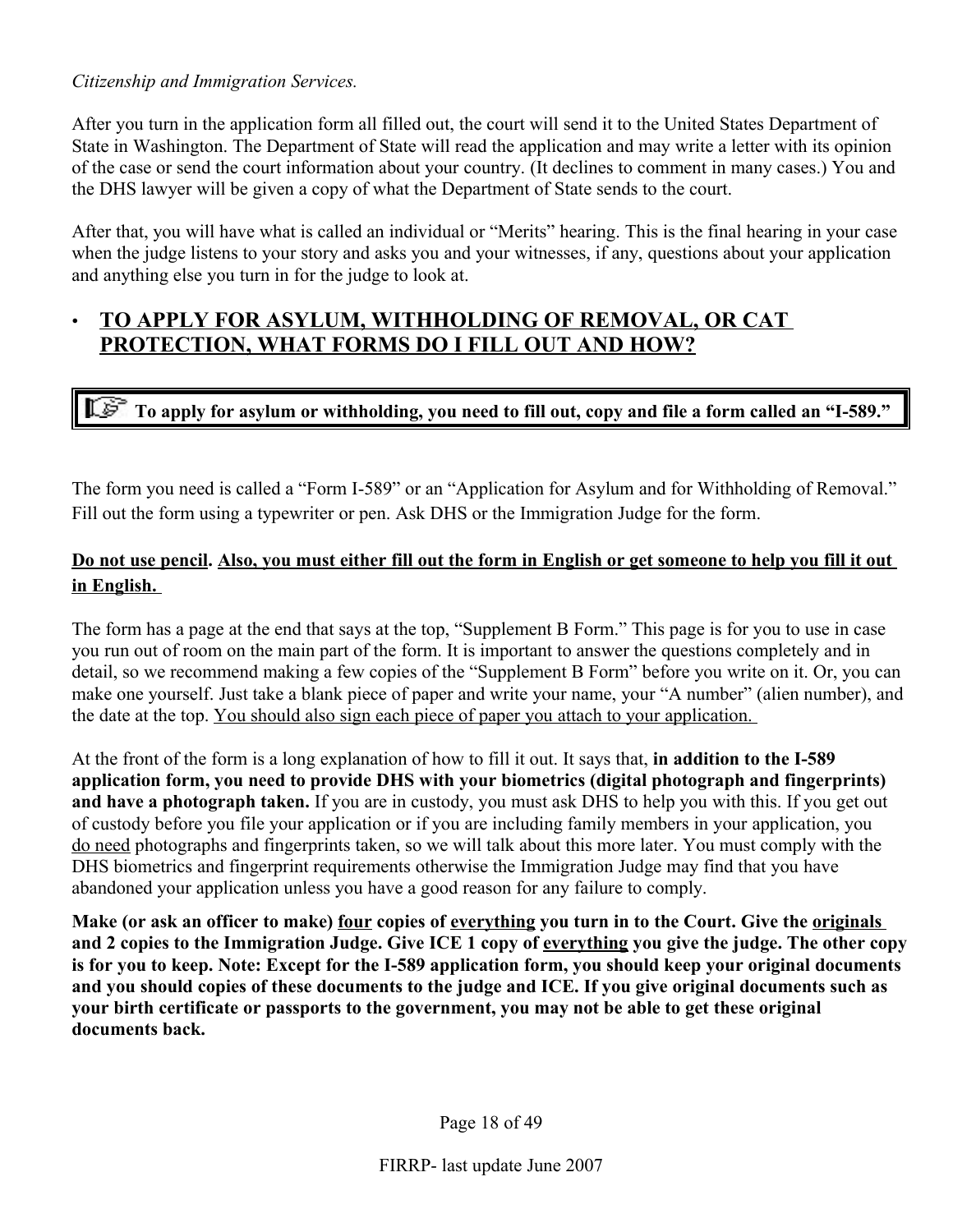

Bring your own copies of all your documents whenever you go to Court, in case something you gave or sent the Court was lost or misplaced, or in case you are asked questions about them. Also, when you file your Form I-589, Application for Asylum and for Withholding of Removal, ask the judge or the judge's assistant to stamp your copy! You will need this in case you get out of detention and want to apply for a work permit.

#### **Application for Asylum and for Withholding of Removal (Form I-589)**

We will review the questions in the form you may need help with. Also, you should read the instructions that come with the form. They also explain how to answer certain questions. We explain how to fill out the most updated form, which was created as of 12/14/06 (The date the form was created is printed on the lower righthand corner of the form.) If the Immigration Court or immigration office where your case is being heard is using a later form, then the numbers and sections we describe may be different on your form. You should use this explanation as a guide only.

On the bottom of the first page of the application section, there are two boxes that say "FOR EOIR USE ONLY" and "FOR USCIS USE ONLY." You are not supposed to write anything in these boxes. Other than that, and other than Parts E and F, at the end, you have to answer every question. If the question does not apply to you, write "**N/A**," which means "not applicable" in that box. If you are applying for "withholding of removal under the Convention Against Torture," you should remember to check the box at the top of the first page of the application section that is printed before the start of Part A. I.

#### **Part A. I: "Information About You"**

 One question asks what other names you have used. Be honest! Many people use a false name when DHS arrests them. If you did that, you can explain why later in the form. Also, if you got married and changed your name, or if you have ever used a different form of your name, write the name you have used.

One question asks your mailing address in the United States. If you are in custody, you can put the detention center's address.

 One question asks if you are married. (It says, "Marital Status."). Many people have been "accompanied" by someone for many years but were never legally or officially married. In some places, you are considered to be legally married if you live together as husband and wife for a certain amount of time. This kind of marriage is called a "common law" marriage. You may not know what the law is where you and your husband or wife lived, but if you have been "accompanied" and you think you may be considered "married," you can check the box that says "married" and write in "common law" -- especially if you want your application to help your husband or wife get legal status in the U.S. (If you want to immigrate your partner through your asylum claim and you are not married, you need to get married before the judge makes his or her decision in your case.). Or,

Page 19 of 49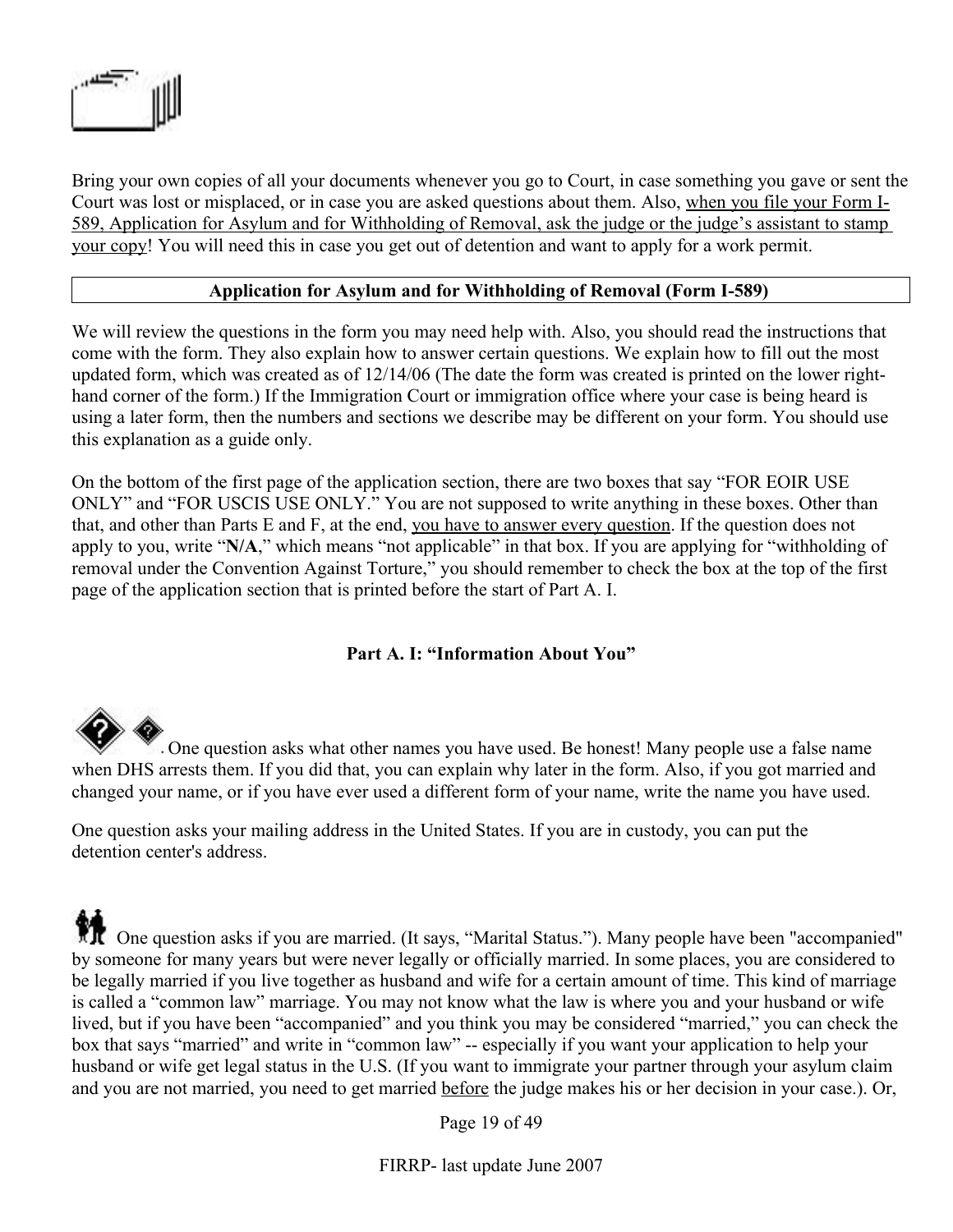if you are or were "accompanied" but not married, you can check "Single."

One question asks your "Race, Ethnic or Tribal Group." This question may be important in your case, especially if you have been mistreated because you are a member of a certain tribe or ethnic group.

One question asks whether you are now in Immigration Court proceedings. You are, so you should check that box.

One question asks you to list each entry into the U.S. beginning with your most recent entry. It also asks you what kind of "status" or "visa" you had each time you entered the U.S. If you entered illegally, write "**No inspection**," and, where it asks for your "I-94 number," put "**None**." An I-94 is a paper you should normally get if you enter legally.

There are some questions about passports and travel documents. If you never got a travel document from any country, put "**N/A**" for each of your answers.

# **Part A. II: "Information about Your Spouse and Children"**

The questions in this section have to do with your husband or wife and children. You need to answer the questions for all of your children, but there is only room for answers regarding four children on the form. If you have more than four, you can either fill out a form called "Supplement A" at the end of the application or you can use a blank sheet of paper. This is important because if you win asylum but did not list one of your children, you may have problems getting permission for that child to come to the United States.

If you use a blank sheet of paper, make sure you put your name, A number, signature, date, and "**Continuation of I-589, part A. II.**" Then, number the questions just like on Part A.II. of the form, and answer them all.

There are other things you need to file if you are including your husband or wife and/or any children in the U.S. in your application (including photos, biometrics (fingerprints), extra copies of your I-589 application, and proof of how you are related to these people). Read the instructions that come with the application form and those provided to you by the DHS trial attorney and follow them carefully.

#### **Part A. III: "Information about Your Background"**

There are questions about where you lived before coming to the U.S., where you lived the past five years, where and when you went to school, and what jobs you have had during the last five years. In answering each one, start on the first line with your situation now. In other words, start with the most recent and end with five years ago (with education, end with your first school). Also, there may be dates, addresses, and other things you do not remember. Write "**approximate**" for dates you are not quite sure of, and write "**I do not remember**" for things you forgot (such as a street address). There are also questions about your parents and brothers and sisters. If you need extra room, you can use additional paper (see above).



**Part B: "Information about Your Application"** Page 20 of 49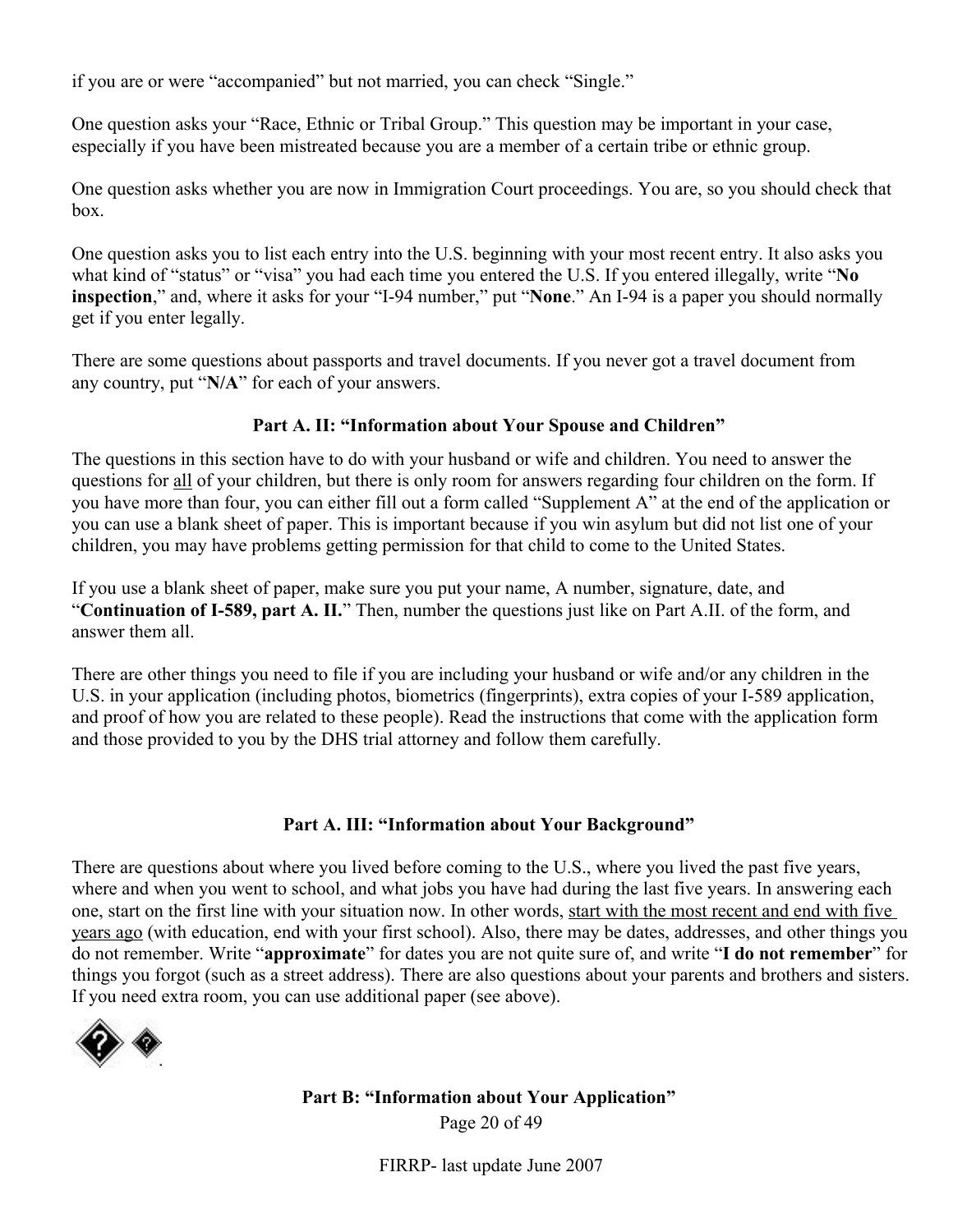Part B is the most important part of the application. You should take a lot of time -- even days -- to answer it. This is where you have to convince the judge that you have been persecuted or will be persecuted or tortured if you return to your country. Explain in great detail the important experiences that show why you had to leave or why you fear returning to your country. Be sure to give all the information asked for in the questions. You can either write out your answers to the questions in Part B on the application or you can write a declaration that answers all of the questions in Part B. You can use "Supplement B" for the declaration or use blank sheets of paper.

Remember that, whether you use the forms or blank sheets of paper, you have to put your name, A number, the date, and your signature on each page. Also, write "**Declaration**" at the top.

If you do a separate Declaration, when you answer each of the questions in Part B on the application form, you can answer in a few sentences and then write "**Please see Declaration**." This way, you will have answered all these questions in one declaration.

#### **The Declaration**



 $\mathbf{I}$  Your declaration should be like a book or movie that tells the story of your life. Like a book or movie, it starts at the beginning, with when and where you were born. After that, the story continues in a logical order, passing from one important event in your life to the next, showing experiences that you had and describing important people in your life. Continue to the present.

Like in a movie, there are parts of the story that go by quickly, when you cannot see much detail, and other parts where the camera slows down and shows a lot of details. The camera shows important details so that we can see just what you saw and felt. The action goes in slow motion.

Your declaration should be like that. You need to talk about your whole life, but you also have to choose the most important events and describe them in great detail. The judge, who is going to read your story, doesn't know anything about you, and probably has never been to your country and knows little or nothing about it. Your job is to make him or her understand. When you describe an important event in your life -- for example, a time when you were threatened, detained, tortured, or hurt, or that someone made you feel afraid – make the judge feel,

see  $\odot$ , smell, and hear  $\gtrsim$  and heard.

For example, suppose you lived in a small village in the mountains, in an area where there is a lot of the fighting. One night, a group of men came. They went into the houses **and** and ordered all the people to come out. They mistreated people and told all the men they would have to join their group or that they would come back and kill them.

Page 21 of 49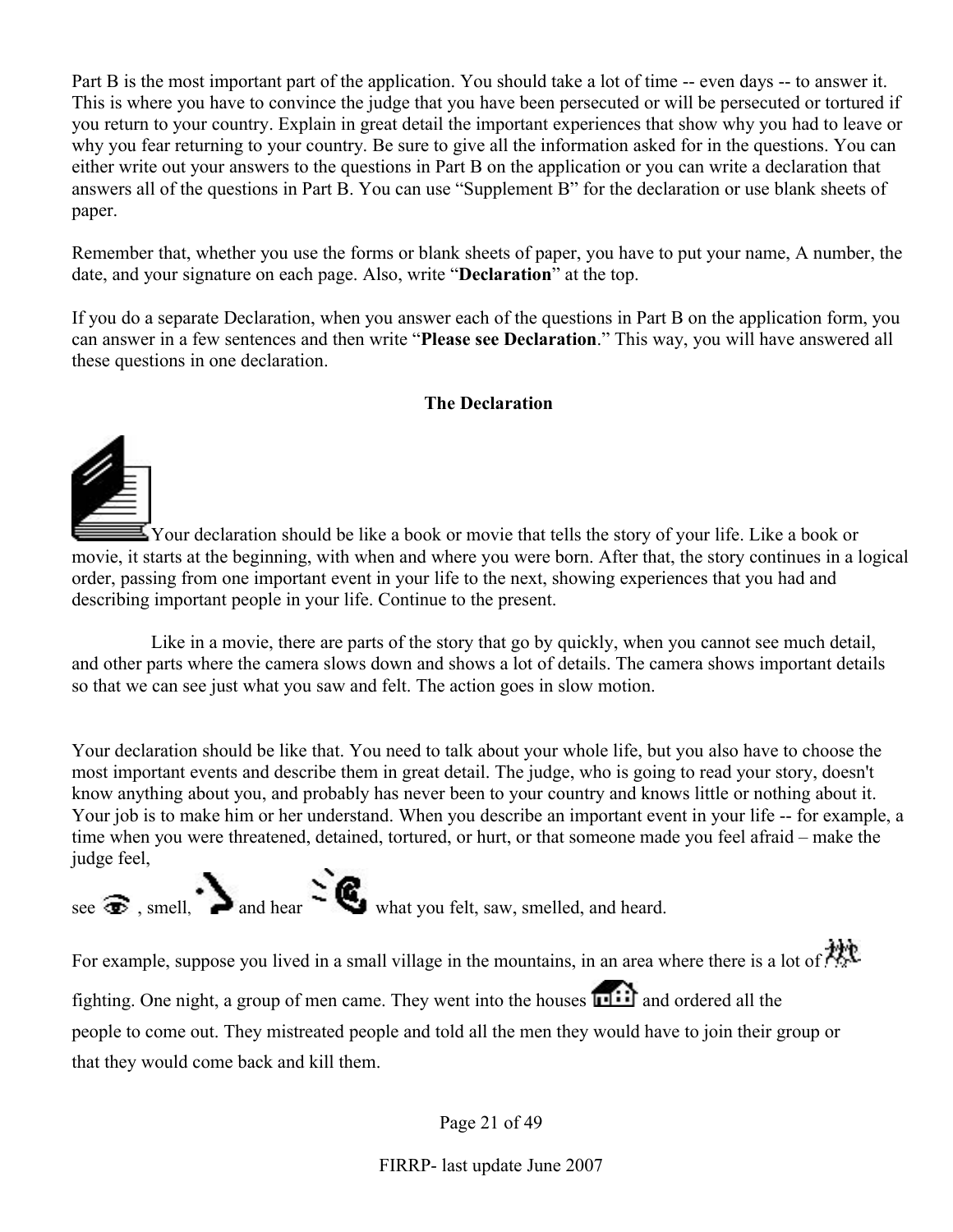Before describing this event in your declaration, you should talk about your village and what started this whole problem to begin with. Who is involved in the fighting? What is it about? How did it affect your village before this event? How did it affect you? Did it affect your relatives? Your neighbors? Which family members, and how?

When you speak about the event, you should describe it in great detail. When did it occur?  $\mathbb{R}^3$  At what

time? What were you doing when these men came? How were the men dressed? How many were they? Had you seen them before? When and where? Were they armed? **Whenere** What type of arms did they have? Who were they? Soldiers? Guerrillas? How do you know? What did they look like? What did the men do when they arrived? Exactly what did they say? How did they mistreat people? Did they threaten you? What threats did they make? Did they touch or speak to you, your relatives, or your neighbors? How? Describe everything you

saw, everything that happened, and everything you felt.  $\overline{\bullet}$  How much time passed during this incident? What happened afterwards? How did it affect you and others in the village? If the men came back again, describe what happened, with just as much detail.

When you write your declaration, it is important to remember what asylum and withholding of removal under INA section 241(b)(3) are about. Their purpose is to protect those who have been or are in danger of being persecuted because of their political opinion, race, nationality, religion, or social group. Therefore, it is very important to explain who the persecutor is and why he or she wanted to mistreat you. This is how you can show that they acted or will act against you for one of the five reasons we talked about before.

For example, if armed men dressed as soldiers beat you,  $\mathbf{F}$  it is more likely that it has to do with something political. If you don't mention that the men were uniformed or don't explain how you know they were soldiers, the judge may think that it was a beating committed by ordinary criminals, and had nothing to do with politics or persecution.

You should also mention everything that you said or did that drew or may draw the attention of the people you are afraid of. For example, if you participated in some group that is considered to be against the government, it is important to explain in detail the activities in which you participated. It is also important to explain that the government considers this group to be against the government, and how you know this. In addition, you should include facts that show that someone in the government is aware that you participated in this group, or that it is likely that they will find out. Without these facts, the judge may decide that the persecution you are afraid of is not for one of the five reasons, and you will lose your case.

You should also include any groups you belonged to, even if you were not an active member, if the government or someone else may want to harm you because of your being in this group.

# *Common problems*

Page 22 of 49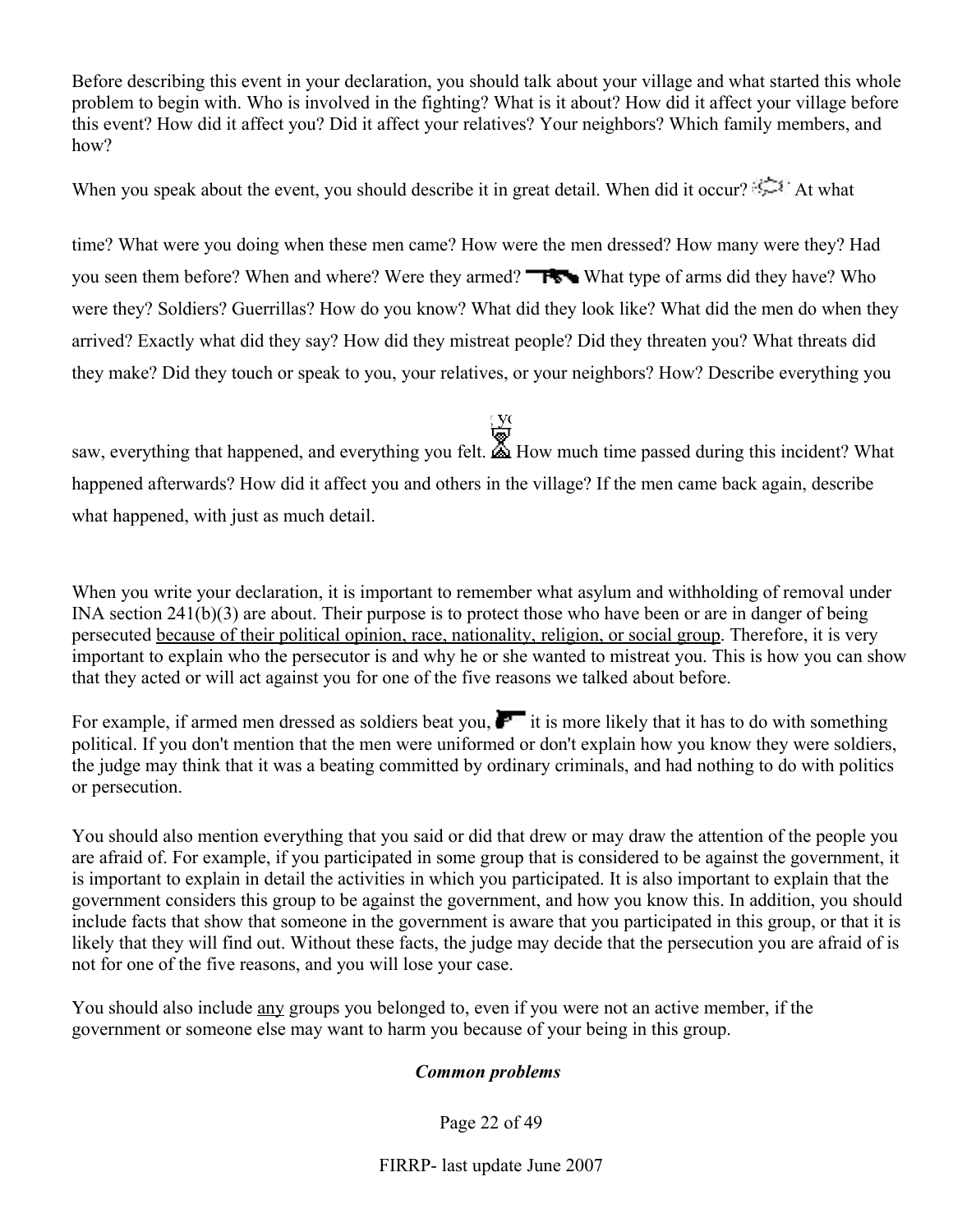#### **> A long time has passed between the act of persecution and the time you left the country <**

Suppose the event which made you leave your country happened a year before you left. If you stayed in your country for a year after the event, the judge may think you were not really afraid to stay in your country and could return without having any problems. You have to explain what you were doing during that year. For example, if you left your house and hid during this time, getting together money for your trip, that would help to show the judge you were really in danger.

#### **> Returning to your country <**

If you went back to your country after having a problem that caused you to leave your country, the judge may think that you can live in your country without any problem. You have to explain what you did when you returned and to explain in detail any problem(s) you had during that time. There is also a question in the form that asks about this.

#### **> Family members or others still living in your country<**

If you say that you are in danger of persecution because of your social group, and your family members are members of the same group but have not left the country, the judge will suspect that you will not have problems either if you return. The same goes if you participated in a political group and your fellow members of the group stayed in the country. So, if they have, in fact, had problems, you should include this information in your declaration. Or, if your situation is different from theirs, you need to explain why you were in greater danger than those who stayed in your country.

# **> Lack of detail <**

In court, facts are very important. If you say that something important happened but you cannot remember when it was, how long it lasted, or other details, the judge may think that you made it up. The more details you put in your declaration and include when you speak at your hearing, the more chance you have that the judge will believe you. If you cann-o't remember clearly, tell the judge that it is difficult for you to remember certain things, and give approximate dates.

Many people do not want to talk about events that caused them emotional harm. If you saw the death of a loved one, or if you were tortured or raped, it is normal not to want to talk about what happened. However, it is extremely important to do so in order to win your asylum case. You need to say everything that happened and everything you saw. Never exaggerate. You only need to be precise and tell the truth.

#### **> Inconsistencies in the facts you provide <**

The judge and DHS may review your form and your declaration in order to see if everything you say is true. Many people make innocent mistakes that hurt them. For example, if in your application form you say you did fieldwork in Honduras until September of 1997, but in court, you say you entered the United States in August of 1997 (and have not gone back to Honduras), the judge may think you are lying, because these facts are not consistent (in other words, they cannot both be true). You could not have been in Honduras in September 1997 and in the United States at the same time. In addition, if you say in your declaration that in October, 4 men in a blue truck came to your house, but in your hearing you say that it happened in December and there were 5 men in a gray truck, the judge may think that you are lying.

If you cannot remember clearly, say so, and explain why it is hard to remember. (For example, it was a long time ago, or you were too afraid to notice certain things, or you couldn't see or hear clearly what happened.)

Page 23 of 49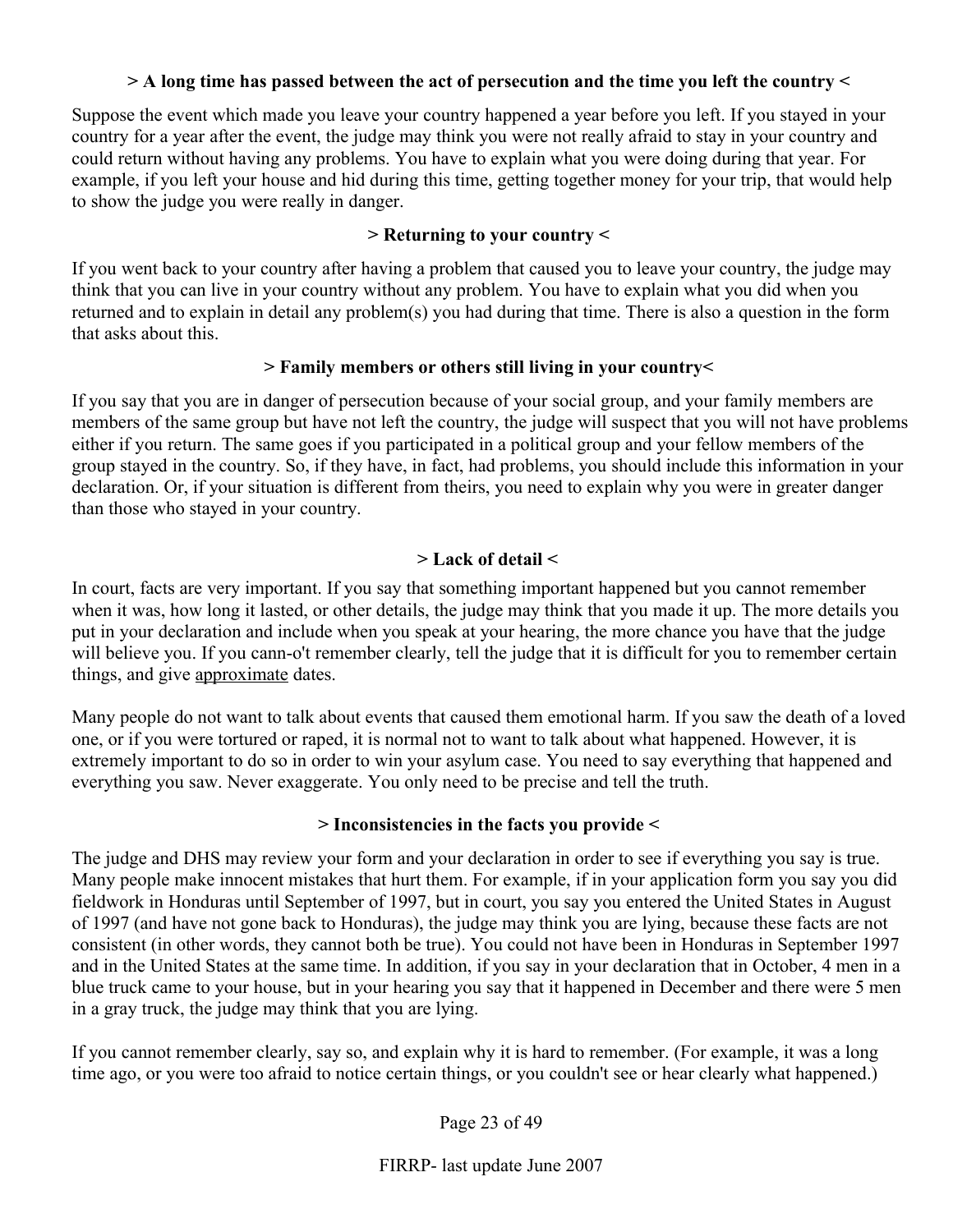Although it is important to include many details in the forms and in your declaration, it is more important not to state facts you are not absolutely sure about. If you do not remember if something happened in June or in July, but you do know it happened during the summer, put that it happened during the summer. If you do not know the distance in kilometers between your town and the capital, but you do know that it takes a full day by foot, put that. If there were between 4 and 6 men, do not put 5, put "between 4 and 6." If you think something happened in 1992, but it is also possible that it was 1991, put "1991 or 1992." If a certain date is your best guess, put "approximately," even on the forms. In addition, make sure that whatever fact you put in your declaration is the same as what you say at your hearing.

Many people have these problems for cultural reasons. People in the United States think in order of what happened, that is, first this happened, then this, and then that. In your culture, it may be that this order is not as important. But you have to explain your case to a judge in the United States, and for this reason, you have to force yourself to think like him or her. So, try to be precise. Even if you can not remember the year something happened, try to remember if it was before or after some other event and to put the events in order and always tell them in this order. It may help you to make a list that you keep for yourself in which you put in order each event that you want to put in your declaration. For example: 1) I was born in 1962; 2) My family moved to San Marcos; 3) There was a massacre in the town of Santa Lucía, etc.

#### **> Mistakes in translation <**

When translating from one language to another, it is easy to make mistakes. If someone translated your declaration into English for you, ask the person to read it back to you slowly in your own language so that you can be sure there are not any mistakes. It is important to review everything in your application form and declaration very carefully.

#### **Some Questions in Part B**

Remember to write "**Please see declaration**" at the end of each question in Part B if you plan to do a longer declaration as we have suggested.

**Question 1** asks why you are applying for asylum. You should check one or more of the boxes (Race, Religion, etc.) that apply to you because there may be more than one reason that someone mistreated or wants to mistreat you. For example, it is possible to be persecuted because of your race and membership in a social group, or because of your membership in a social group and your political opinion.

You should explain why you are afraid to return to your country and why you left your country in questions 1.A. and 1.B. Many people make the mistake of saying that they came to the United States because they want to work and get ahead. Others say they came to reunite with their family members. Remember that the purpose of asylum is not to protect poor people who want to work, nor to reunite families. Its purpose is to protect people who are persecuted for one of the five reasons discussed above. So, while you do have to tell the truth, you do not have to mention every single reason you came to the U.S., unless it relates to a fear of persecution due to one of the five grounds or a fear of torture. If you are applying for protection under theCAT, you should include in your answer to this question why you fear you will be tortured if returned to your country.

**Question I. A.** asks if you, your family, or close friends or colleagues have ever experienced harm or mistreatment or threats in the past by anyone. If you answer "no," it would appear that you may not qualify for protection, and you will need to explain why you think you would be mistreated or threatened in the future if you have not been in the past. If you check, "yes," you should explain in detail what happened,

Page 24 of 49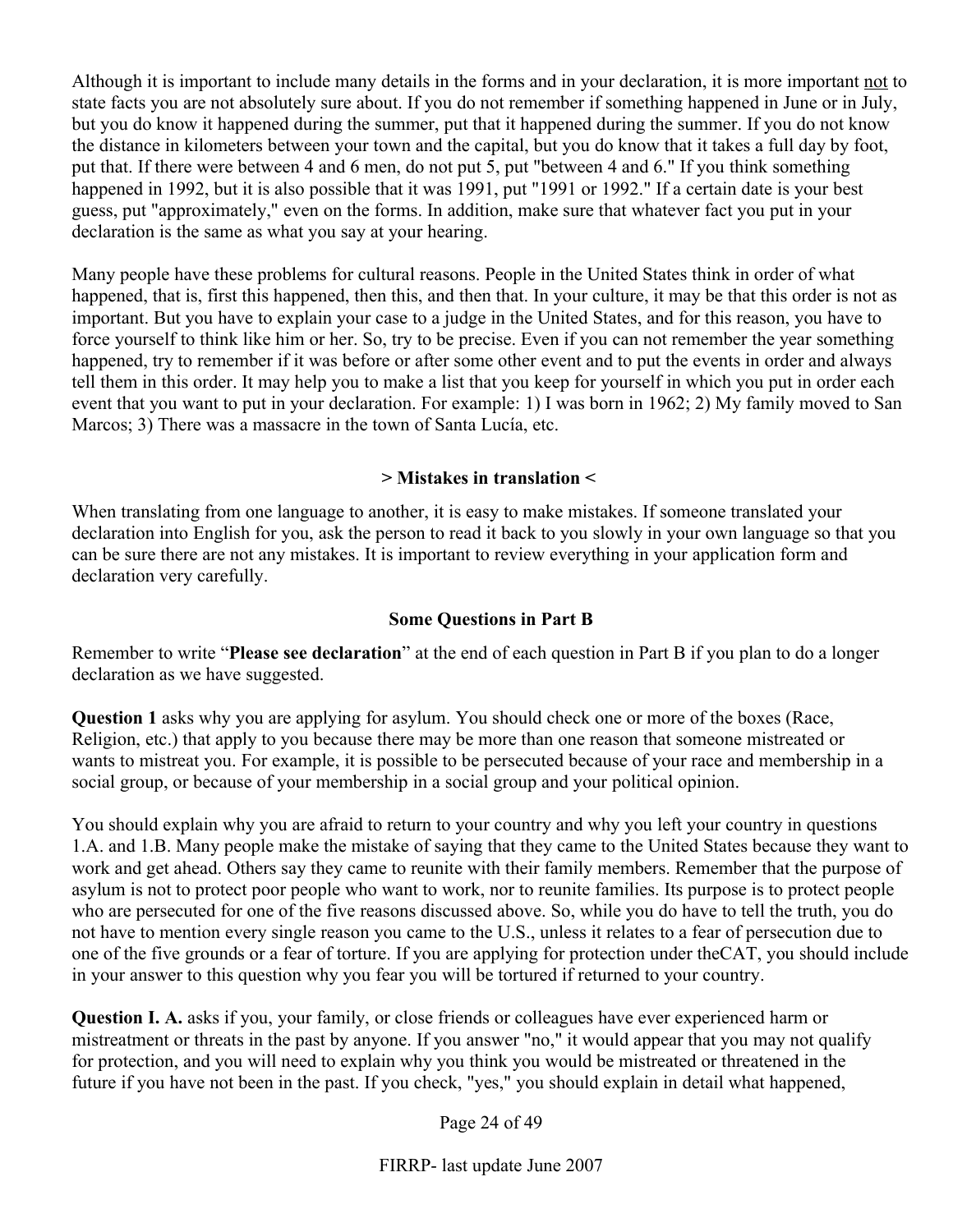using the questions on the form as a guide.

**Question 1. B.** asks if you fear harm or mistreatment if you return to your home country in the future. If you check "yes", you should explain in detail, using the questions on the form as a guide. You should think about what exactly you are afraid of. Are you afraid that you will be taken by force and detained by the government or some other group? Are you afraid you will be tortured? Are you afraid that you will be killed? Are you afraid of all of these things? Say what you really think would happen. Say why you think it would happen. Has it happened to others? How are they like you?

**Question 2** asks whether you or a member of your family has been "accused of, charged, arrested, detained, interrogated," etc., anywhere other than in the U.S. In other words, have you ever been stopped or detained by government authorities? Have you ever been kidnapped or held somewhere against your will by the government or anyone else? Have you ever been questioned by authorities or anyone else? In your answer, you should include incidents of persecution as well as arrests for criminal activity, whether in your country or some other country. As far as problems of persecution, it is very important to give all the information asked for on the form and to explain how you were treated when you were detained.

**Question 3** asks if you or your family ever belonged to or had some kind of relationship with any organizations or groups in your country. Think hard before answering this question to make sure that you remember all your activities and the activities of your family members that put you in danger. Be sure to provide all of the information asked for, such as the name of the group, the dates you or your family were members of the group, what the responsibilities of you or your family member were, etc. You should also include information under 3. B. about whether you or your family continues to participate in these organizations or groups.

**Question 4** asks whether you fear being tortured in your home country or any other country. This is an important question. If you fear that you will be subjected to severe physical or mental abuse or suffering, you should check yes. The question is important because if for some reason you do not qualify for asylum or withholding, you might qualify for protection under theCAT. You should explain in detail what you think could happen to you and why you think it will happen. Also, if you have been tortured in the past, you should mention it here. You may have already explained what happened to you in the past in Question 1, but you should mention it again here. Rather than explain what happened again, you could write "See Question 1."

#### **Part C: "Additional Information About Your Application"**

**Question C. 1.** asks whether you, your husband or wife, your children, your parents, or your brothers or sisters ever applied to the United States Government for refugee status, asylum, or withholding of removal. If you are not sure whether you were included in an application filed by your mother, father, husband, or wife, do not check any box. Instead, put "unsure" and attach a sheet of paper explaining what you know about the situation.

**Question C. 2.** asks what countries you, your husband or wife, or children traveled through after leaving your country. It also asks you to explain whether you or any family members applied for lawful status in any other countries. If your plan was to run from persecution in your country and come to the U.S. because you would feel safe here and there are better economic opportunities here, that is okay. Be honest. Talk about any problems you had in any of the countries you traveled through, for example, if you had to hide from authorities so as not to be caught and removed, or if you had to live in a camp where your activities were limited.

**Question C. 5.** Here is where you get the chance to explain why you think that you should still be able to

Page 25 of 49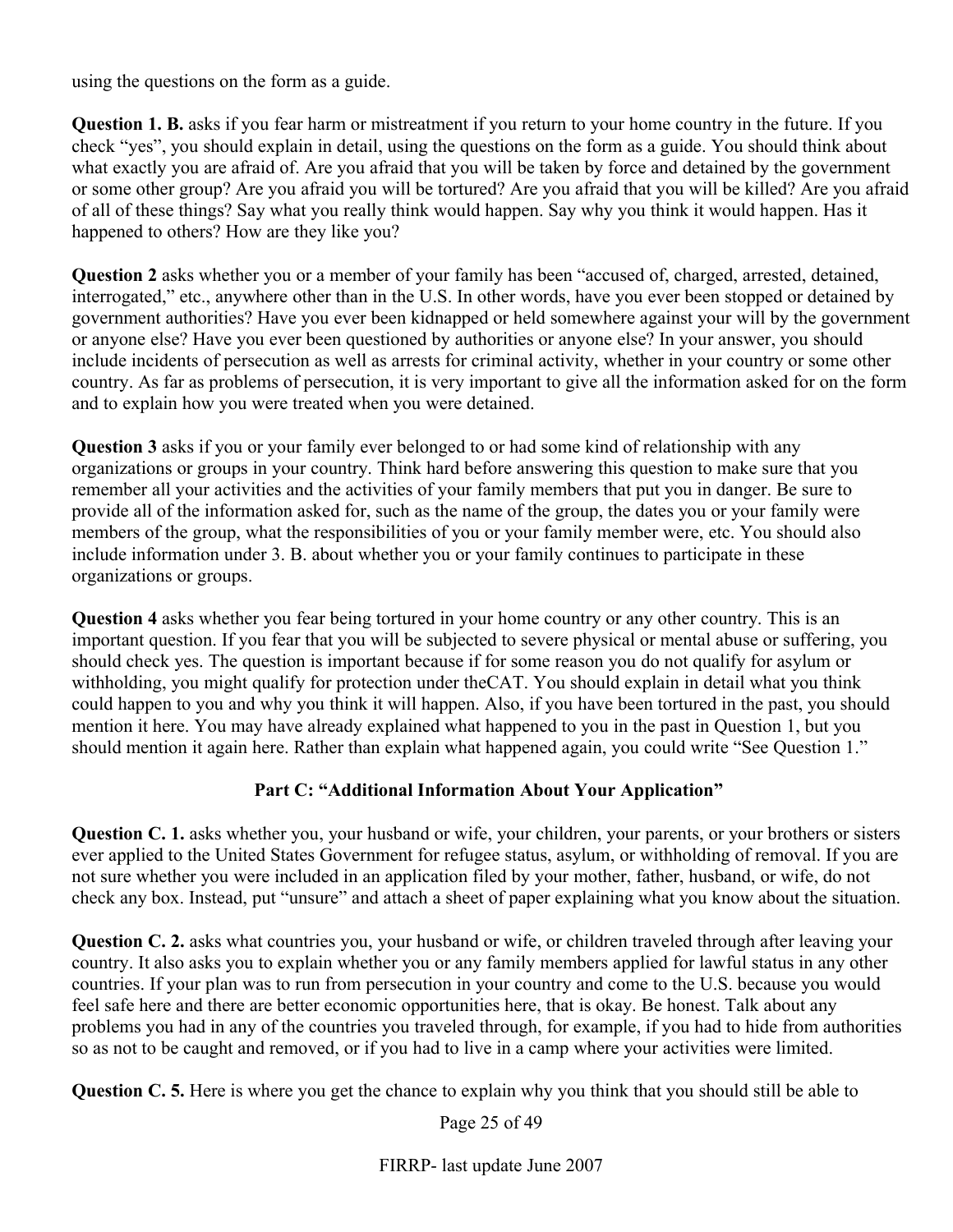apply for asylum if you are applying more than one year after your last arrival in the U.S. As we explained before, you have to show "important changes" or "extraordinary circumstances" in order to apply for asylum after the one-year deadline. If you cannot, you can still apply for withholding, if you are eligible.

**Question C. 6.** You must include any criminal problems you (or any family member included in the application) have had in the United States. You must include all arrests or convictions. If you do not, DHS most likely has this information and will ask you about it in your hearing. If you do not put these things on your application, the judge will think you are trying to hide things. Even if you were innocent, you should list any arrests or charges filed against you. Also, you should include the fact that you have been or continue to be detained in the U.S. by DHS.

#### **Part E**

If someone else helps you prepare the form I-589 or translates it into English for you, that person must sign in this section, and give his or her address and phone number. Even if this person was someone else in custody like you, he or she should fill out Part E. The form also says that the person must read the whole application to you (including your declaration, if you included one) in your own native language (your original or first language) before you sign it. You may not be able to find anyone who speaks both your native language and English. If someone helps you complete the form by speaking to you in another language that you also understand, we recommend that the person cross out the words "in his or her native language" and instead say what language he or she used to help you. This could be important if it turns out that your helper made some mistakes in translating your answers.

#### **Part F**

#### Do not sign this part until your court hearing.

#### **Other Papers**

It is hard to win your case by simply filling out the form and explaining your case to the judge on the day of your hearing. If possible, you should try to get other papers or witnesses to support your case. Often, the most persuasive evidence is an expert witness who can testify in support of your specific claims. If you cannot get an expert witness you should at least get supporting documents, such as letters from family members or others who know about your situation in your country, newspaper articles, human rights reports, photos, or other things that have to do with the situation in your country or with you, your group, your family, or an important event. If you do not file any papers other than your application form, you must explain in Supplement B of the Form I-589 why you have not submitted such documents. Without other evidence to support your claims, the judge will be less likely to approve your case.

# **If you can, get letters and other documents to help prove your case.**

Here are some other examples of papers you may want to give to the judge. Suppose you left your country because you received a threatening letter from a group that opposes the government. It is likely that you do not have this letter, but if you do, you should file it with the Court.

Also, if your family members did not leave with you, they may have news of what is happening in your country. For example, suppose some men from the group that threatened you went to your house after you left. If you found out about this through a letter you got from your family, you should file this letter as well. You can also write to your friends or family asking them for more details about what has happened since you left. These

Page 26 of 49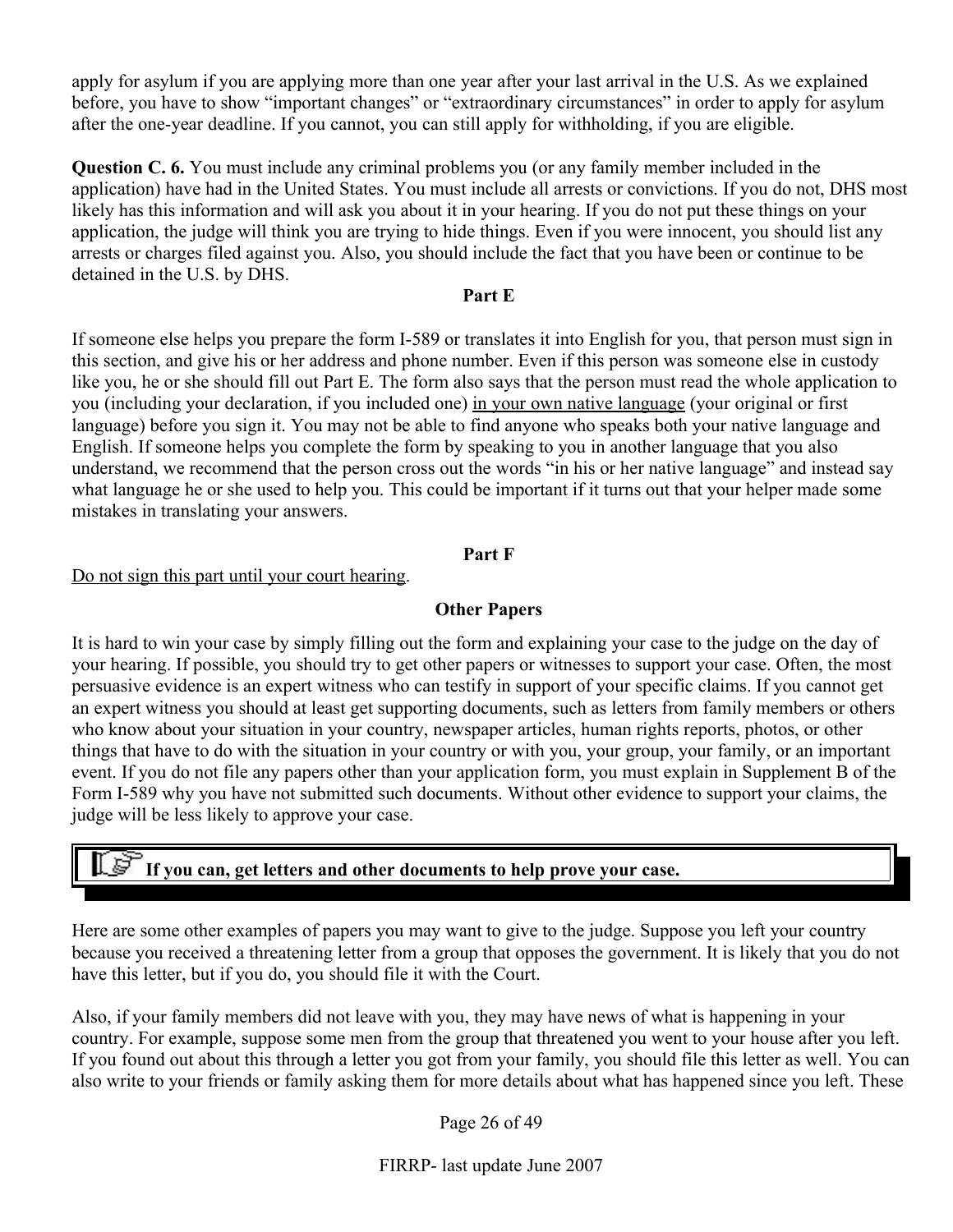letters may serve as proof in your case.

Also, if you have proof of your membership in a group and you fear persecution because of your membership in this group, it is very important to bring this proof to court. For example, if you fear persecution on religious grounds, perhaps your birth certificate lists your religion, or your family name shows your membership in that religion. Bring someone from your religious group who can testify about the meaning of your name. If you were a soldier for the government and fear persecution because you were a soldier, try to get proof of your military service. If you fear persecution because of your ethnic background, get proof of your background. If you cannot get this type of proof, be prepared to explain why not. This type of proof is very important to the courts.

In addition, if someone can get newspaper or magazine articles or human rights reports for you that have to do with your case, you can file those. The articles and reports can talk about the political situation in your country, problems that members of your group have had, or certain incidents that have to do with your problems.



The more the articles have to do with you or people in your country who are similarly situated to you, the more helpful the articles will be to your case.

# **Documenting Your Claim to Protection**

Supporting your asylum, withholding, or CAT claim with documents may make the difference between winning or losing your case. You must prove to the judge that you are likely to be persecuted if you have to return to your home country. To win asylum, you must prove either past persecution, or a well-founded fear of future persecution based on race, religion, nationality, membership in a particular social group, or political opinion. **It is important that you gather documentation to support your claim.**

Documenting your case will be important to show that you are telling the truth about what happened or is happening in your country. Documents that can help your claim include:

- $\bullet$ Official/government documents (birth/death certificates, school or tax records)
- Personal documents (character affidavits, letters of commendation, awards, letters from family or friends, written threats, medical reports, etc.)
- Expert witness affidavits on country conditions, cultural issues, or specific human rights issues
- Articles in newspapers and periodicals showing country conditions or human rights abuses
- Radio or TV transcripts
- **Books**
- Human Rights reports from government or nongovernmental documents (for example: Amnesty International, United Nations, Human Rights Watch, U.S. Department of State etc.)

There are many things you can do to gather documents to support your claim: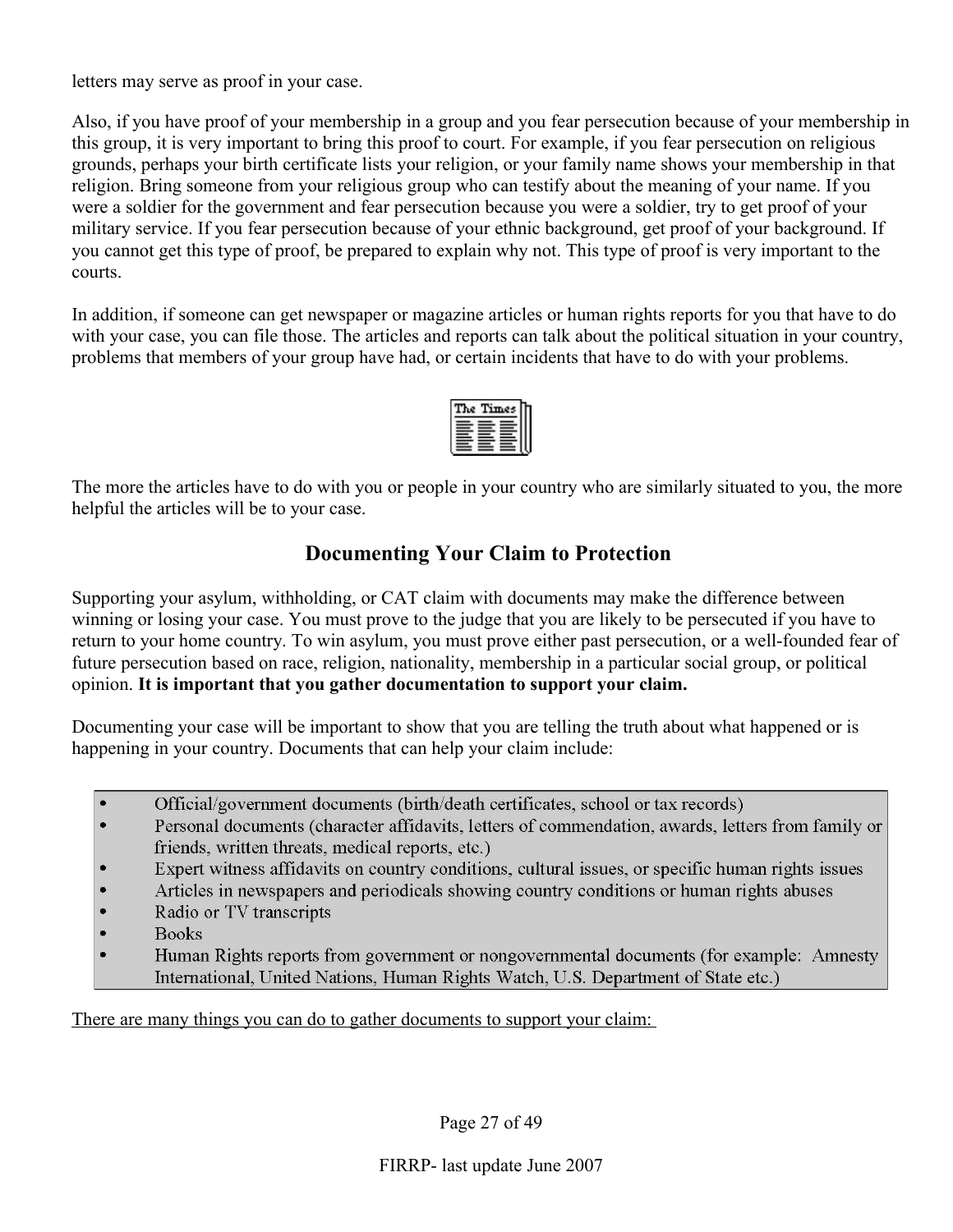1. Have family members, friends, colleagues write letters explaining conditions in your home country that prove your asylum claim, have them send articles or other information that support your case.

2. Contact one of the organizations listed on the following pages to gather documentation for your case.

# 3. Give this information to an attorney or accredited representative who will represent you at your hearing.

If you do not have an attorney then you should do the following:

1. Read all of the documentation carefully. Submit only the documents that prove your claim. Do not submit evidence that will contradict what you say. In other words, use only the information that supports what you will tell the immigration judge. Remember you must show that what you say is true.

2. Underline, mark, or *highlight* the sections of the information that specifically support your asylum claim. Do all that you can to gather documentation that helps your case.

3. Read the following list of organizations carefully. Pick the organization that will best suit your needs. Fill out a copy of the Documentation Request Form. Please remember to fill out all parts of the form. If you leave any sections blank it will be more difficult for an organization to help you gather documents.

# **Ways to Get Documentation**

There are several ways that you may be able to get documentation about conditions in your home country. Unfortunately, at the time of updating this booklet (April 2007), there are no organizations that can do research about conditions in your home country for free.

**ONE**: If you have the money to pay for the research, one of the following organizations may be able to help you (see contact information on the following page):

#### ←**The Data Center**  ←**Political Asylum Research and Documentation Service (PARDS)**

**TWO**: If you or family members have access to the internet, the following websites may provide information about your home country:

←**Amnesty International:** http://www.amnesty.org

←**Human Rights Watch:** http://www.hrw.org

←**AsylumLaw.org:** http://www.asylumlaw.org: this site has human rights reports from a variety of sources including individual country conditions packets produced by Human Rights Documentation Exchange (HRDE). ←**U.S. Department of State:** http://www.state.gov

←**DHS Resource Information Center:** [http://www.uscis.gov/graphics/services/asylum/ric/index.htm](file:///C:/Documents and Settings/User/Local Settings/Temporary Internet Files/Content.IE5/6MM9KVAR/ http://www.uscis.gov/graphics/services/asylum/ric/index.htm )

**THREE**: You can call or write to the following organizations for a list of publications for purchase that may cover your home country or specific issue:

Page 28 of 49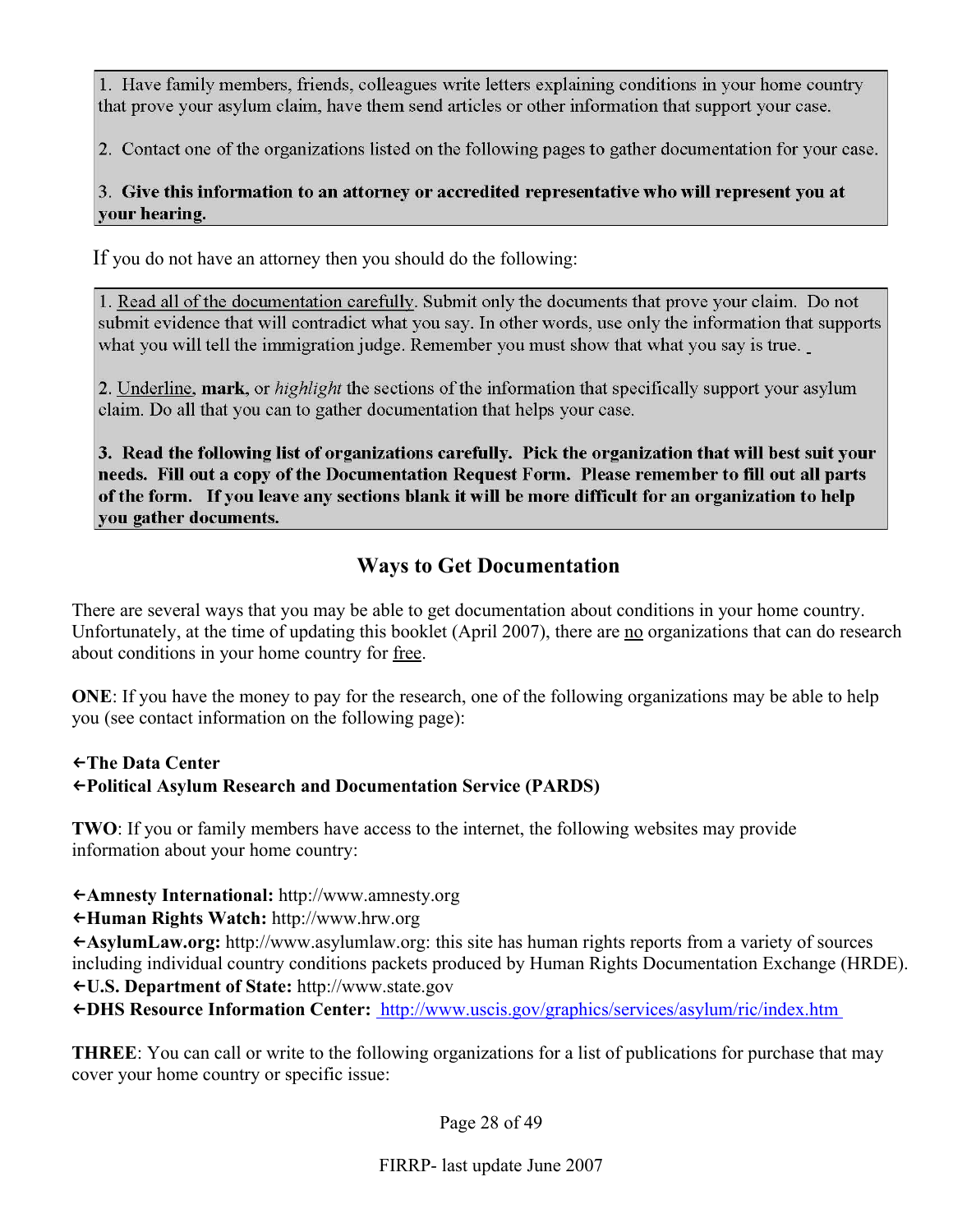**The Refugee Program, AIUSA**  600 Pennsylvania Avenue, SE, 5th Floor Washington, DC 20003 Phone: 202-544-0200 x540 Fax: 202-546-7142 Email:  $refuge@aiusa.org$ 

#### **Human Rights Watch**

350 Fifth Avenue, 34th floor New York, NY 10118-3299 USA Phone: 1-(212) 290-4700 Fax: 1-(212) 736-1300 Email: [hrwnyc@hrw.org](mailto:hrwnyc@hrw.org)

However, you should know that there is a charge for ordering these materials and that the process may take some time. You should start right away to make sure you have enough time to receive the information before your documents need to be submitted to the judge. You should also indicate on your request for documentation what your time deadline is, that is, what is the date that your asylum documents must be filed with the Immigration Judge.

**FOUR**: If you are looking for information about conditions in your home country specifically related to sexual orientation, gender identity, or HIV status, the following groups may be able to provide documentation regarding your home country for a reduced fee or for free (see contact information on the next page):

# ←**International Gay & Lesbian Human Rights Commission (IGLHRC)**

←**The National Asylum Partnership for Sexual Orientation (NAPSO)** 

# **Organizations**

Please read the list carefully and select only the organization that will best suit your needs. The following organizations are available to help you gather documents in support of your asylum, withholding, or CAT claim. These organizations cannot provide legal counsel and cannot represent you at your hearing. Many of the organizations can however, provide you with a list of legal advocates/lawyers who might be able to help you.

**Organization**: **Description**:

Page 29 of 49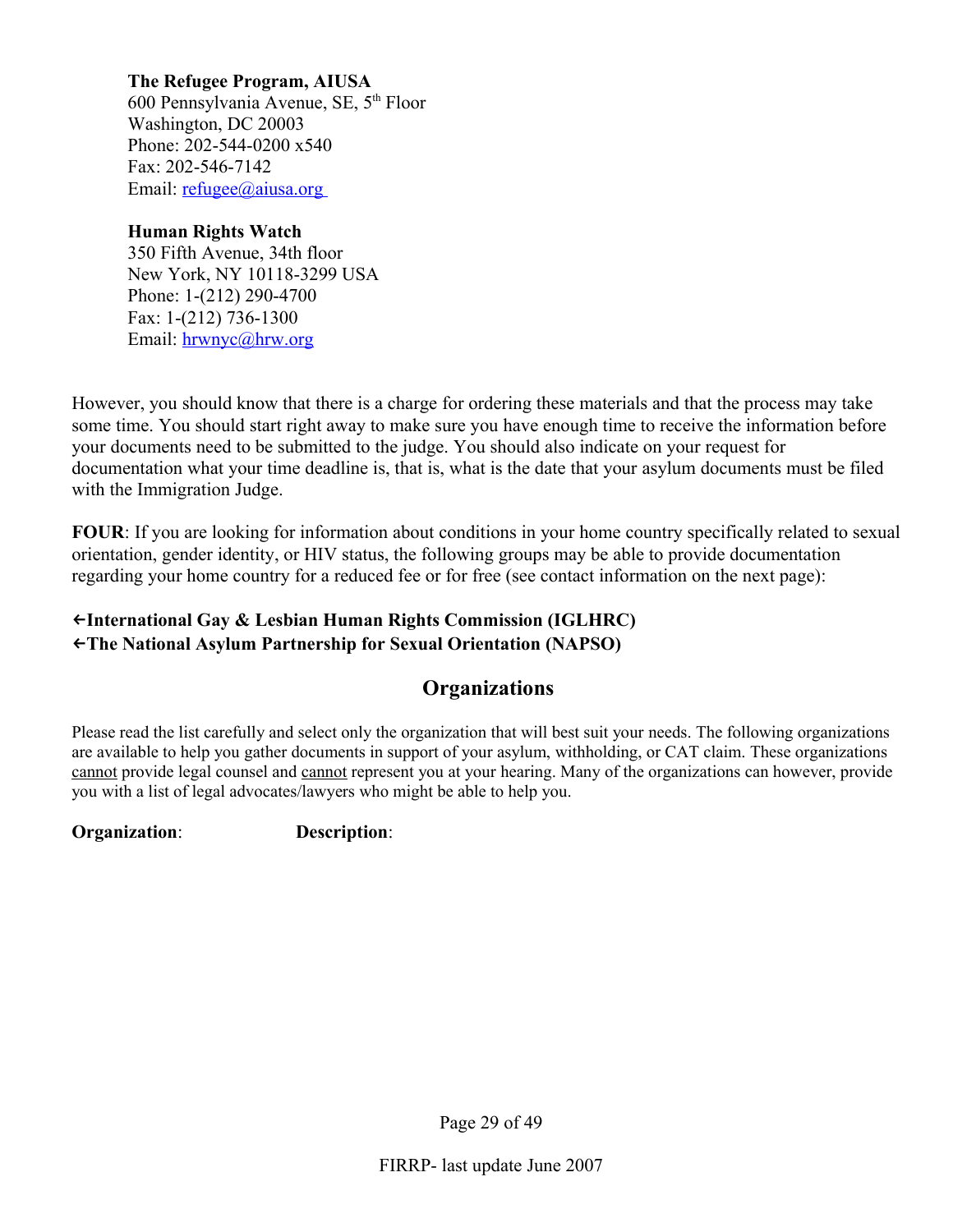| <b>Amnesty International</b><br>(AI)<br>The Refugee Program,<br><b>AIUSA</b><br>600 Pennsylvania Avenue,<br>$SE$ , $5th$ Floor<br>Washington, DC 20003<br>Ph: 202-544-0200 x540<br>$F: 202 - 546 - 7142$<br>E-mail: $refuge@aiusa.org$<br>Website:<br>http://www.amnestyusa.org/ | Services: Annual reports and other documents from 1996 are available on our<br>website. Detention libraries should have the current year's annual report. If it is<br>not available, our program will send the relevant information from the annual<br>report to detained individuals who do not have access to the Internet. Our<br>program will send hard copies of identified AI materials not available on the<br>internet, and will do research as possible. We maintain a network of volunteers<br>who may be able to provide information about conditions or verification about a<br>specific incident or event in a particular country. We will prepare a letter of<br>analysis on a limited basis.<br>Fees: No charge.<br>How to request information: Contact by email is preferred. Detained<br>individuals may also mail or fax a request. Please include your alien number,<br>country of origin, contact information, case status, including date of next |
|----------------------------------------------------------------------------------------------------------------------------------------------------------------------------------------------------------------------------------------------------------------------------------|------------------------------------------------------------------------------------------------------------------------------------------------------------------------------------------------------------------------------------------------------------------------------------------------------------------------------------------------------------------------------------------------------------------------------------------------------------------------------------------------------------------------------------------------------------------------------------------------------------------------------------------------------------------------------------------------------------------------------------------------------------------------------------------------------------------------------------------------------------------------------------------------------------------------------------------------------------------------|
| refugee/                                                                                                                                                                                                                                                                         | interview or hearing. Where available, send the complete text of your affidavit<br>or declaration, but identify one or several key points that you are seeking to<br>confirm.                                                                                                                                                                                                                                                                                                                                                                                                                                                                                                                                                                                                                                                                                                                                                                                          |
| <b>The DataCenter</b><br>1904 Franklin St., Suite 900<br>Oakland, CA 94612-2912<br>Phone: 1-800-735-3741<br>Fax: (510) 835-3017<br>http://www.datacenter.org                                                                                                                     | Services: The DataCenter retrieves articles from a wide range of publications<br>for information pertaining to the human and civil rights conditions in countries<br>around the world. Select monographs (books) and specialized reports from<br>human rights agencies and reference sources provide additional information.<br>Fees: Hourly fee for labor, document photocopying, delivery fees dependent<br>upon the service requested, and on-line access and retrieval fees. Typical search<br>is \$300.00-\$500.00. A deposit equal to the estimated cost is required, payable<br>by check, VISA or Mastercard. No pro bono or sliding scale available.<br>How to request information: Have your attorney or family member contact us<br>regarding your request by phone or email.<br>No collect phone calls accepted.                                                                                                                                            |
| International $C_{3V}$ $\&$                                                                                                                                                                                                                                                      | <b>Services:</b> The Asylum Documentation Program of IGLHRC supports claims for                                                                                                                                                                                                                                                                                                                                                                                                                                                                                                                                                                                                                                                                                                                                                                                                                                                                                        |

| Services: The Asylum Documentation Program of IGLHRC supports claims for                                                                                                                                                                                                                                                                                                                                                                                                                                                                                                                                                                                                                                                |
|-------------------------------------------------------------------------------------------------------------------------------------------------------------------------------------------------------------------------------------------------------------------------------------------------------------------------------------------------------------------------------------------------------------------------------------------------------------------------------------------------------------------------------------------------------------------------------------------------------------------------------------------------------------------------------------------------------------------------|
| asylum made by those who fear persecution because of their sexual orientation,                                                                                                                                                                                                                                                                                                                                                                                                                                                                                                                                                                                                                                          |
| gender identity, or HIV status. We provide a select number of country<br>conditions packets, including support documents on human rights abuses<br>perpetrated against lesbians, gay men, bisexuals, the transgendered, and people<br>with HIV/AIDS. We provide these packets to persons considering an asylum<br>claim, asylum applicants, lawyers, immigration advocates, and other interested<br>parties. We do not provide legal counsel, but may provide a list of immigration<br>advocates. Please call, email, fax or mail a completed Asylum Request for<br>Documentation Form available at http://www.iglhrc.org. Allow 2-3 weeks for<br>country conditions packet. Fee waivers are available if unable to pay |
| documentation fee. Collect phone calls are accepted.                                                                                                                                                                                                                                                                                                                                                                                                                                                                                                                                                                                                                                                                    |
|                                                                                                                                                                                                                                                                                                                                                                                                                                                                                                                                                                                                                                                                                                                         |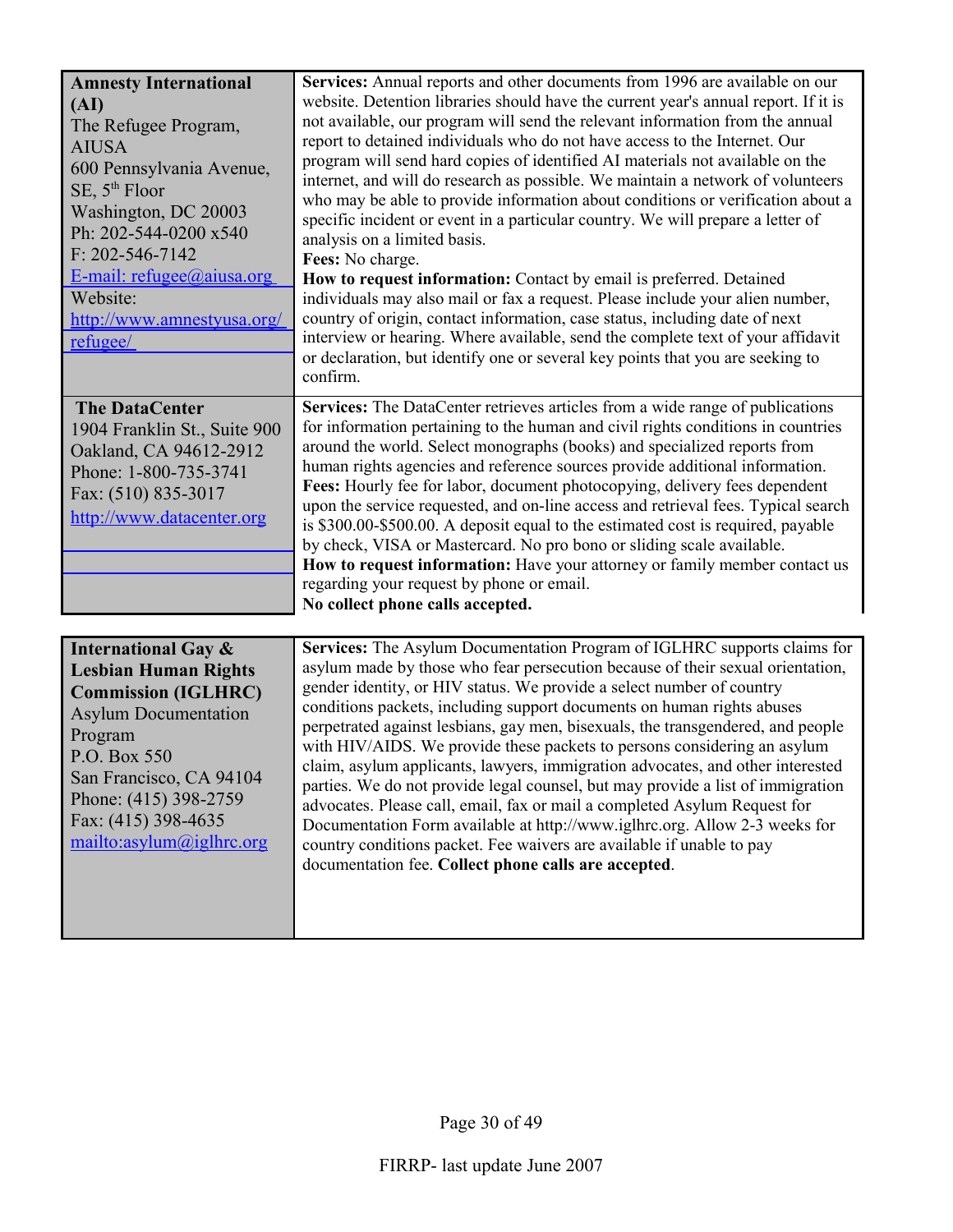| <b>The National Asylum</b>                                                                                                                               | Services: NAPSO staff provides technical assistance to attorneys nationwide                                                                                                                                                                                                                                                                                                                                                                             |
|----------------------------------------------------------------------------------------------------------------------------------------------------------|---------------------------------------------------------------------------------------------------------------------------------------------------------------------------------------------------------------------------------------------------------------------------------------------------------------------------------------------------------------------------------------------------------------------------------------------------------|
| <b>Partnership for Sexual</b>                                                                                                                            | who are representing individuals in sexual orientation or HIV-based asylum                                                                                                                                                                                                                                                                                                                                                                              |
| <b>Orientation (NAPSO)</b><br>208 S. LaSalle, Suite 1818<br>Chicago, IL 60604<br>Phone: (312) 660-1370<br>Fax: (312) 660-1505<br>Intake Hrs: Weds 9:00 - | claims. We can also provide a list of legal service providers and refugee<br>advocacy organizations to asylum seekers. People in detention in the Midwest<br>region only who are in need of an attorney should contact us at the address or<br>phone number listed. The resource guide, "Winning Asylum, Withholding and<br>CAT Based on Sexual Orientation, Transgender Identity and/or HIV Positive<br>Status" is available online at; www.MIHRC.org. |
| noon<br>Languages: English,<br>Spanish, French & Arabic.                                                                                                 | How to request information: Please contact us by phone, fax or mail.                                                                                                                                                                                                                                                                                                                                                                                    |
| Other languages available<br>upon request                                                                                                                |                                                                                                                                                                                                                                                                                                                                                                                                                                                         |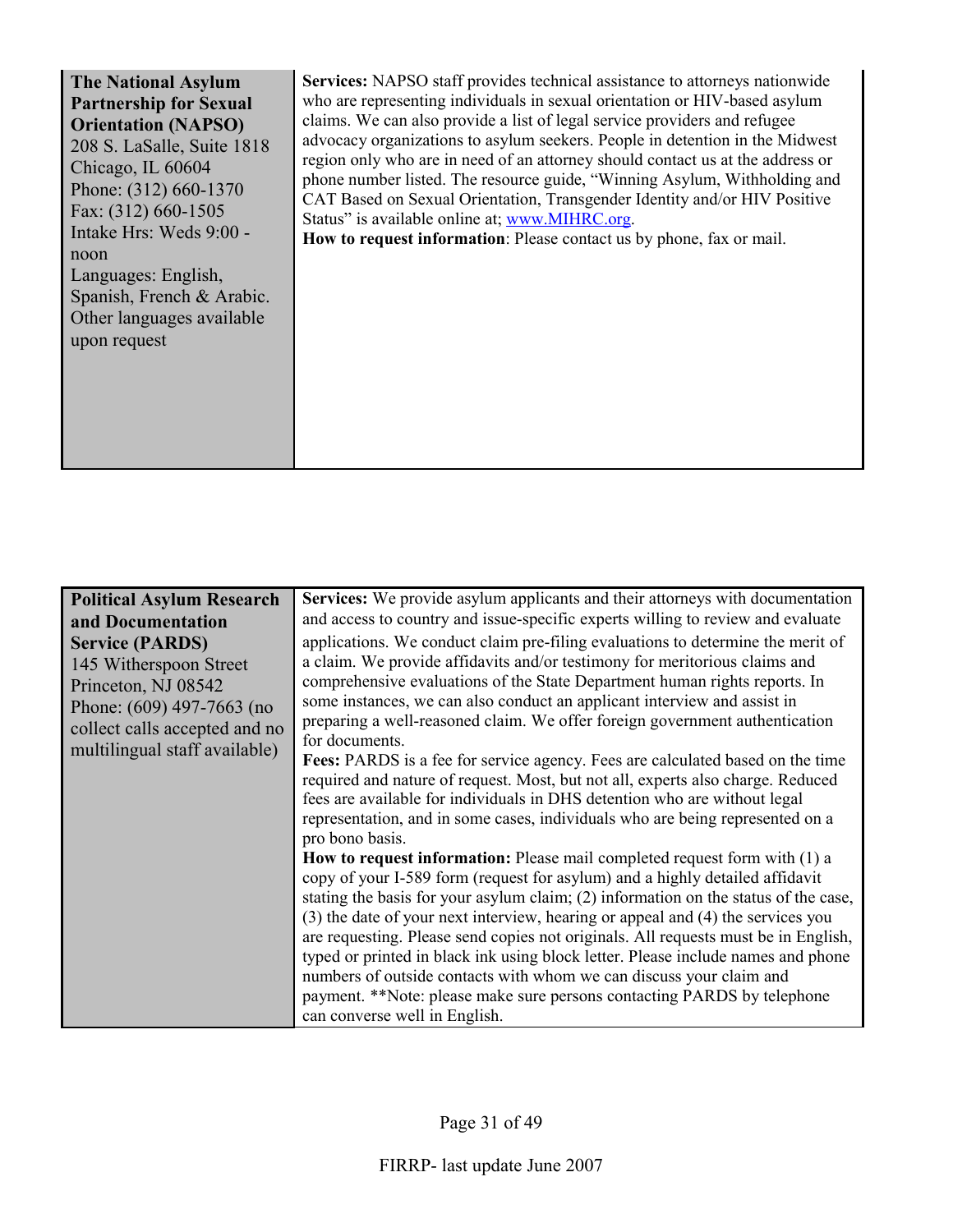Please note: Any asylum application (I-589), letters or form which you send are for internal use only to help document your claim. This information will not be shared with any other organization, the DHS or any other governmental agency without your prior consent.

If you would like to contact any of the organizations listed above, use the Documentation Request Form attached at the end of this booklet.

# **Turning in Letters to the Court**

Each letter or document you file with the Court that is not in English has to have an English translation along with it. At the end of the translation, the translator has to put the following:

I, (name of translator), certify that I am competent to translate this document and that the translation is true and accurate to the best of my abilities.

(signature of translator)/ (date)

# **If a document or letter is not in English, attach an English translation!**

If you can get letters from friends or family members who know about what happened to you in your country or what might happen to you if you have to go back, there are certain things each letter should have:

# **RULES FOR LETTERS TO THE JUDGE**

- 1. They should be addressed to "Honorable Immigration Judge."
- 2. The person should state his or her name, address, employment, age, immigration status, and relationship to you (for example, brother, cousin, neighbor, boss).
- 3. The person should write the letter in his/her own words.
- 4. If possible, the letter should be notarized.
- 5. If the letter is not in English, it must be accompanied by an English translation, with a certificate of translation (Use the exact words in the example we just gave you.).

# **The Index**

If you have attached letters, articles, or other documents to turn in with your application, you should make a list of the documents. This list, called an "index," helps the judge see at a glance what documents you have turned in and also gives him or her the opportunity to see if any documents are missing. At the top of the list, put your name, A number, and the words, "Index to Documents in Support of Asylum Application."

#### **Certificate of Service**

You should turn in all your letters, articles, and other papers at the same time you turn in your application form, if you can. But if you cannot, you will usually be allowed to file them later (but before your hearing). In that case, you may be filing the papers by sending them in the mail rather than giving them to the judge and DHS lawyer in court. If so, you will also need to file a paper that shows the judge that you sent DHS a copy. That paper is called a "Certificate of Service" and you will find one at the end of this booklet. To fill it out, put your name, "A number," and the date you are mailing the documents. Then, put the address of the office of DHS that

Page 32 of 49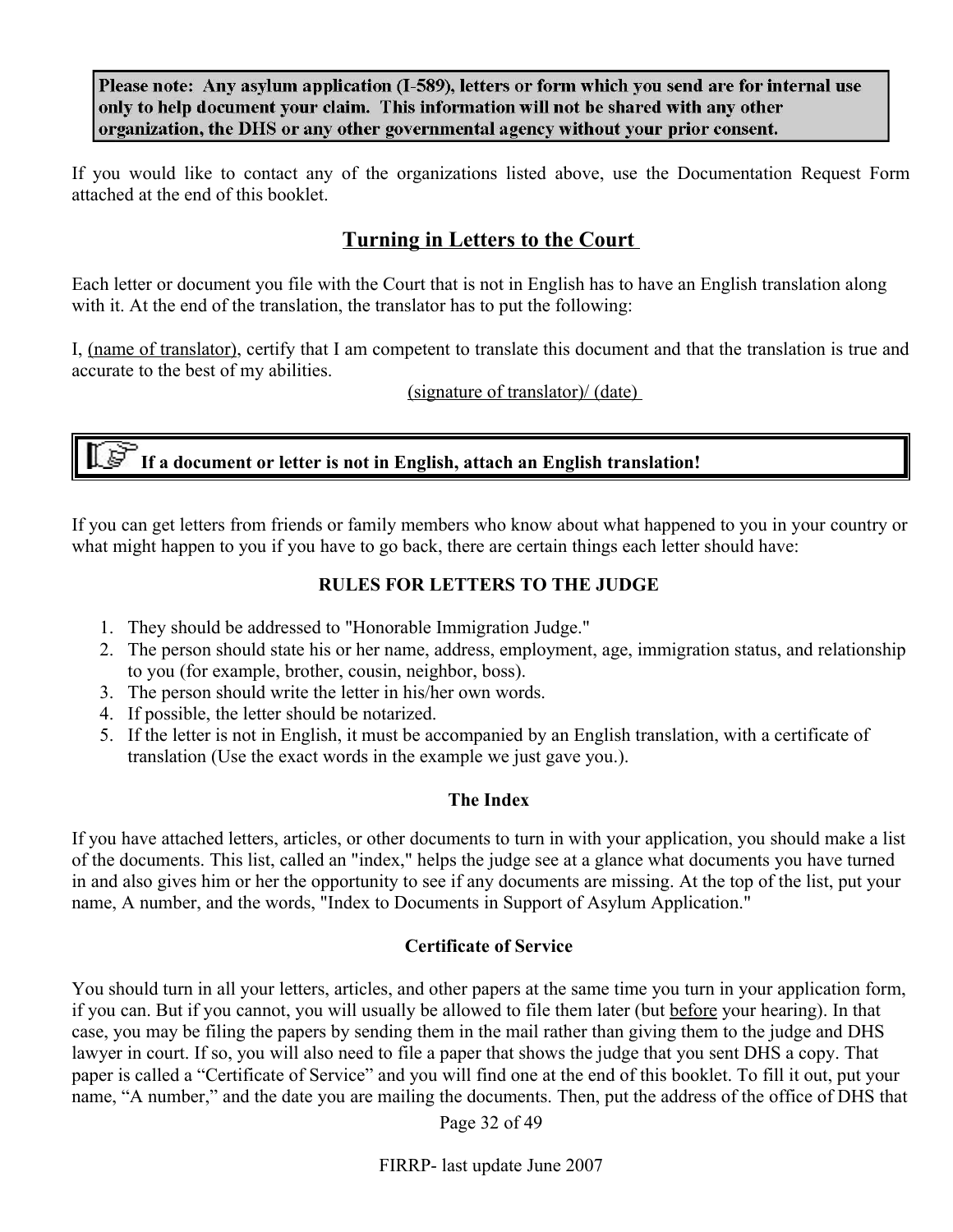is handling your case. Ask an officer if you do not know the address. Sign the Certificate of Service and make four copies.

You must mail the original Certificate of Service and the original I-589, plus 2 copies (including the Certificate of Service), to the judge. You must submit to the judge 3 copies of any supporting documents (supporting country conditions claims, specific claims in your case, passport or immigration documents, identification documents and evidence of family relationships). Mail a copy of all these documents to DHS and keep the last copy for yourself. Remember to keep your original important documents (e.g. passports, birth and marriage certificates, identification cards) and submit only copies of these documents to the judge and to DHS. If you submit original copies of important documents to the government you may not be able to get these important documents back from the government.

#### **Fingerprints and Photographs**

As we said before, if you are including family members in your application, they need to have their fingerprints (biometrics) taken (unless they are under age 15) and to supply photographs. You need these, too. If you are detained, you must ask DHS to help you take care of this. If you are no longer in custody at the time you file your application, you need to take care of this yourself. You will need to follow DHS' instructions entitled *Instructions For Submitting Certain Applications In Immigration Court and For Providing Biometric and Biographical Information to U.S. Citizenship and Immigration Services*, that specify how, when and where to get your fingerprints (biometrics) taken. You must get biometrics done by the DHS. Do not get this done by any other agency because they will not be accepted. You will get the instructions from the DHS trial attorney when you inform the judge that you plan to file your application. Please note that if you fail to comply with these biometrics requirements without a good reason, the judge may find that you have abandoned your application for relief.

# • **FOR THOSE WITH CRIMINAL CONVICTIONS**

If you are applying for asylum and you have criminal convictions or other negative factors in your case, remember that the judge can deny your asylum case even if the judge believes you fear persecution in your country. If you have a criminal conviction or other negative factors in your case, you should turn in documents that show the judge that you are sorry for your criminal conduct, you are not a danger to the community, and that you will be a productive member of society. For example, someone who knows you well -- a neighbor, a representative of your church or temple, or even a family member -- can speak about your moral character and why he or she thinks you will not get involved in more problems. If you can get a letter from an employer offering you a job when you get out, that also may be helpful.

#### Letters

# **• What should people say in their letters to the judge?**



If you do not tell your friends, family members or former employers what to write about, they will not know what to put in their letters. You should write to each person you want to get a letter from. In the letters you write, you should: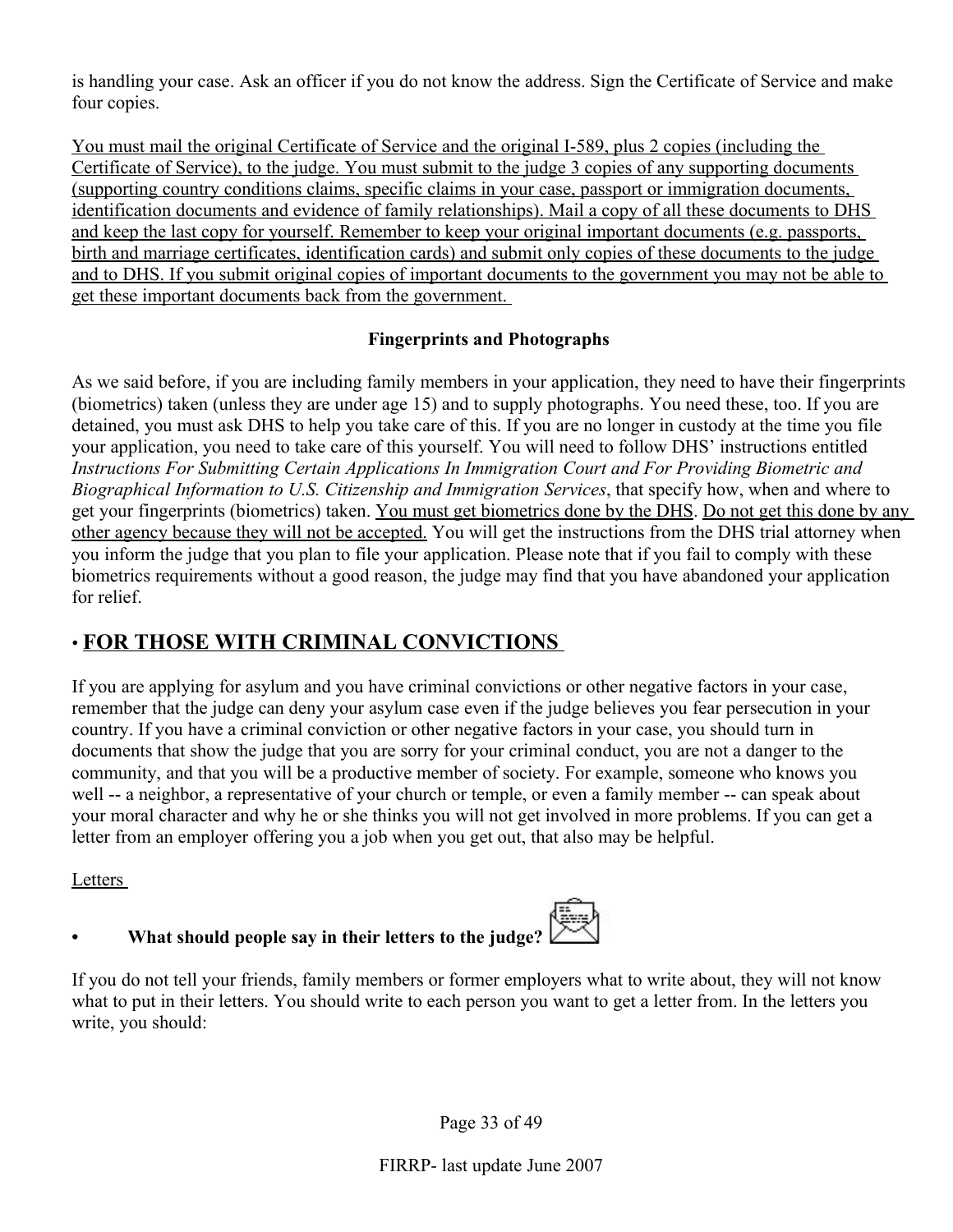- 1. Explain that you are in immigration proceedings and that you are applying for asylum to remain in this country. Explain the criminal conviction or other problem, and that you need to show the judge that you deserve asylum and will be a productive member of society.
- 2. Ask the person to include:
- How he or she knows you (for example, s/he is your neighbor, sister, boss), and how long he or she has known you.
- Other information the judge will want to know, for example:
	- o What are the good points this person knows about you? What are the good things you have done for this person or for others in the family or in society?
	- o What will happen to you if you are sent back? Only people who personally know about your situation in your country, such as your family members, should answer this question.
	- o What kind of work history do you have? Your boss or former employer can say how long you worked for him or her, what your responsibilities were, and what kind of a worker you were.
	- o If you were convicted of a serious crime, a person who knows you well or knows about the circumstances of the crime should talk about how you got involved in this problem, and why he or she thinks you will not repeat this behavior and you will not be a danger to society. You may even be able to get a letter from the lawyer who represented you in criminal court.

If the Immigration Judge has determined that you may only be eligible for withholding (because you do not qualify for asylum), the judge cannot consider letters like this. As we have already discussed, he or she can only consider your crime if he or she is deciding whether you will be eligible for protection, in other words, whether your crime is a "particularly serious crime."

# • **Other proof regarding criminal convictions**

There are three things you may try to get if you have criminal convictions that may help you prepare your case:

- 1) the "presentence report" from your criminal case;
- 2) a copy of DHS's file on you; and
- 3) your FBI "rap sheet"

We will talk about what these are and how to get them.

# • **The presentence report**

This is a report that is sometimes written before someone is sentenced in a criminal case. It normally talks about your personal history, your criminal history, including probation violations, and the circumstances of the crime, among other things. It may say helpful things, and in this case, you will want to file it with the Immigration Court. On the other hand, it may say bad things about you. If so, you probably do not want to give a copy to the judge. It is a good idea to review the report in case DHS has a copy and wants to use it against you. Be prepared

Page 34 of 49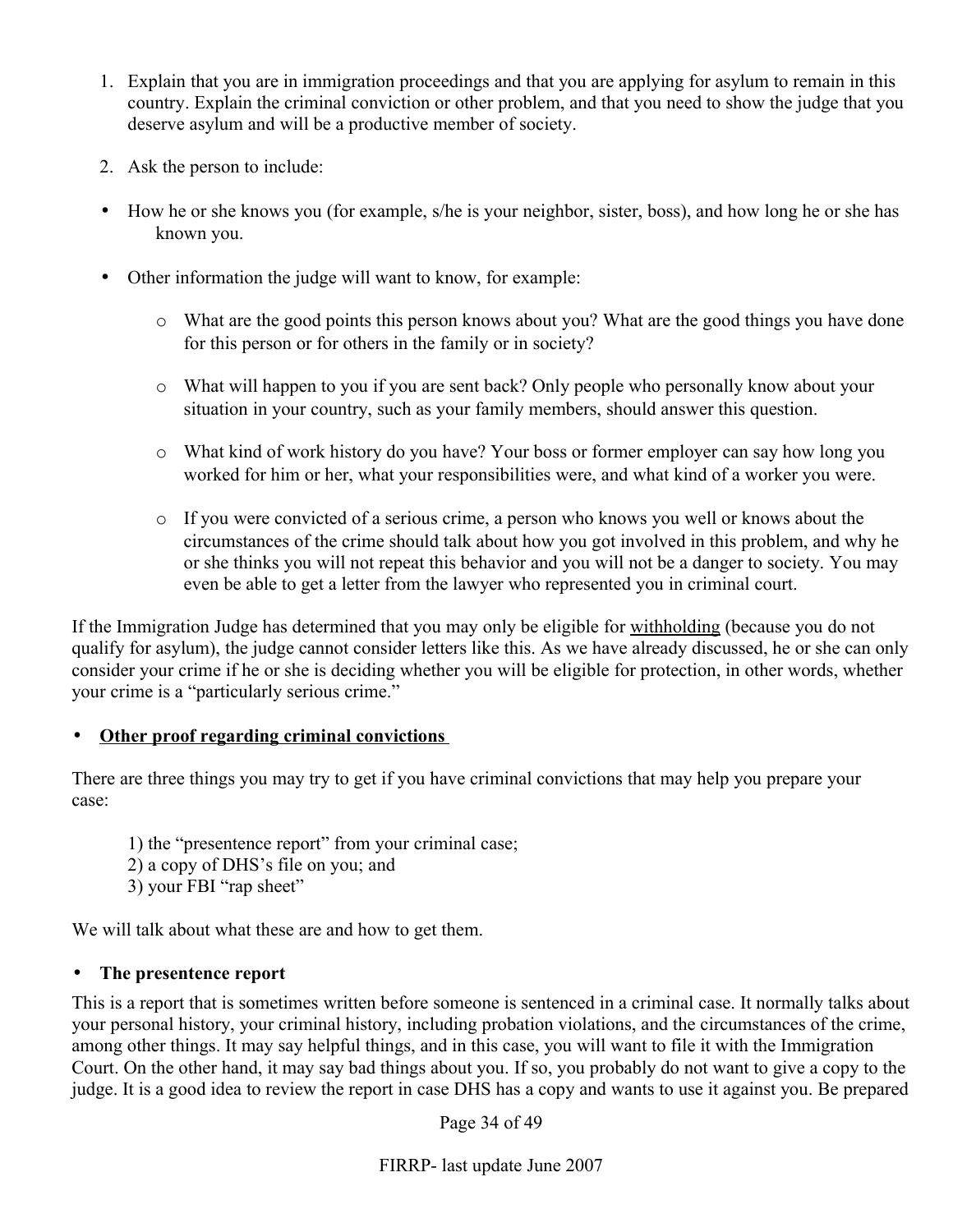for any questions that DHS might ask you based on the report.

You can get a copy of this report by calling or writing to the lawyer who represented you in criminal court. If you do not remember who that was, you can ask a DHS officer to look in your file. The paper from criminal court should show the name of your lawyer. If the lawyer was a public defender (not someone you paid), you can call or write the public defender's office in the county or city where your case was.

# • **DHS's File**

You can get a copy of what is in your immigration file by making a **"Freedom of Information /Privacy Act Request (Form G-639)."** You do this by filling out a Form G-639. Ask a DHS officer for one. If you are detained, your address on the form should be your address at the detention center. If a question does not apply to you, write "not applicable." You need to sign the form in several places. First, under question number two, where it says "Signature of Requester," then under number seven, where it says "Signature of Subject of Record," and last under number eight which begins, "If executed within the United States…". By signing, you agree to pay copying costs, but in most cases, there will not be any charge.

After you fill out the form, mail the original to DHS and write "FOIA Request" on the envelope. The person who deals with these papers may be at a different address than where you mail your other papers, so ask an officer for the address of the "FOIA officer" for the DHS district where you are. Keep a copy for yourself. Do not send a copy of this form to the Court.

It can take a long time to get a response to your request, and you may have your hearing before then. But, it does not hurt to file the form and it may help you by letting you know what DHS may try to prove against you in Court. Seeing your file gives you the chance to get ready to talk about your criminal and immigration history in Court or to object to certain papers DHS's attorney may want the judge to consider.

# • **FBI Records**

If you have criminal convictions, one of the documents DHS has in your file is a "rap sheet" from the Federal Bureau of Investigations (FBI), which lists your criminal history, including any arrests, even if you were not convicted. You can usually get this faster than you can get a copy of your DHS file. Send 1) a completed fingerprint card (Form FD-258), 2) a money order for \$18 made out to the "FBI," and 3) a letter asking for your rap sheet. You must sign the letter and indicate the address to which the rap sheet should be mailed. You should also indicate the date by which you need the record as it can take up to eight weeks. Send to:

> Federal Bureau of Investigations – CJIS Division 1000 Custer Hollow Road Clarksburg, West Virginia 26306

Do not send a copy to the Court or DHS.

# • **WHAT WILL HAPPEN AT MY INDIVIDUAL HEARING?**

At your final hearing, you get to tell your story and the judge decides your case. At the hearing, the Immigration Judge, an interpreter (if you are not fluent in English), the lawyer representing DHS (called the "trial attorney"), and you will all be present. If you have witnesses, they have to be there, too. DHS may have witnesses against

Page 35 of 49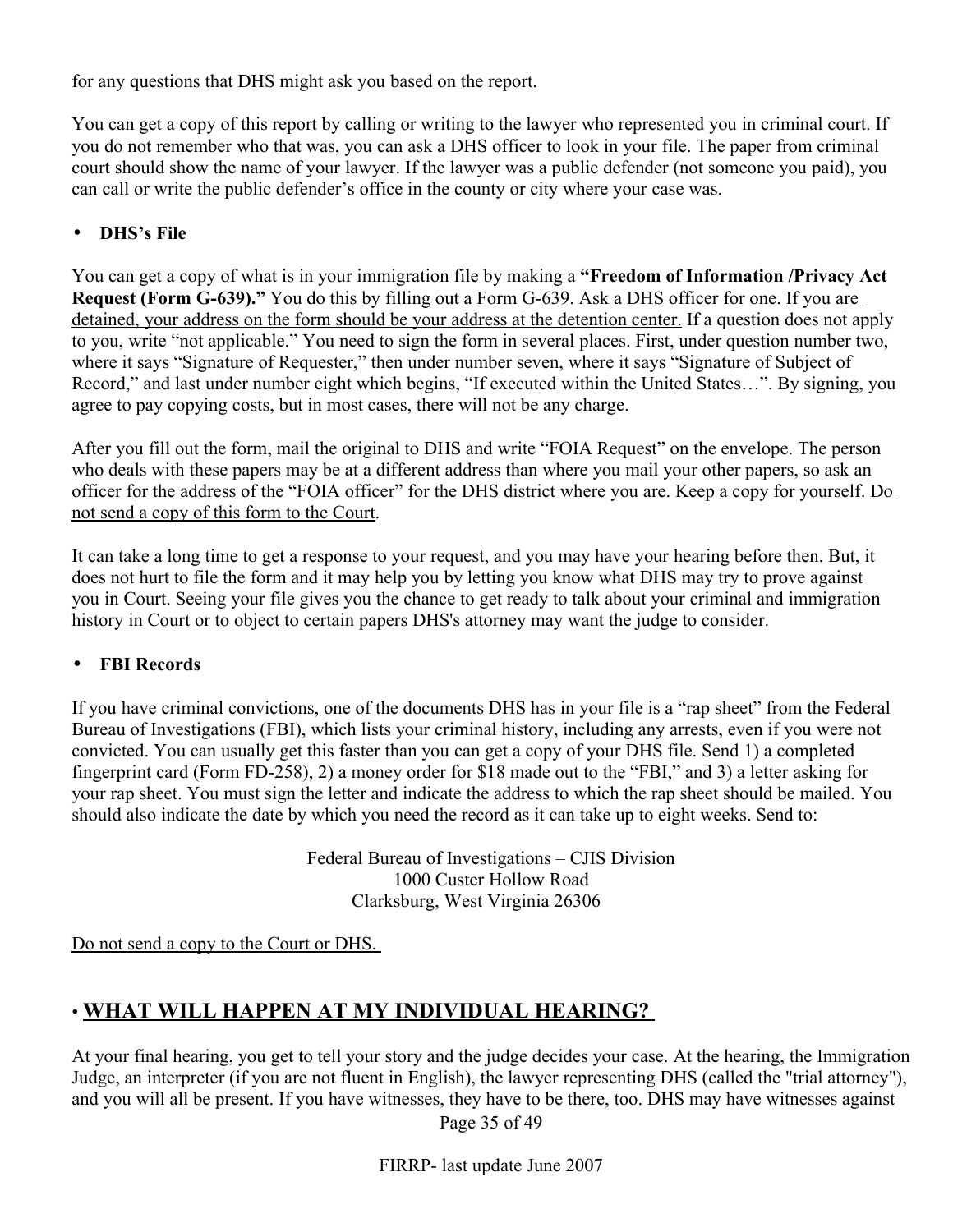you, but that almost never happens.

If you have a criminal conviction that may prevent you from being eligible for asylum or withholding of removal, the judge may schedule a special hearing just to consider whether your crime bars you from asylum or withholding of removal eligibility. If you win that hearing, you will have your asylum and/or withholding of removal hearing.

At the end of the asylum/withholding of removal hearing, the judge usually decides whether you win your case. Sometimes, though, a judge will take some time to think about or write down his or her decision, and you will have to wait a while longer.

#### **• What will the judge do at the hearing?**

The judge will decide whether you qualify for asylum and/or withholding of removal or withholding of removal under the CAT and if you are applying for asylum, whether you deserve it. He or she will ask you questions based on the forms, your declaration, and other documents you have turned in, in order to better understand why you left your country, and to decide whether you are telling the truth.

#### **• What will the lawyer for DHS (trial attorney) do?**

The trial attorney also will ask you questions. He or she may try to show the judge that you do not qualify for asylum or withholding of removal, or if you are applying for asylum, the trial attorney may try to show that you do not deserve it. He or she may ask questions to try to confuse you or to show that you are lying. The trial attorney may try to show that some of your answers are different from what you put on the application form, or to show that you came to the United States to work or to avoid military service, or for some other reason, and not because you are afraid of being persecuted. If you give information at your hearing that you did not include when you filed your application, be prepared to explain why it was not in your application, because the trial attorney may try to convince the judge that the real reason you left it out is that you are just making it up.

#### **• What will the interpreter do?**

The interpreter will translate the questions asked by the judge and the trial attorney and will translate your answers into English. The interpreter's job is to translate every question you are asked and every word that you say. If you are having problems understanding the interpreter or think that the interpreter is not correctly translating what you say, bring this to the judge's attention on the record.

#### **• If there are witnesses, what will they do?**

The witnesses will answer questions that the judge, the trial attorney, or you ask. If the person is testifying for you, you will be the first to question him or her. After you have finished with your questions, the trial attorney and the judge will ask questions. It will be similar to when they asked you questions. If DHS has any witnesses against you, you will have the chance to ask them questions, too.

#### **• What should I do?**

At the beginning of the hearing, make sure the judge has a copy of every document you want him or her to see. If you have received a new letter, article, or other document since filing your application, give it to the judge at the beginning of the hearing, with a copy to the trial attorney. (Remember to keep a copy for yourself, too.)

You will answer questions asked by the judge and the trial attorney. You should speak clearly so that the interpreter can hear every word you say. Give the interpreter enough time to translate one or two sentences

Page 36 of 49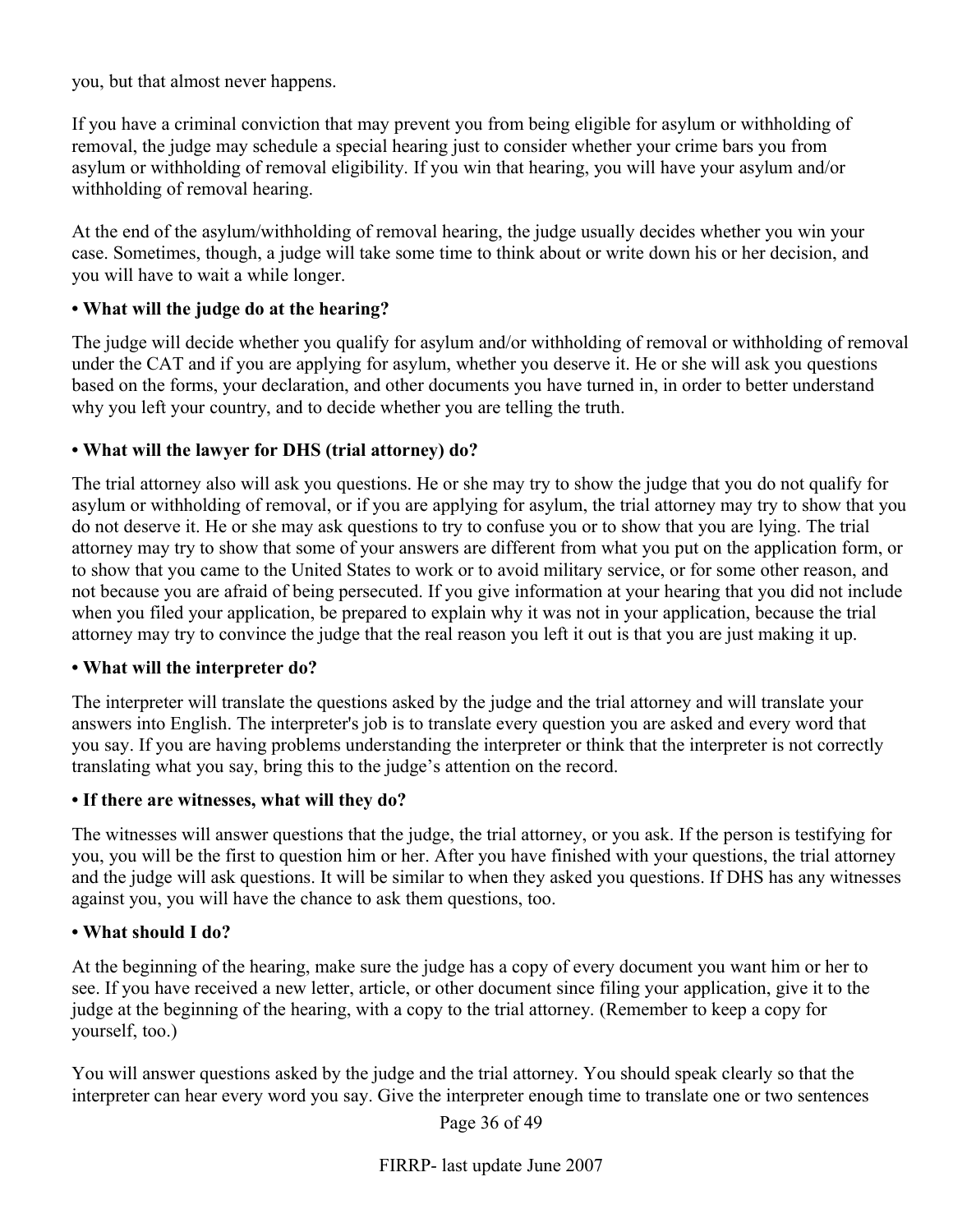before continuing your answer or the judge will only hear part of what you want to tell him or her. In addition, you should look at the judge directly when you speak, and not look at the ground or only at the interpreter. Otherwise, the judge may think you are lying or are not sure about what you are saying.

When you answer questions, you can call the judge's attention to facts in the letters or other documents that you submitted. That way, you can make sure that the judge pays attention to them. If you have a witness, you will ask him or her questions. You should ask his or her name, address, occupation, and how he or she knows you. If the person has personal knowledge of the events that made you leave your country, you should ask questions about those events in particular. Ask open questions like "Who?" "When?" "Where?" "Why?" and "After that, what happened?" so that the story comes out in the person's own words instead of in your words. Try not to ask questions like, "Is it true the guerrillas came to our village three times?" or "I am not a dangerous person, right?"

# • **HOW DO I PREPARE FOR MY HEARING?**



 $\mathbb{R}^{\mathbb{R}}$  To get ready for your hearing,

- 1. If possible, request articles, human rights reports, and other documents that can help you show the judge that you have been persecuted or will be persecuted if you return to your country.
- 2. Review your declaration, your application and whatever else you turned in to the Court. Do this several times in order to be sure about facts, dates, and other details.
- 3. Make a list of the most important events in your declaration, especially details about past harm or threats. The judge or trial attorney may ask you about these at the hearing. Practice talking about these events out loud. If you have a friend who can help you, ask him or her to read the documents and ask you questions as if you were at the hearing. If, at the hearing, the judge and trial attorney do not ask you about these events, be prepared to explain them yourself.
- 4. If you have witnesses, write out the questions that you will ask them in Court. Go over these questions and their answers with them.

**Also, if you have had criminal problems,** 

 **Get together letters of support and other documents in your favor (including your presentence report, if it is helpful), and prepare to talk about your criminal problems.**

# • **WHAT HAPPENS WHEN THE JUDGE DECIDES MY CASE?**

Both you and DHS have the right to keep fighting the case by appealing the decision to a higher court called the Board of Immigration Appeals. This court is a group of judges in Virginia who look at all the papers filed in the case and everything that was said in court, and decide if the judge was right. In most cases, unless the judge made a mistake about the law or the facts in your case, the Board will not change the decision. As soon as the judge tells you the decision (unless you get it later, in writing), he or she will ask both you and the trial attorney whether you want to "reserve appeal," that is, whether you want to hold on to your right to appeal. You can also "waive appeal," which means to give up your right to appeal. If both sides "waive appeal," that is the end of the case. If you "waive appeal" you will not be able to later change your mind and challenge the judge's decision.

Page 37 of 49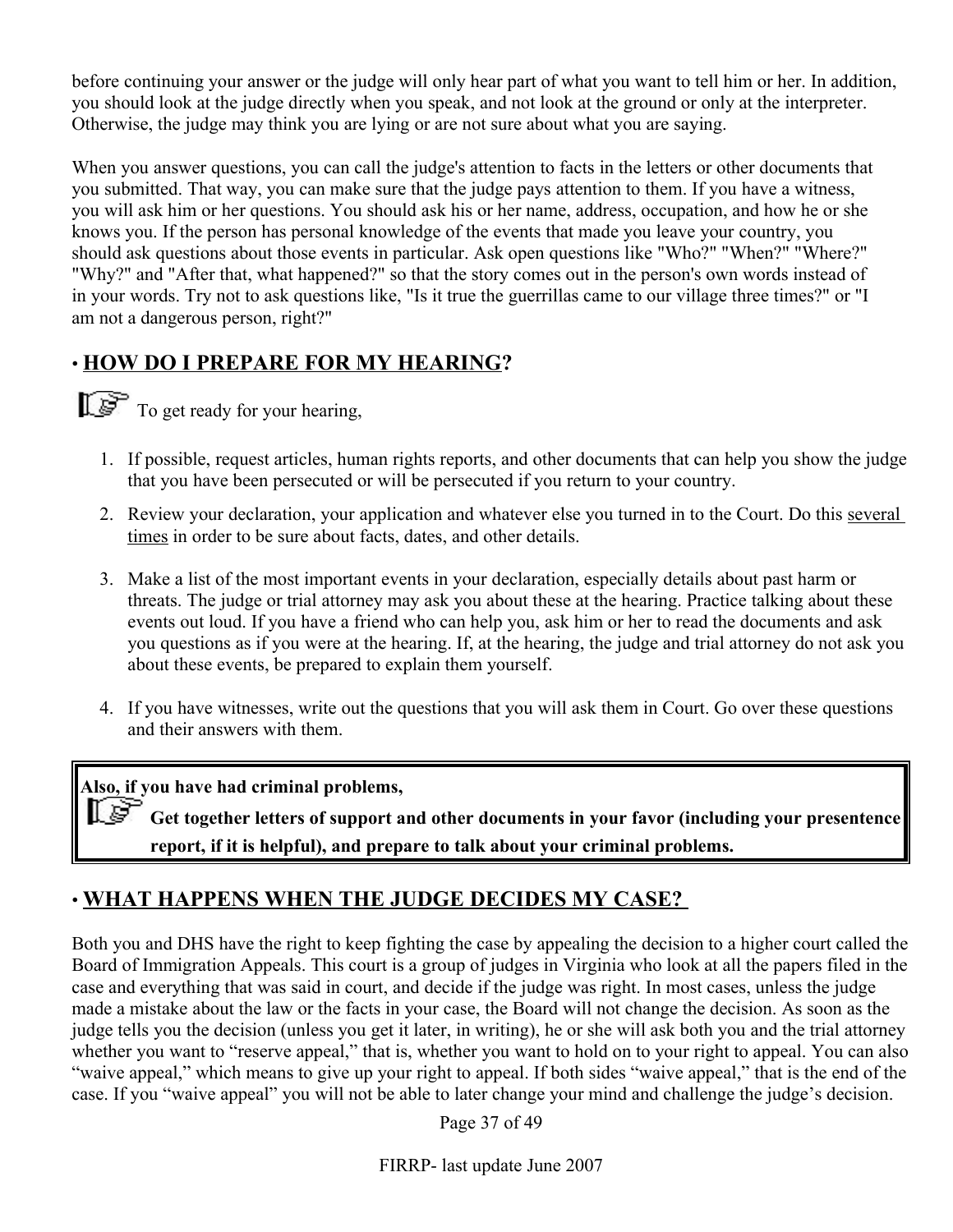So, if the judge denies your case, even if you are not sure that you want to appeal, you should reserve appeal just in case. If someone "reserves appeal," he or she has 30 days to file a paper called a "Notice of Appeal" with the Board in Virginia. If DHS appeals, it has to send you a copy of this Notice and if you appeal, you have to send DHS a copy. If neither side files a Notice of Appeal after 30 days, then the immigration judge's decision becomes final. The Notice of Appeal must reach the Board of Immigration Appeals within 30 days of the judge's decision.

# **• What if DHS appeals my case?**

The trial attorney may say he or she wants to "reserve appeal," but that does not mean DHS will actually appeal. You may not know for sure until 30 days from the judge's decision, and if DHS has not filed a Notice of Appeal by then, it cannot appeal (You should know because you should get a copy if it files one.)

If DHS does file a Notice of Appeal and, on the form, says that it will file a brief or written statement later, the Board of Immigration Appeals will send you and DHS a paper saying when DHS must file its brief or statement and when you should mail to the Board any response you want to write to DHS's arguments. Try to get a lawyer to help you with this if you can.

# **In addition, if you win and DHS reserves its right to appeal,**

 **Ask the judge or DHS to order you released on your own recognizance (without having to pay bond)!** 

As we mentioned at the beginning of the booklet, some people qualify to ask the judge for their release, but some people do not and must ask DHS for their release. Other booklets explain this in detail. If you qualify to ask the judge for a bond and you win your case, ask the judge to release you right then and there! If you do not get the chance, write the judge a letter asking for a bond hearing (even if you had one before).

# **• If I lose, how do I appeal?**

If you lose and you "reserve appeal," the Board of Immigration Appeals must receive your papers by the 30th day or the judges there will not read them, and you will lose your right to appeal.

The forms you must fill out in order to appeal the judge's decision are:

- 1. a white "Notice of Appeal" form (EOIR-26), and
- 2. a brown "Appeal Fee Waiver Request" form (EOIR-26A) (unless you can pay a \$110 fee, in which case, follow the instructions on the "Notice of Appeal" and pay the fee)

The forms explain how to fill them out and where to send them.

If, after 30 days, the appeal papers have not been received in Virginia, you will not be allowed to appeal and the judge's decision will become final. For this reason, we recommend mailing the papers as soon as possible and mailing them by express mail or "certified mail" (with proof of receipt).

If the Board has received your forms, it will give DHS a chance to file some papers also. DHS will give you a copy of whatever papers it files.

Page 38 of 49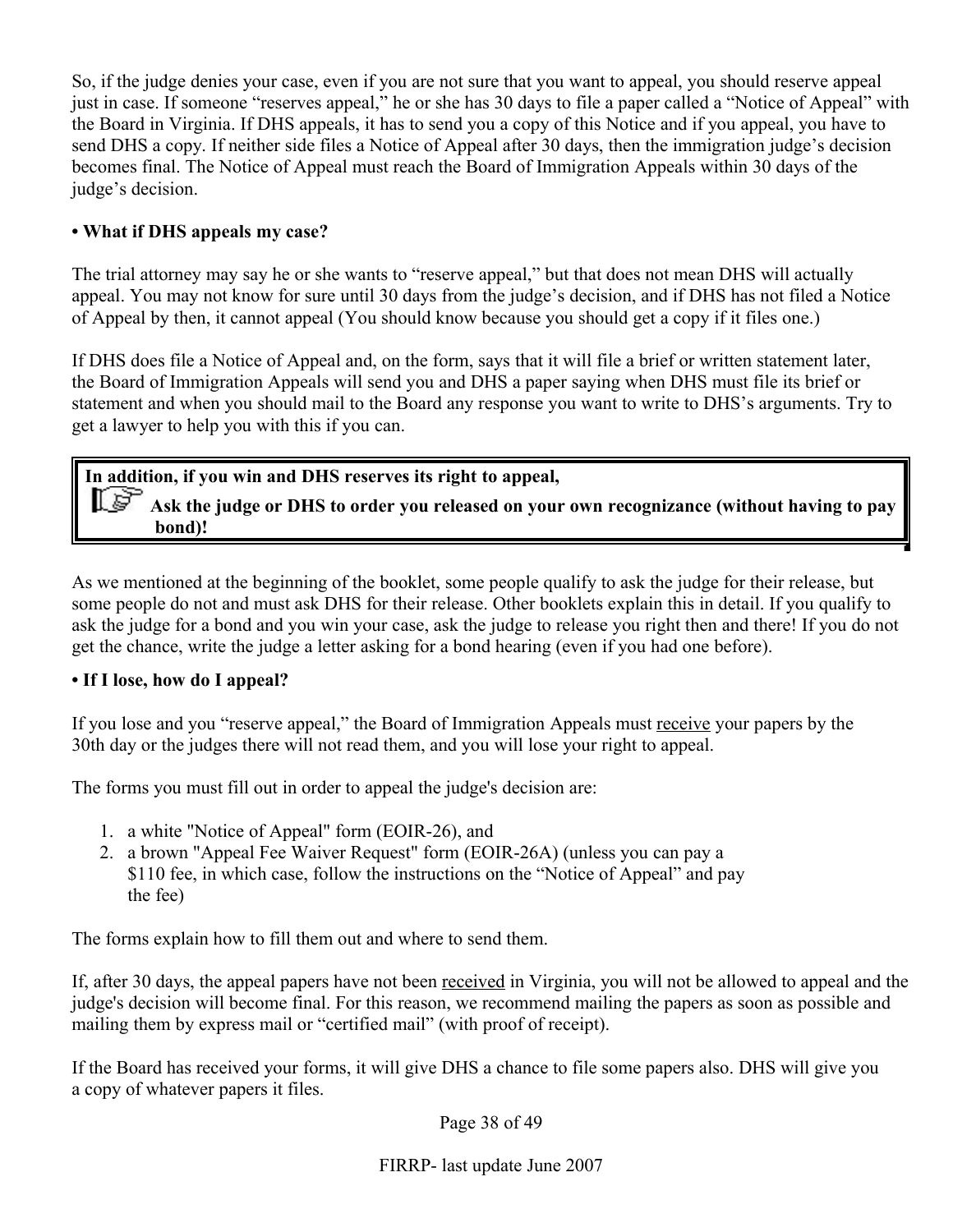If you are detained during the appeal process, it usually takes from four to six months for the Board to decide the appeal. If you are out of custody during the appeal process, it may take much longer. There is no set time frame, and it is impossible to determine how long the appeal will take.

### • **What if the Board of Immigration Appeals decides against me?**

You may be able to appeal the Board's decision to a federal court, but the federal court may only review certain types of issues. Also, unless you get a special order from a federal court called a "stay" of your removal order, DHS may remove you from the country while the federal court considers your case! This can happen fast, so if your case is appealed to the Board, you should try to get a lawyer's help before the Board makes its decision so that a request for a stay of removal may be filed in federal court as soon as the Board denies the appeal. Appealing a case to federal court is very complicated, so this booklet does not explain how to do that.

# • **WHAT HAPPENS IF I GET OUT OF DETENTION BEFORE MY HEARING?**

If you are allowed to leave the detention center before your case is over, your case continues. You must notify the Immigration Court of your new address within five days of any change using a Form EOIR 33/IC. The court will send you a letter telling you the date, time, and place of your next hearing.

For this reason, it is extremely important that you try to find legal help as soon as possible. Don't delay.

# **When you leave the detention center, look for legal help for your case!**

It is also very important that you or your lawyer ask the court to transfer your case to a different court, unless you want to go to court where your case is now. You do this by filling out a form called a "Motion for Change of Venue" on which you write the address where you plan to live when you leave the detention center. (This has to be a street address, not a post office box!). At the back of this booklet is a form that you may use but some courts may want you to use a different form, so find out. At some detention centers, a DHS officer will give you the form and will give it to the court after you complete it. Find out how things are done at your detention center and make sure to file the right form with the court (with a copy to DHS's attorney). When the court gets this paper, it will send your file to the Immigration Court closest to the address you wrote down. That court will then send you a letter telling you where and when to go for your next hearing. After receiving this letter, you should then only send things to the Court and DHS in your new location.

# **When you leave the detention center, if you do not want your next court hearing to be where you are now, file a "Motion for Change of Venue!"**

Some courts require a more complete explanation of why you want to change court locations. At the time of your bond hearing, ask the judge if you will need to do that.

Page 39 of 49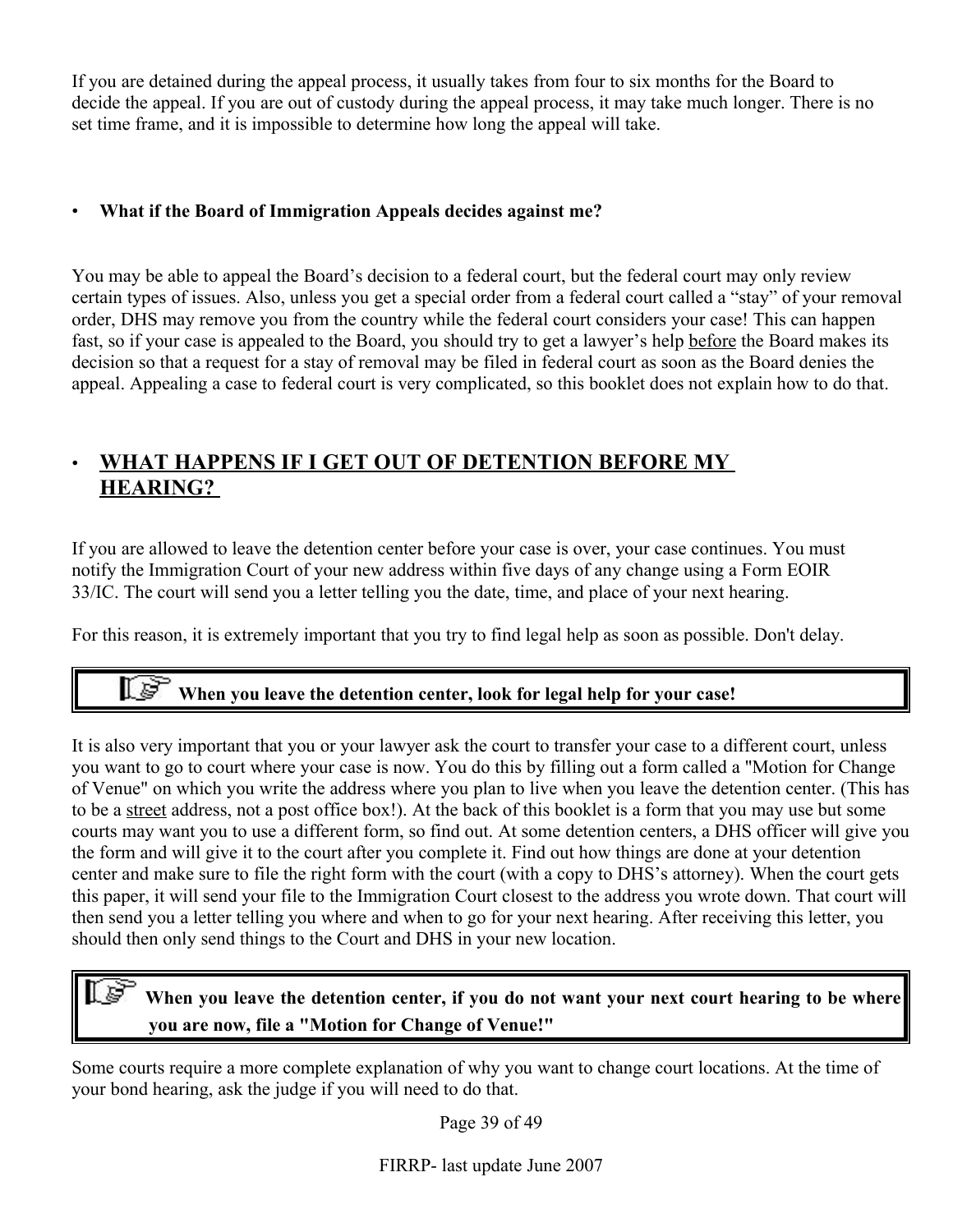Remember, if you miss a hearing, the judge can order you removed without giving you another chance to apply for asylum or withholding of removal!

# **• What should I do if I move?**

**EVERTIFE 1.1** Every time you move, it is <u>your</u> responsibility to tell both the Immigration Court and DHS! There are special forms to do this and you can get one from the Immigration Court (EOIR 33/IC) and a different one from DHS (AR-11) (The officers may give you the forms when you leave.). Letting the Immigration Court and DHS know your new address will not change where you will have your hearing. Instead, the special forms used for changes of address let the Immigration Court and DHS know where to send you papers about your case.

When the Immigration Court and DHS send you papers, they will send them to the address you gave them. If the Immigration Court only has an old address for you, it will send the paper telling you when your next hearing is to the old address, and when you don't show up to court on that date, you will receive an order of removal. This means that the next time DHS arrests you, you can be sent back to your country without a hearing.

# **If you move, send the Immigration Court your new address using the EOIR 33/IC form within 5 days of your move! Also you must send the DHS your new address using the AR-11 form within 10 days of your move!**

It is important to remember that the Immigration Court and DHS are two different things. If you let DHS know your new address but you don't send the right form (a blue EOIR 33/IC, "Change of Address" form) to the Immigration Court, the Immigration Court will keep sending papers to you at your old address, and you can miss your court date. If that happens, you can get a removal order without seeing a judge. This is also true if you case is on appeal to the Board of Immigration Appeals. You must also notify the Board of Immigration Appeals within 5 days if you move using the Form EOIR 33/BIA.

# • **Can I get a work permit?**

You can get a work permit if you have filed an application for asylum and/or withholding of removalwith the Immigration Court, but you must wait 150 days after filing the asylum application to file for the work permit. If you lose your case before the 180 days have passed, you cannot get a work permit, even if you appeal the judge's decision. If you are granted asylum or withholding of removal before the 180 days have passed, you can apply for a work permit right after winning your case. If your case still has not been decided and it has been 150 days since you filed your asylum and withholding of removal application, you can apply for a work permit but you will not receive it until 180 days have passed.

#### **Application for Employment Authorization (Form I-765)**

In order to apply for a work permit, you must fill out a "Form I-765" and mail it to the appropriate address identified in the instructions with a copy of your I-589 (asylum application - just the form and your declaration) together with proof that you have filed it with the Immigration Court. The Immigration Court will have stamped the first page of your asylum application with the date you filed it, and if you got your copy stamped, the page

Page 40 of 49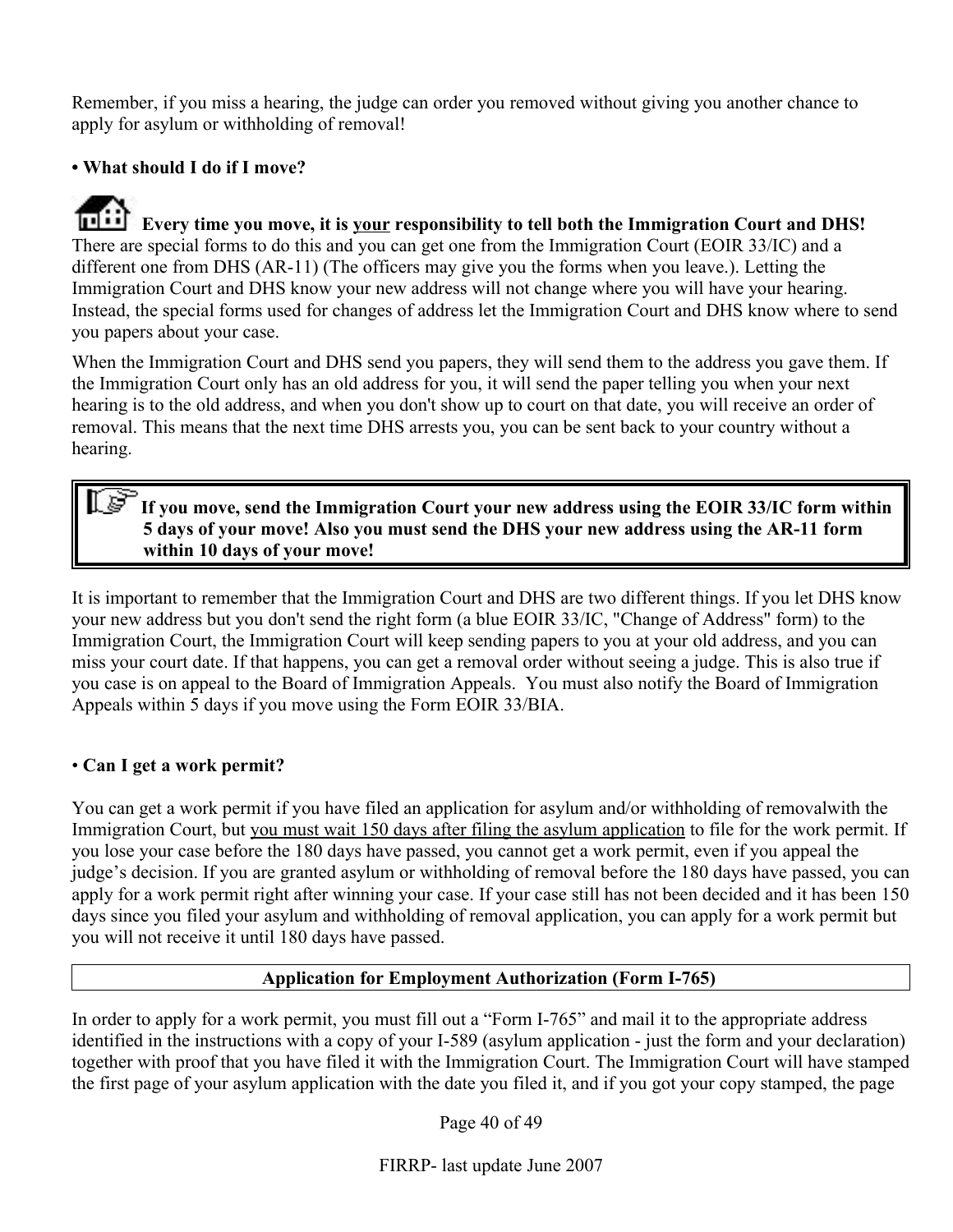with the stamp will prove that you filed it. If not, you may have to get a copy of the first page from the Immigration Court so you can send that with your application. If you won your case, include a copy of the judge's order with your Form I-765. If you have won your asylum case you must follow the judges' oral advisal and the written instructions you receive from the DHS trial attorney entitled, *Post-Order Instruction for Individuals Granted Relief or Protection from Removal by Immigration Court,* to obtain your evidence of status and work authorization documentation from the DHS, U.S. Citizenship and Immigration Services. Note: If you have received a final order of withholding of removal, you must follow the filing instructions for the Form I-765.

Read the instructions that go with the work permit application form and answer all questions. The instructions also tell you what else you need to include with the application.

For **Question #14**, if you entered illegally, write "entered without inspection."

For **Question #15**, if the judge has not decided your case, write "asylum/withholding pending." If you won asylum, write "asylee." If you won withholding or Torture Convention withholding, write "granted withholding."

For **Question #16**, if the judge has not yet decided your case, or if you won but DHS appealed, put "(c)(8)" and mail the application to a DHS Service Center (the instructions tell you which one to mail it to). If you won asylum and DHS did not appeal, put "(a)(5)" and follow the instructions of the Immigration Judge and the written instructions you receive from the DHS trial attorney entitled, *Post-Order Instruction for Individuals Granted Relief or Protection from Removal by Immigration Court*. Effective April 1, 2005 if you won withholding (either general or Torture Convention) and DHS did not appeal, put "(a)(10)" and you must file your application Form I-765 at the Chicago Lockbox Facility. The direct mail address is: U.S. Citizenship and Immigration Services, P.O. Box 805887, Chicago, IL 60680-4120 or non-U.S. postal service carriers (private couriers) U.S. Citizenship and Immigration Services, Attn: FBASI, 427 S. LaSalle – 3<sup>rd</sup> Floor, Chicago, IL 60605-1098. If you were granted Torture Convention deferral of removal and you were released from DHS custody, put " $(c)(18)$ " and follow the instructions in the work authorization booklet.

Make a copy of the Form I 765 and everything you send with it for your personal files, and if you are filing it by mail, send it by certified mail. The permit does not cost anything the first time. It lasts one year. When you renew it, you have to pay a fee.

It should take 30 days to get a decision regarding whether work authorization will be granted. If you have not gotten a decision within 30 days, you should go to a local DHS office to try and get a temporary work permit.

# **• Can I travel outside of the United States after getting out of detention?**

**If you leave the country before your case is over, you will automatically lose your case. You should not leave until you have received a final decision. Even if the judge gives you asylum, withholding or deferral of removal, if DHS appeals, the decision is not final.**

If you won asylum and the decision is final, you have to wait a year before you can apply for permanent residence (your "green card") by filing a Form I-485, Application to Register Permanent Residence or to Adjust Status. You can travel during this time, if you ask for and receive permission from DHS by filing a Form I-131, Application for a Travel Document or by requesting Advance Parole, but you should not return

Page 41 of 49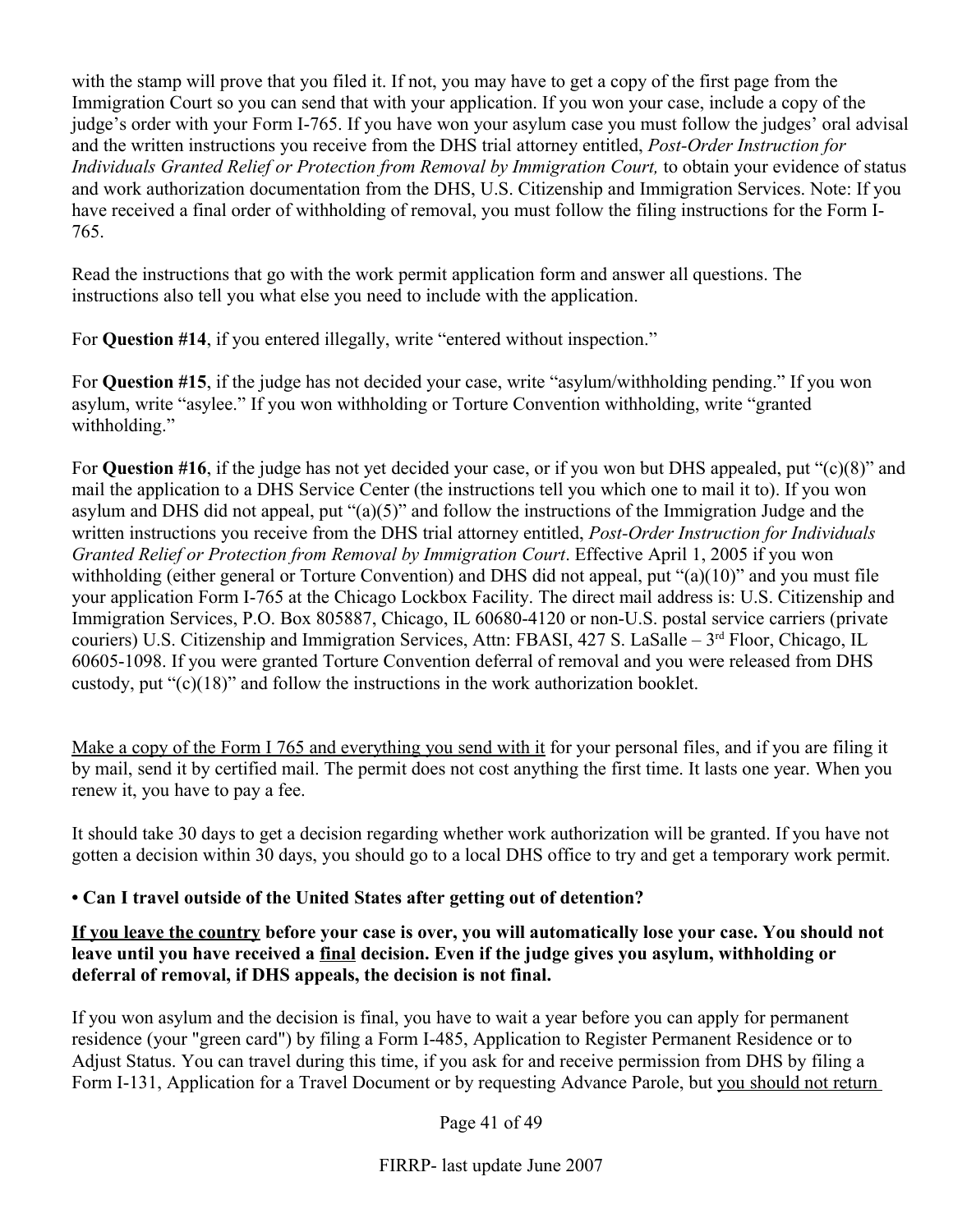to your country until you have been given permanent residence, or you may lose your legal status. If you receive withholding of removal or deferral of removal you should speak with an immigration attorney before traveling outside of the United States.

# • **PREPARE YOUR CASE WELL**

Sometimes, the difference between winning and losing a case is how much time and energy you put into preparing it. If you follow the instructions in this booklet, you should be ready to present your case, and you will have a better chance of winning. Good luck with your case!

**© The Florence Immigrant and Refugee Rights Project, Inc., July 2002**. The Florence Project grants permission for the copying of this document, as is, for personal use or for free distribution to DHS, to detainees in DHS custody, or to entities that assist such detainees. However, any changes to these materials or to any part thereof must be approved by the Project. Approval may be sought by writing to the following address: Director, the Florence Immigrant and Refugee Rights Project, P.O. Box 654, Florence, Arizona 85232. Sale of this document or any part thereof for profit shall constitute a copyright violation.

This booklet was updated by Elizabeth Dallam, former Director of the Florence Project, and edited by Lynn Marcus, an assistant adjunct professor at the University of Arizona College of Law. Funding was provided by the Ford Foundation. The original booklet was written by Ms. Marcus in November 1993 with support from the Marshall Fund of Arizona.

We are grateful to Regina Germain, an attorney on the legal staff of the United Nations High Commissioner for Refugees, for her editorial assistance. We also wish to thank the following additional members of the National Advisory Board, which was established to review and edit these materials: Jeanne Butterfield of the American Immigration Lawyers Association, Dan Kesselbrenner of the National Immigration Project of the National Lawyers Guild, Linton Joaquin of the National Immigration Center, Judy Rabinovitz of the Immigrants' Rights Project of the American Civil Liberties Union, Mark Silverman of the Immigrant Legal Resource Center, and Carol Wolchok of the Center for Immigration Law and Representation of the American Bar Association. Any mistakes are the author's own.

Some of the ideas in this booklet were taken from Winning Asylum Cases, written and published by the Immigrant Legal Resource Center, 1992.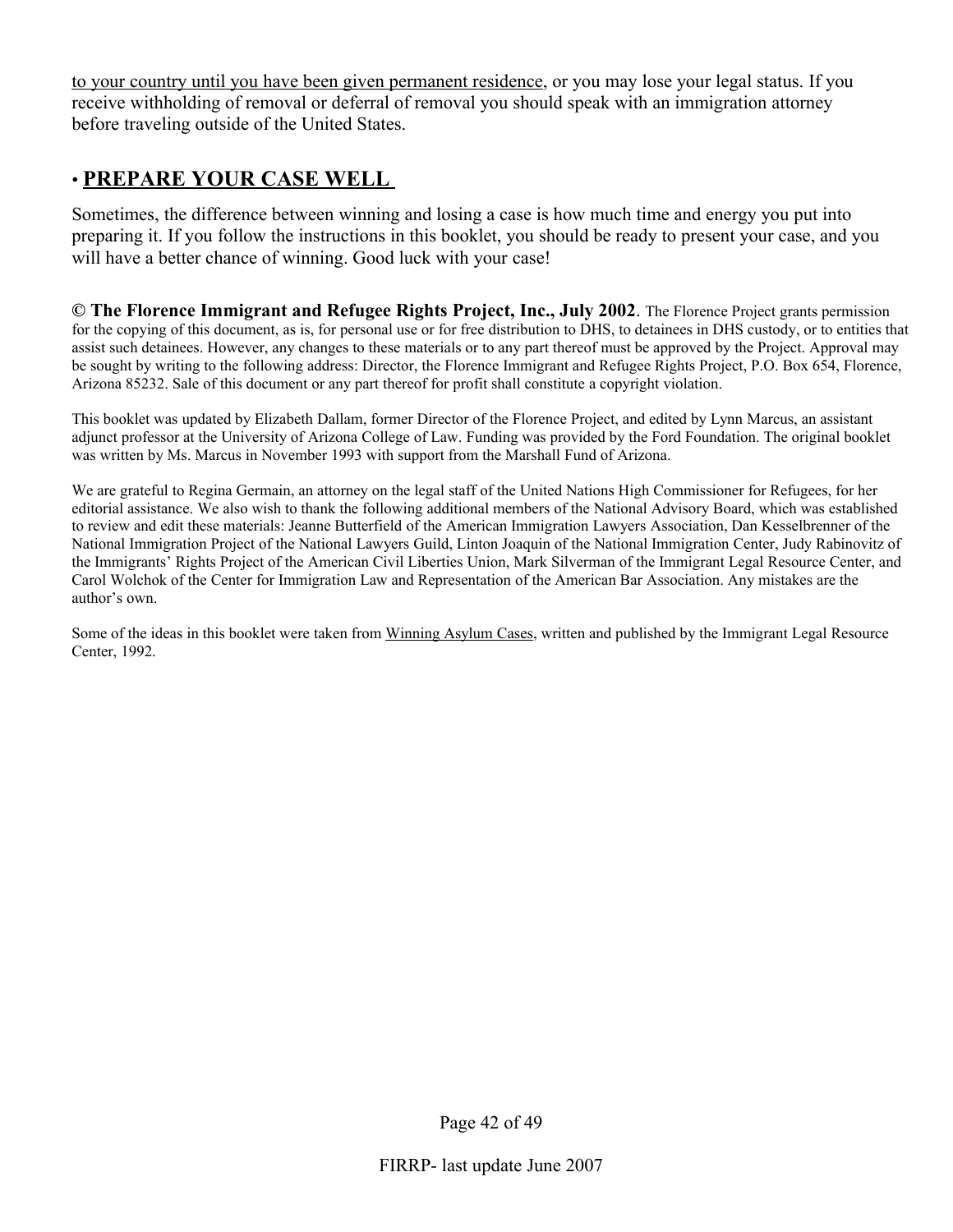# **Documentation Request Form**

**Please fill out all sections and write neatly. Send this form to one of the organizations listed on the Organizations page. It will be helpful if you also send your asylum application (I-589), letters or forms that explain your case. These are for internal use only to help document your asylum claim. This information will not be shared with any other organization, DHS or any other governmental agency without your prior written consent.** 

| PLEASE LIST ALL OF THE ORGANIZATIONS YOU HAVE CONTACTED:________________________ |                                                                                                                                                                                                                                                                                                              |  |  |  |  |
|----------------------------------------------------------------------------------|--------------------------------------------------------------------------------------------------------------------------------------------------------------------------------------------------------------------------------------------------------------------------------------------------------------|--|--|--|--|
|                                                                                  | YOUR CITY/TOWN, STATE, AND COUNTRY OF ORIGIN: __________________________________                                                                                                                                                                                                                             |  |  |  |  |
|                                                                                  |                                                                                                                                                                                                                                                                                                              |  |  |  |  |
| PLEASE CIRCLE AND ANSWER ALL THAT APPLY:                                         |                                                                                                                                                                                                                                                                                                              |  |  |  |  |
|                                                                                  | 1. ARE YOU OR WERE YOU A MEMBER OF A PERSECUTED POLITICAL ORGANIZATION? YES NO                                                                                                                                                                                                                               |  |  |  |  |
|                                                                                  | 2. ARE YOU OR WERE YOU A MEMBER OF A PERSECUTED TRADE UNION? YES NO<br>IF YES, PLEASE LIST NAME OF ORGANIZATION: University of the Magnus Material Annual Account of the Magnus Magnus Magnus Magnus Magnus Magnus Magnus Magnus Magnus Magnus Magnus Magnus Magnus Magnus Magnus Magnus Magnus Magnu        |  |  |  |  |
|                                                                                  | 3. ARE YOU OR WERE YOU A MEMBER OF A PERSECUTED CHURCH OR RELIGION? YES NO<br>IF YES, PLEASE LIST RELIGION AND/OR CHURCH: University of the Material Annual Action of the Material Action of the Material Action of the Material Action of the Material Action of the Material Action of the Material Action |  |  |  |  |
|                                                                                  | 4. ARE YOU OR WERE YOU A MEMBER OF A PERSECUTED ETHNIC MINORITY? YES NO                                                                                                                                                                                                                                      |  |  |  |  |
|                                                                                  | 5. IS YOUR CLAIM BASED ON SEXUAL ORIENTATION (BECAUSE YOU ARE GAY, LESBIAN, BISEXUAL,<br>OR TRANSGENDERED)? YES NO                                                                                                                                                                                           |  |  |  |  |
|                                                                                  | WERE YOU PERSECUTED BY THE GOVERNMENT OR GOVERNMENT MEMBERS? YES NO<br>IF YES, LIST GROUP:                                                                                                                                                                                                                   |  |  |  |  |
| 7.                                                                               | WERE YOU PERSECUTED BY AN ORGANIZATION/PERSONS OUTSIDE GOVERNMENT? YES NO<br>IF YES, LIST GROUP:                                                                                                                                                                                                             |  |  |  |  |
|                                                                                  | 8. IS YOUR CLAIM BASED ON PERSECUTION BECAUSE OF YOUR GENDER? YES NO                                                                                                                                                                                                                                         |  |  |  |  |
| Page 43 of 49                                                                    |                                                                                                                                                                                                                                                                                                              |  |  |  |  |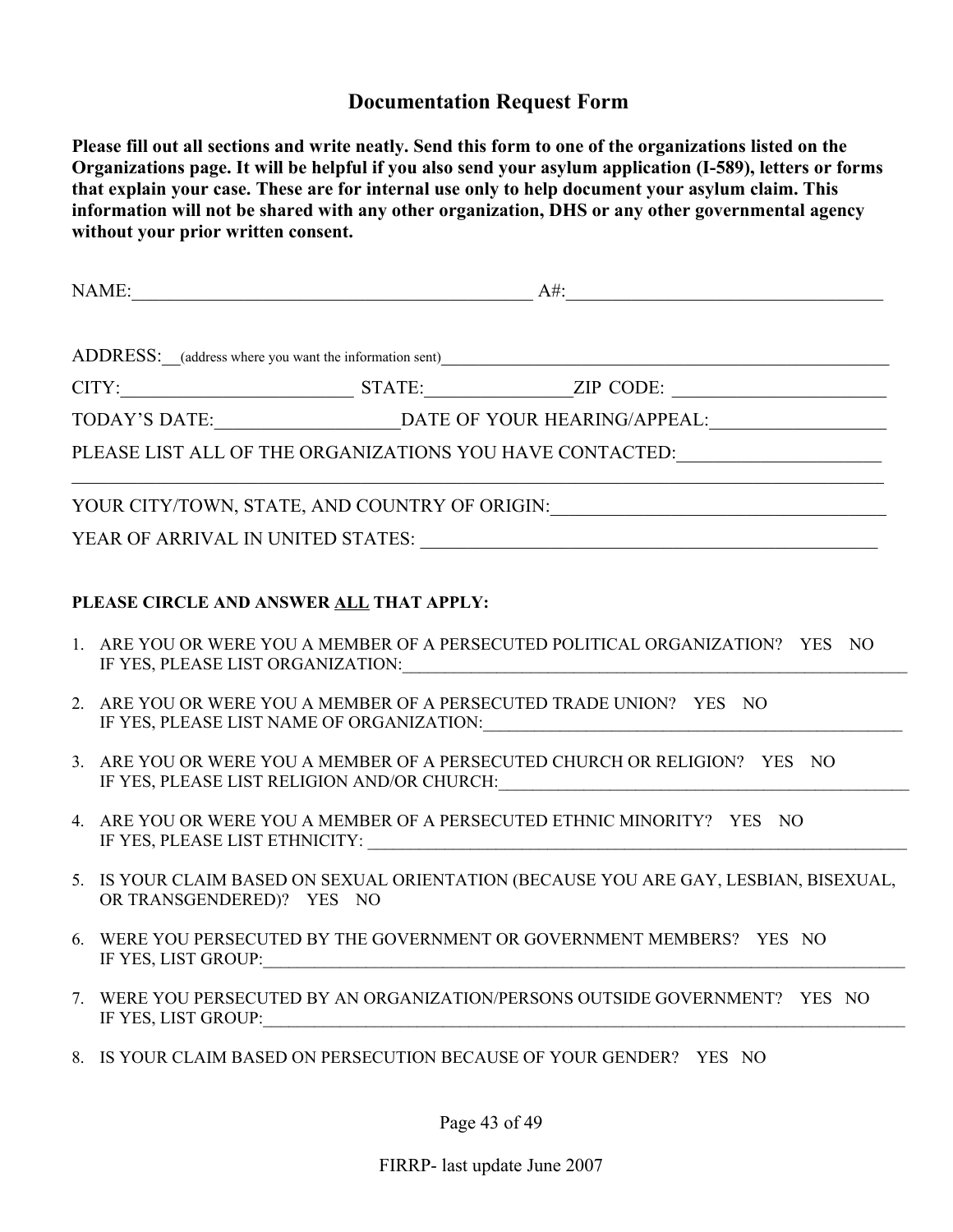#### ON THE BACK OF THIS PAGE OR ON A SEPARATE PIECE OF PAPER, PLEASE LIST ANY SPECIFIC INSTANCES, PERSONS, DEATHS, NAMES, DATES, OR COUNTRY CONDITIONS WHICH SHOULD BE DOCUMENTED.

#### **Certificate of Service**

| Name: |  |  |
|-------|--|--|
|       |  |  |

A#: \_\_\_\_ -- \_\_\_\_ -- \_\_\_\_

I certify that on \_\_\_\_\_\_\_\_\_\_\_\_\_\_\_\_\_\_\_\_\_\_\_\_\_, \_\_\_\_\_\_, I served (date) (year)

the Assistant Chief Counsel for the DHS, U.S. Immigration & Customs Enforcement (ICE) with a copy

of: (Description of what is being served) by placing a true and complete copy in an envelope, postage

prepaid, and mailing it, addressed as follows:

\_\_\_\_\_\_\_\_\_\_\_\_\_\_\_\_\_\_\_\_\_\_\_\_\_\_\_\_ \_\_\_\_\_\_\_\_\_\_\_\_\_\_\_\_\_\_\_\_\_\_\_\_\_\_\_\_ \_\_\_\_\_\_\_\_\_\_\_\_\_\_\_\_\_\_\_\_\_\_\_\_\_\_\_\_

Assistant Chief Counsel for the Department of Homeland Security U.S. Immigration & Customs Enforcement (ICE)

(DHS address)

(Sign your name here)

#### **UNITED STATES DEPARTMENT OF JUSTICE**

Page 44 of 49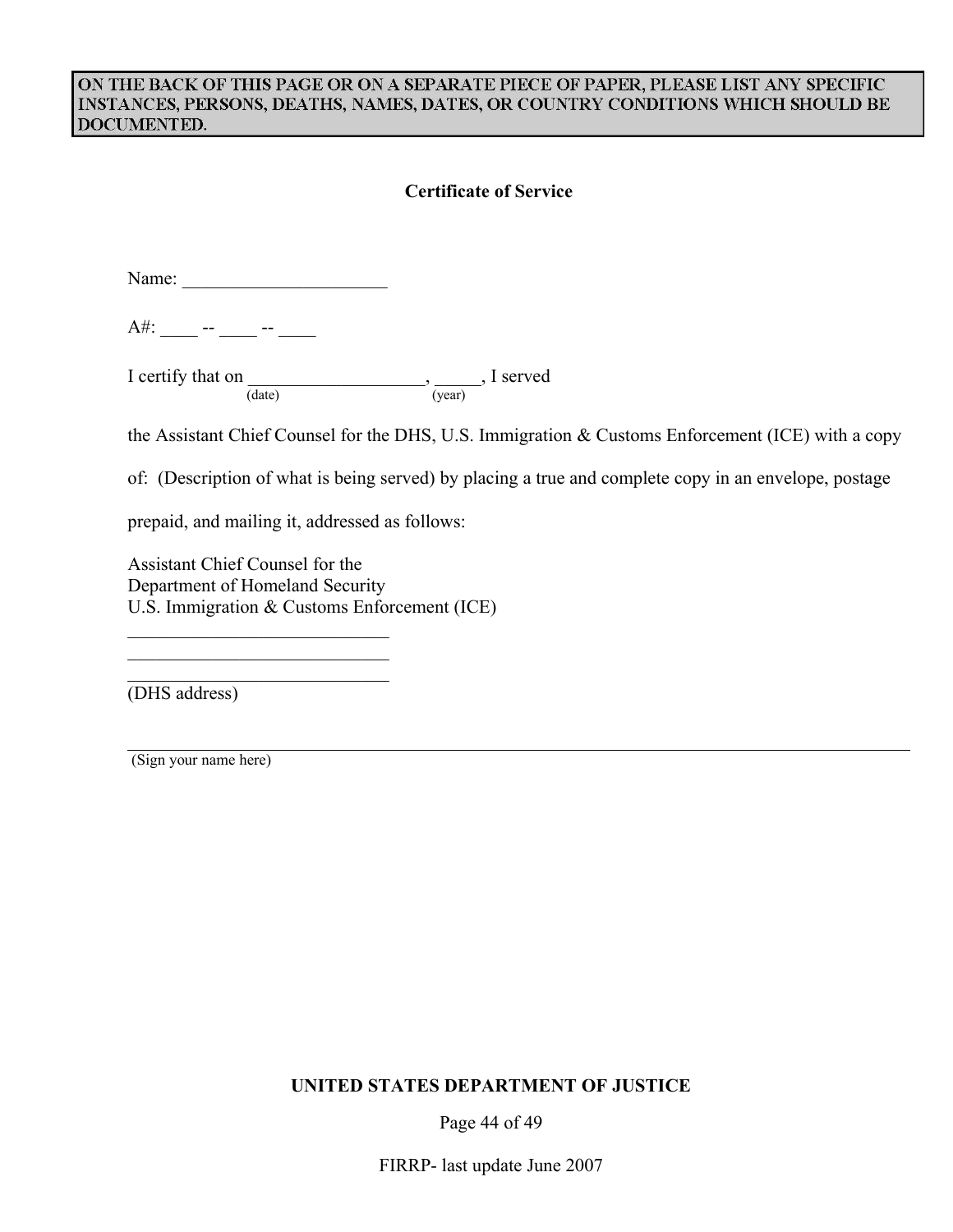# **EXECUTIVE OFFICE FOR IMMIGRATION REVIEW**

|                                                                                  | City and state where court is                                                                                 |  |  |
|----------------------------------------------------------------------------------|---------------------------------------------------------------------------------------------------------------|--|--|
| In the Matter of<br>(your name)                                                  | IN REMOVAL PROCEEDINGS                                                                                        |  |  |
| Respondent                                                                       | <b>MOTION FOR CHANGE OF VENUE</b>                                                                             |  |  |
| The Respondent has bonded out and will be residing at:                           |                                                                                                               |  |  |
| (your address outside of detention)<br>residence.                                | The Respondent requests that his case be transferred to the Immigration Court that covers the area of his/her |  |  |
|                                                                                  | <b>CERTIFICATE OF SERVICE</b>                                                                                 |  |  |
| This original document is being sent by mail to:                                 |                                                                                                               |  |  |
| Executive Office of Immigration Review<br>Office of the Immigration Judge        |                                                                                                               |  |  |
| (address of court that handled your case while you were in DHS custody)          |                                                                                                               |  |  |
| I hereby certify that I have served a copy of this motion by mailing a copy to:  |                                                                                                               |  |  |
|                                                                                  | the Assistant Chief Counsel for the DHS, U.S. Immigration & Customs Enforcement (ICE)                         |  |  |
| (address of the DHS office that handled your case while you were in DHS custody) |                                                                                                               |  |  |
| Date:                                                                            | Signed:<br>Respondent (sign your name here)                                                                   |  |  |

Page 45 of 49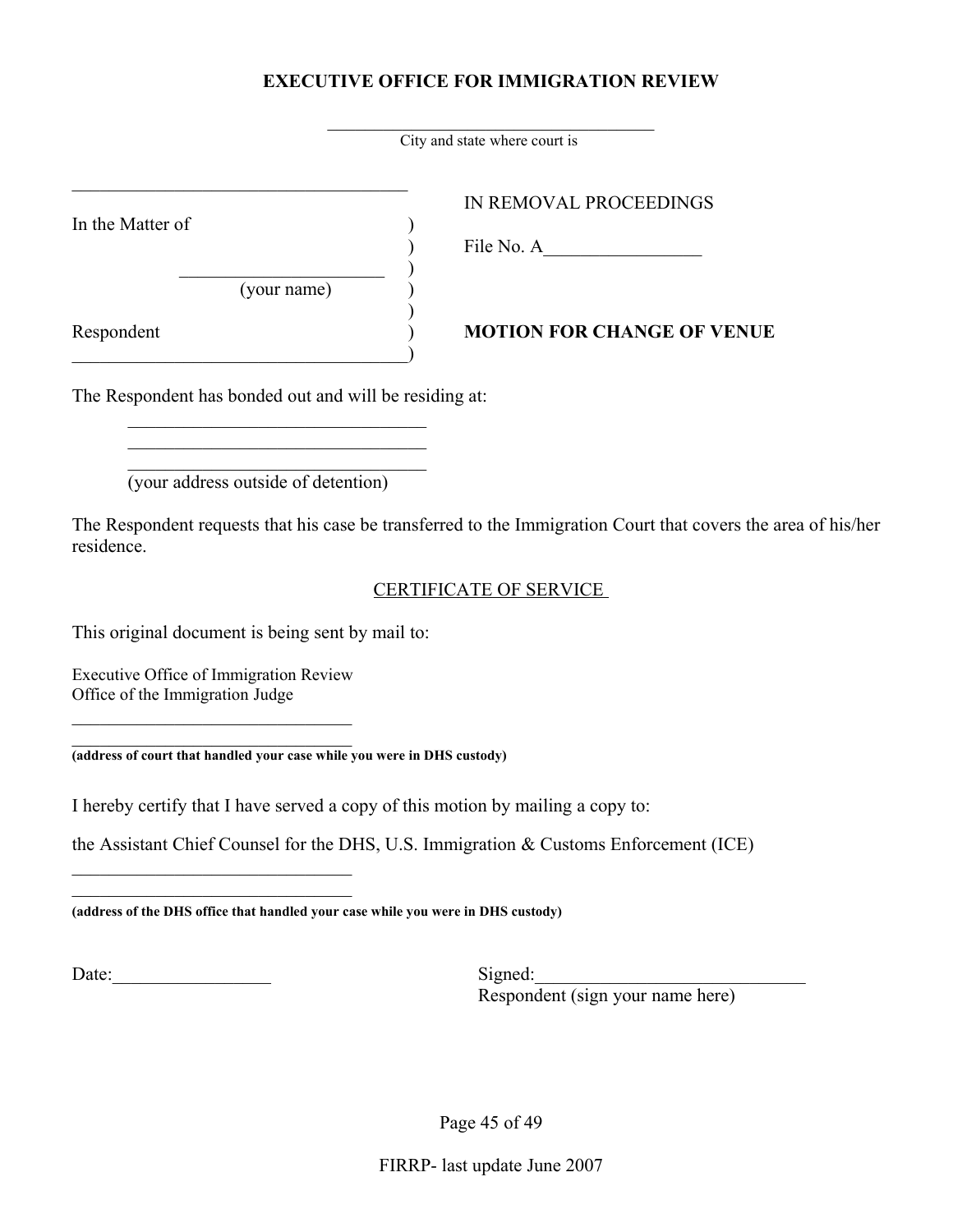#### **APPENDIX A: Nicaraguan and Central American Relief Act of 1997 (NACARA) & the Haitian Refugee Immigration Fairness Act of 1998 (HRIFA)**

#### **NACARA Section 202 Relief for Cubans and Nicaraguans**

The deadline for applying for this type of NACARA relief for Cubans and Nicaraguans was March 31, 2000. However, under a law called the Violence Against Women Act (VAWA) 2005, Nicaraguan and Cuban spouses (husband or wife) and children who were abused (battered or suffered extreme cruelty) by a spouse or parent who either was eligible for NACARA section 202 or actually became a lawful permanent resident under NACARA section 202 may apply for lawful permanent resident status under NACARA section 202. However you must submit your application by July 2007 to be eligible.

For an abused spouse or child to apply under this law, the abusive spouse or parent must have been eligible for NACARA section 202 and met the following requirements:

1Native or citizen of Nicaragua or Cuba;

2Present in the United States since December 1, 1995; and

3 Admissible to the United States (did not have certain types of crimes that kept them from becoming a lawful permanent resident).

Absences from the United States for a total of 180 days in a row after December 1, 1995, would disqualify a person from NACARA section 202 relief. If you are not sure if you might qualify for NACARA section 202 under VAWA 2005 you should ask the judge or DHS.

# **NACARA Section 203 Relief for Guatemalans, El Salvadorans & Eastern Europeans**

Under NACARA section 203, you may qualify to apply for a defense to removal from the United States called "Cancellation of Removal" if you meet the requirements. If you qualify and win this type of defense, you will become a lawful permanent resident of the United States. In other words, you will get a green card.

- ◊ For Guatemalans the requirements are:
- A. You are from Guatemala;
	- 1. You came to the United States on or before October 1, 1990; and
	- 2. Registered for ABC class benefits on or before December 31, 1991 (Note: ABC registrants are not eligible if they were apprehended upon entry after Dec. 19, 1990); or
	- 3. You applied for asylum on or before April 1, 1990;

0AND

1

- B. You establish:
	- 1. You have seven years of continuous physical presence in the United States;
	- 2. You have good moral character (this means you have not been convicted of certain crimes or spent 6 months or more in jail):
	- 3. You have not been convicted of an aggravated felony as defined by section 101(a)(43) of the Immigration and Nationality Act (INA)(if you have certain other crimes or immigration offenses that

Page 46 of 49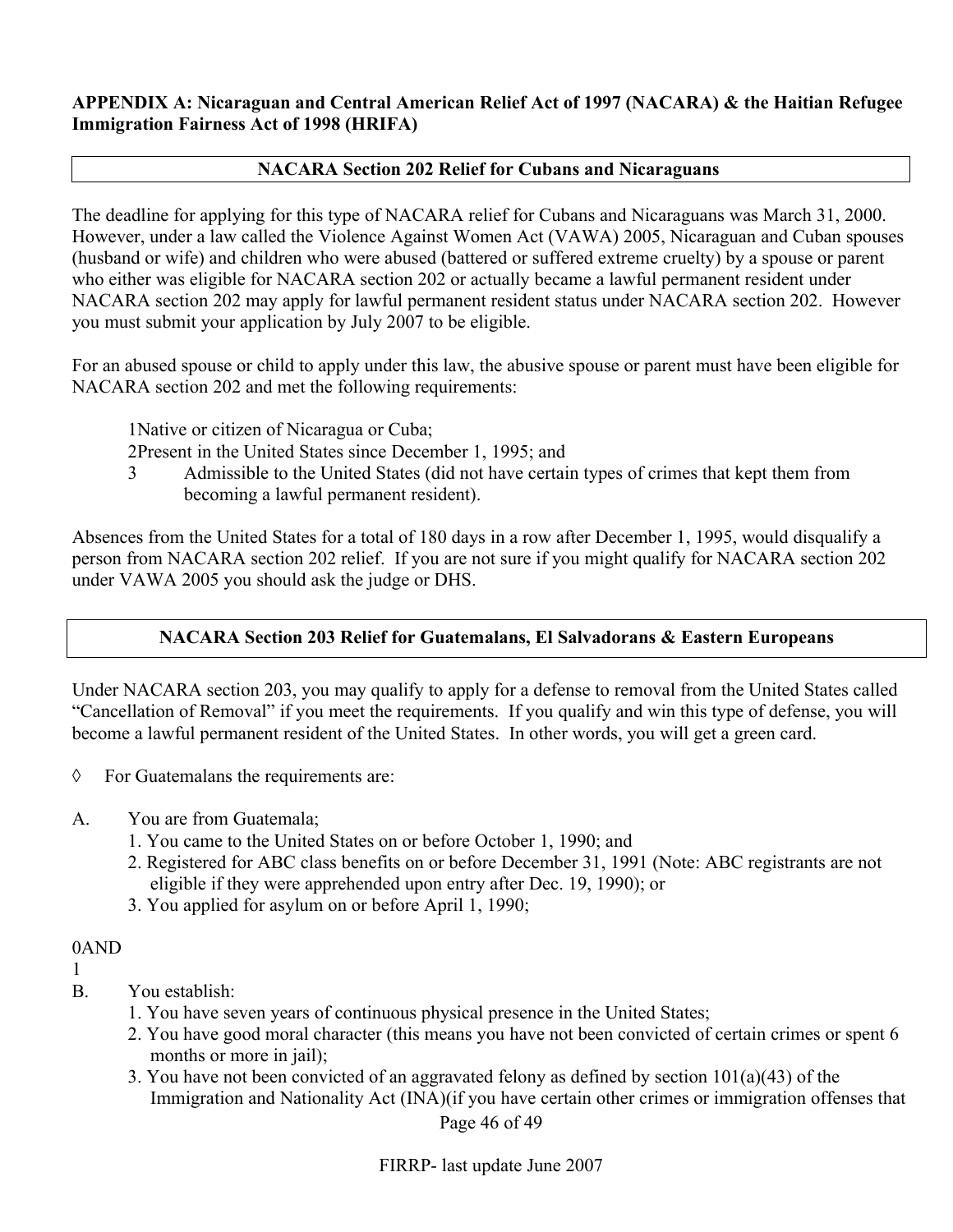make you inadmissible or deportable to the United States you may still be eligible if you meet additional requirements); and

4. You would suffer extreme hardship if you were removed from the U.S. or your spouse, parent or children who are lawful permanent residents or U.S. citizens would suffer such hardship if you were removed from the U.S.

If you meet the above requirements but have criminal convictions, you should still bring up NACARA with the judge to see if you are eligible. Also, if you are not sure whether you applied for asylum by the deadline or whether you are an ABC class member, you should ask the judge if you qualify to apply to stay in the United States under NACARA.

- ◊ For El Salvadorans the requirements are:
- A. You are from El Salvador;
	- 1. You came to the United States on or before September 19, 1990; and
	- 2. You registered for ABC class benefits on or before October 31, 1991 (Note: ABC registrants are not eligible if they were apprehended upon entry after Dec. 19, 1990); or you registered for temporary protected status ("TPS") on or before October 31, 1991; or
	- 2. You applied for asylum on or before April 1, 1990;

AND

- B. You establish:
	- 1. You have been physically in the U.S. continuously for at least seven years; and
	- 2. You have good moral character (this means you have not been convicted of certain crimes or spent 6 months or more in jail); and
	- 3. You have not been convicted of an aggravated felony as defined by section 101(a)(43) of the INA (if you have certain other crimes or immigration offenses that make you inadmissible or deportable to the United States, you may still be eligible if you meet additional requirements); and
	- 4. You would suffer extreme hardship if you were removed from the U.S. or your spouse or children who are lawful permanent residents or U.S. citizens would suffer such hardship if you were removed from the U.S.

If you meet the above requirements but have criminal convictions, you should still bring up NACARA with the judge to see if you are eligible. If you are not sure whether you applied for asylum by the deadline, or whether you are an ABC class member or have TPS status, you should ask the judge if you qualify to apply to stay in the United States under NACARA.

- ◊ For Eastern Europeans:
- A. You are a national of the Soviet Union, Russia, any Republic of the former Soviet Union, Estonia, Latvia, Lithuania, Poland, Czechoslovakia, Romania, Hungary, Bulgaria, Albania, East Germany, Yugoslavia or any state of the former Yugoslavia; and
	- 1. You entered the United States on or before December 31, 1990;
	- 2. You applied for asylum on or before December 31, 1991;

AND

Page 47 of 49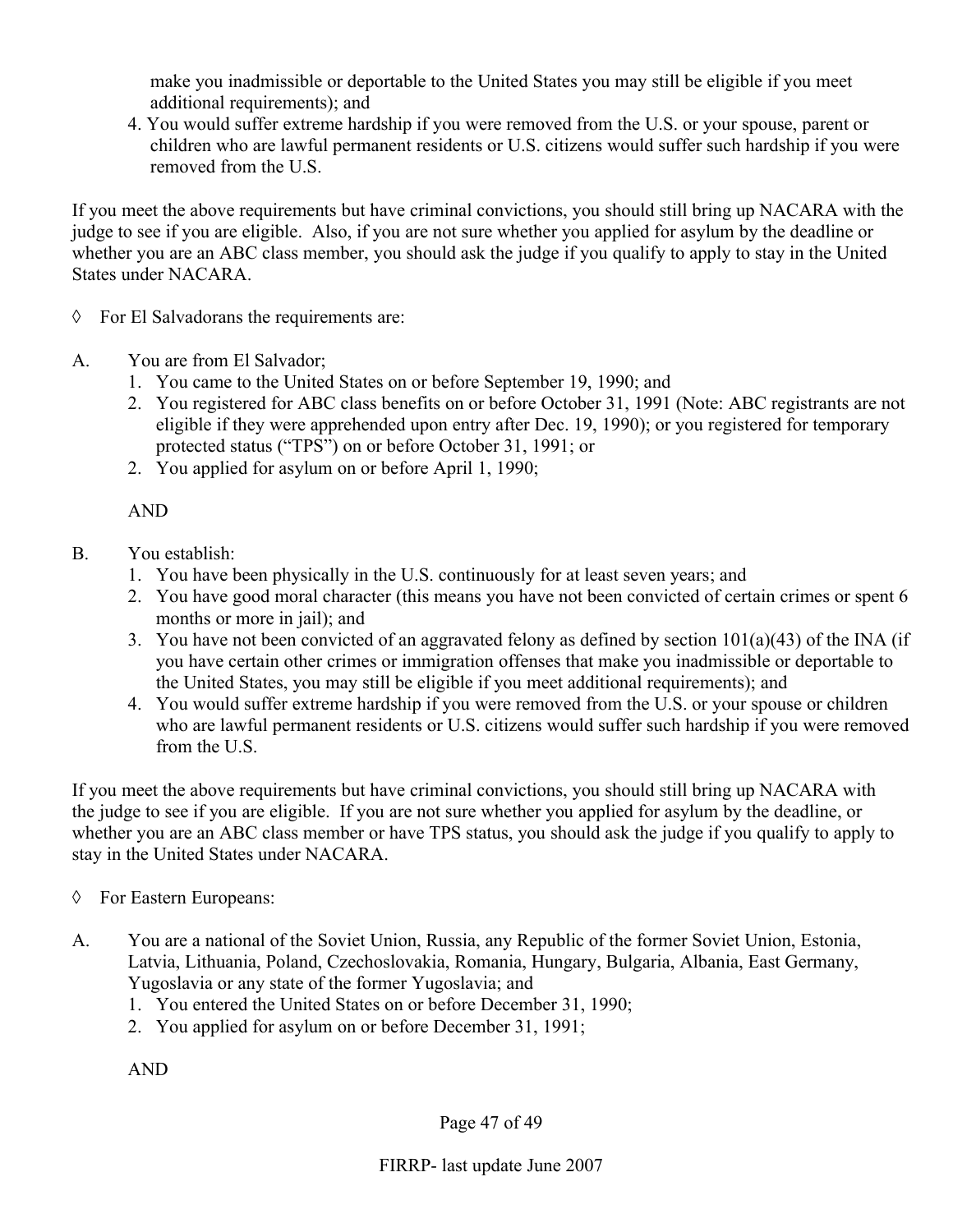# B. You establish:

- 1. You have been physically in the U.S. continuously for at least seven years; and
- 2. You have good moral character (this means you have not been convicted of certain crimes or spent 6 months or more in jail); and
- 3. You have not been convicted of an aggravated felony as defined by section 101(a)(43) of the INA (if you have certain other crimes or immigration offenses that make you inadmissible or deportable to the United States, you may still be eligible if you meet additional requirements); and
- 4. You would suffer extreme hardship if you were removed from the U.S. or your spouse, parent or children who are lawful permanent residents or U.S. citizens would suffer such hardship if you were removed from the U.S.

If you meet the above requirements but have criminal convictions, you should still bring up NACARA with the judge to see if you are eligible. Also, if you are not sure whether you applied for asylum by the deadline, you should ask the judge if you qualify to apply to stay in the United States under NACARA.

If you were the spouse or child of a Salvadoran, Guatemalan or Eastern European who received suspension of deportation or cancellation of removal under NACARA at the time the person received NACARA relief, you may be eligible to apply for NACARA relief as a beneficiary as long as the spousal or parent relationship still exists. You may also be eligible for NACARA, if you are the unmarried son or daughter of a parent who received NACARA relief and you entered the U.S. on or before October 1, 1990.

NOTE: The continuous physical presence requirements under NACARA do not apply if you enlisted in the U.S. armed forces while in the U.S., served 24 months in active duty status and were discharged honorably.

#### **Relief for Haitians**

In October 1998, Congress passed the Haitian Refugee Immigration Fairness Act of 1998 (HRIFA) that gave certain Haitians a way to stay in the U.S. and become lawful permanent residents. The deadline for applying for this type of relief for Haitians was March 31, 2000. However, under VAWA 2005, spouses (husband or wife) and children (including unmarried sons or daughters over 21 years of age) who were abused (battered or suffered extreme cruelty) by a spouse or parent who either was eligible for HRIFA or actually became a lawful permanent resident under HRIFA still may apply for lawful permanent resident status under HRIFA.

For an abused spouse or child (including son or daughter) to apply under this law, the abusive spouse or parent must have been eligible under HRIFA and met the following requirements:

The abusive spouse or parent:

1Was physically in the United States on December 31, 1995;

2Was physically present in the United States continuously since at least December 31, 1995 and had not been absent from the U.S. for more than 180 days total since December 31, 1995;

# AND

3Filed for asylum and was present in the United States before December 31, 1995; or

4 Was paroled into the United States prior to December 31, 1995 and identified as having a credible fear

Page 48 of 49